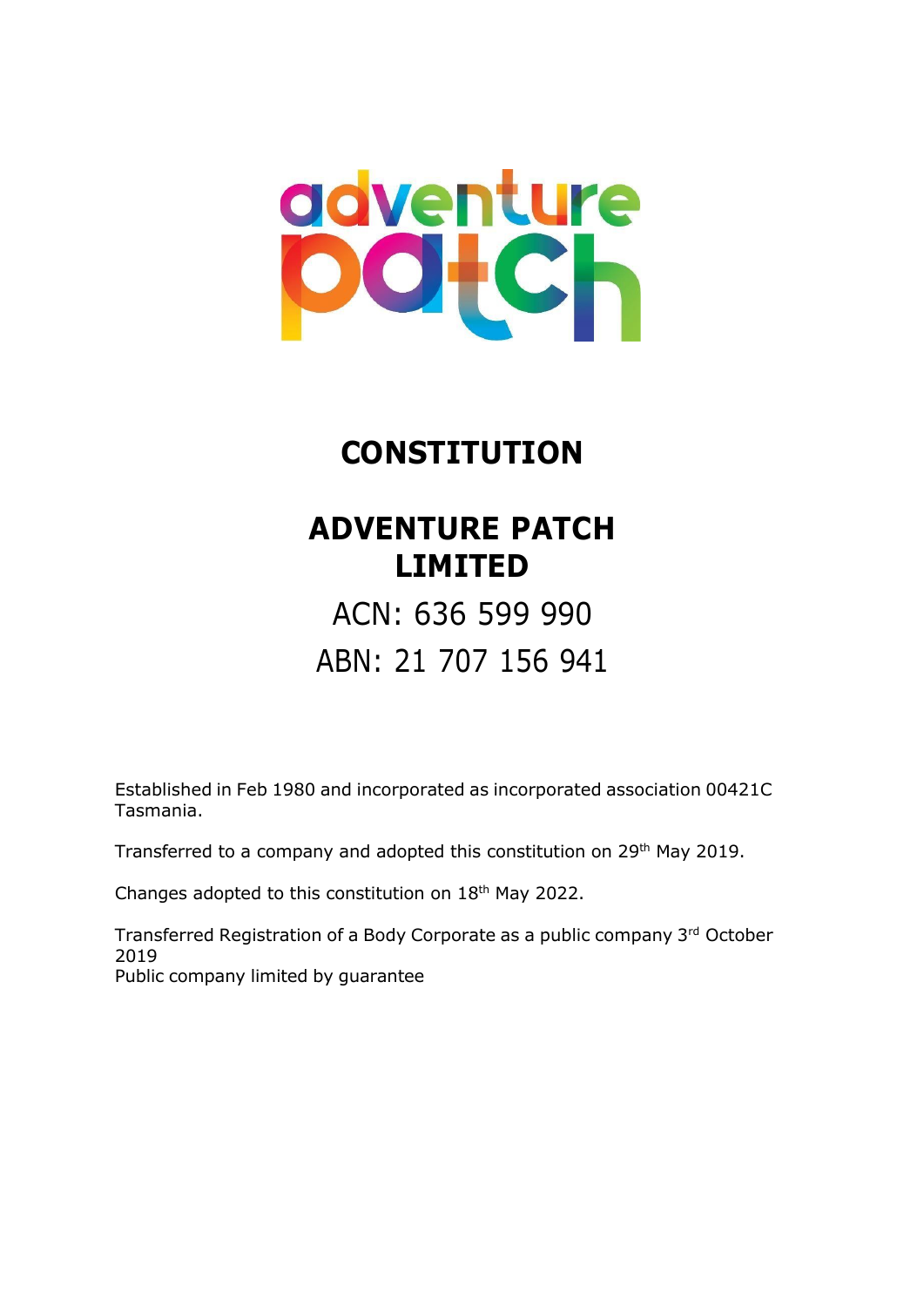# <span id="page-1-0"></span>**Table of Contents**

| I.   |                                                      |
|------|------------------------------------------------------|
| 1.   |                                                      |
| 2.   |                                                      |
| 3.   | Replaceable rules and application of the CorpAct 4   |
| 4.   |                                                      |
| 5.   |                                                      |
| 6.   |                                                      |
| 7.   |                                                      |
| 8.   |                                                      |
| 9.   |                                                      |
| Π.   |                                                      |
| 10.  |                                                      |
| 11.  |                                                      |
| 12.  |                                                      |
| 13.  |                                                      |
| 14.  |                                                      |
| 15.  |                                                      |
| 16.  |                                                      |
| III. |                                                      |
| 17.  |                                                      |
| 18.  |                                                      |
| 19.  | Cancellation or postponement of a general meeting 16 |
| 20.  |                                                      |
| 21.  |                                                      |
| 22.  |                                                      |
| 23.  |                                                      |
| 24.  |                                                      |
| 25.  |                                                      |
| IV.  |                                                      |
| 26.  |                                                      |
| 27.  |                                                      |
| 28.  |                                                      |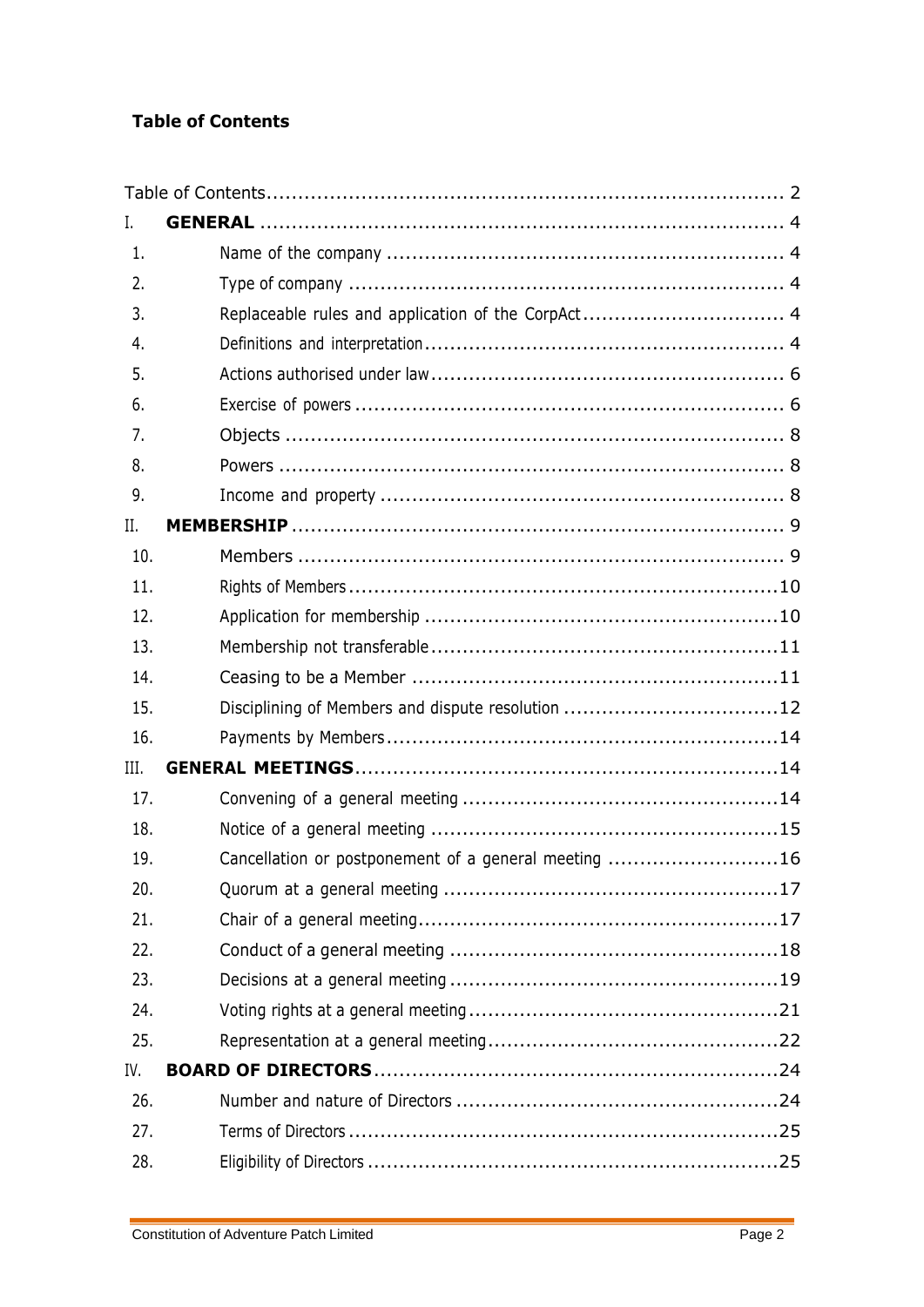| 29. |  |
|-----|--|
| 30. |  |
| 31. |  |
| 32. |  |
| 33. |  |
| 34. |  |
| 35. |  |
| 36. |  |
| 37. |  |
| 38. |  |
| 39. |  |
| 40. |  |
| 41. |  |
| 42. |  |
| 43. |  |
|     |  |
| 44. |  |
| 45. |  |
| V.  |  |
| 46. |  |
| 47. |  |
| 48. |  |
| 49. |  |
| 50. |  |
| 51. |  |
| 52. |  |
| 53. |  |
| 54. |  |
| 55. |  |
| 56. |  |
| 57. |  |
| 58. |  |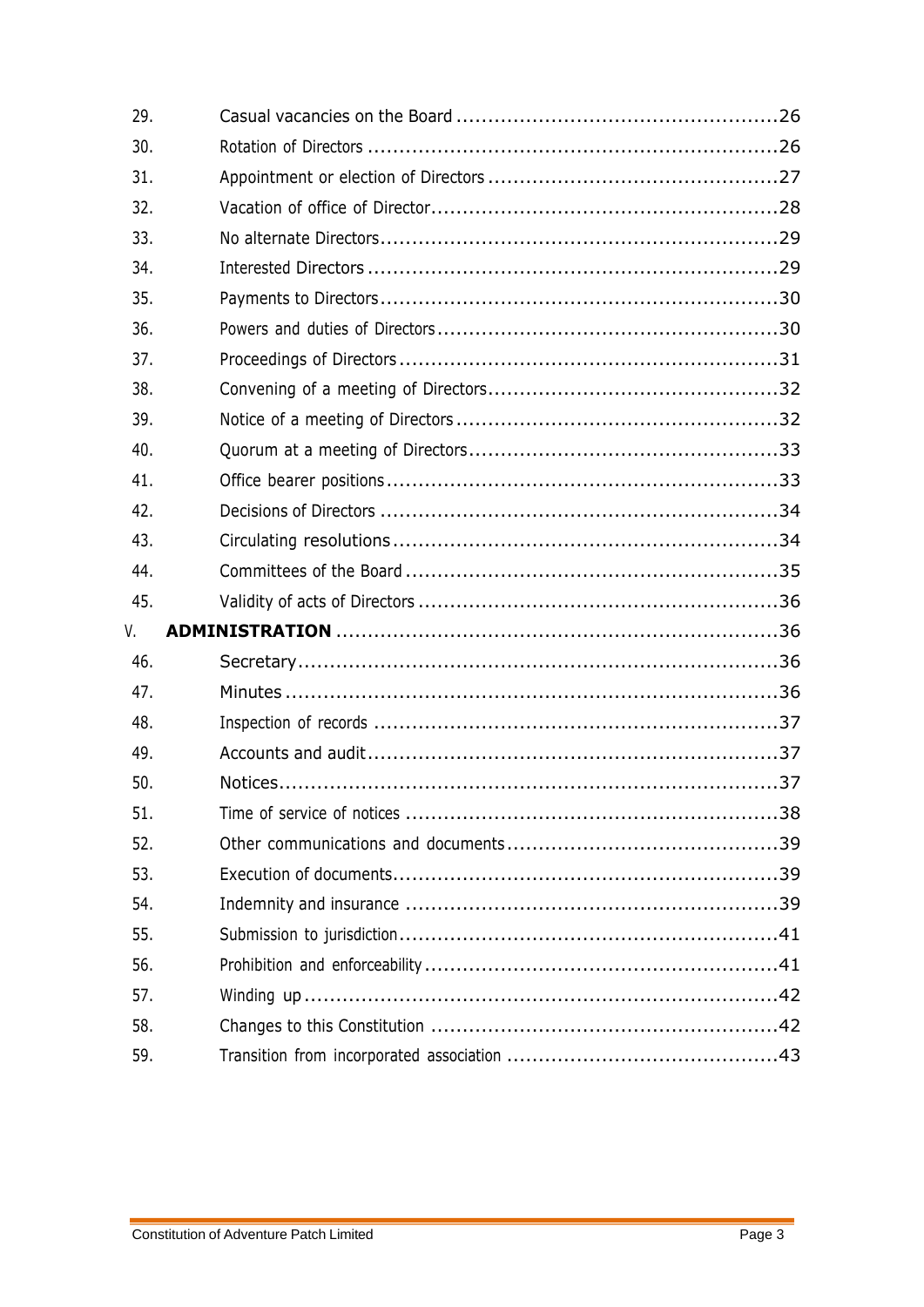# <span id="page-3-0"></span>**I. GENERAL**

# <span id="page-3-1"></span>*1. Name of the company*

a) The name of the company is *Adventure Patch Limited*.

# <span id="page-3-2"></span>*2. Type of company*

- a) The Company is a not-for-profit public company limited by guarantee which is established to seek to be, and to continue to be, a charity.
- <span id="page-3-5"></span>b) Subject to this Constitution, each Member and each Person who was a Member within 1 year of them ceasing to be a Member undertakes to contribute on the winding up of the Company to the property of the Company for:
	- 1) payment of debts and liabilities of the Company provided that for each Person who was a Member the debts and liabilities were contracted before they ceased to be a Member;
	- 2) payment of the costs, charges and expenses of winding up; and
	- 3) any adjustment of the rights of the contributories among themselves.
- c) The amount to be contributed under **rule [2b\)](#page-3-5)** is such amount as may be required up to the amount owed, if any, by the Member or the Person for any charges or fees related to membership up to a limit of \$1.

# <span id="page-3-3"></span>*3. Replaceable rules and application of the Corp Act*

- a) This Constitution is to be interpreted subject to the Corp Act, however, the rules that apply as replaceable rules to companies under the Corp Act are displaced by this Constitution and do not apply to the Company except in so far as they are repeated or contained in this Constitution.
- b) An expression used in a rule that is defined for the purposes of the Corp Act has the same meaning as in the Corp Act unless the contrary intention appears in the expression used in a rule in this Constitution or the ACNCAct changes its meaning and that change is noted in the Constitution and the Company is subject to the ACNCAct.

# <span id="page-3-4"></span>*4. Definitions and interpretation*

a) In this Constitution unless it is inconsistent with the subject or context in which it is used:

**ACNC** means the Australian Charities and Not-for-profits Commission.

**ACNCAct** means the *Australian Charities and Not-for-profits Commission Act 2012(Cth).*

**AGM** means an annual general meeting of the Company.

- **Appointed Director** means an individual appointed from time to time to the office of Appointed Director of the Company in accordance with this Constitution.
- **ASIC** means the Australian Securities & Investments Commission.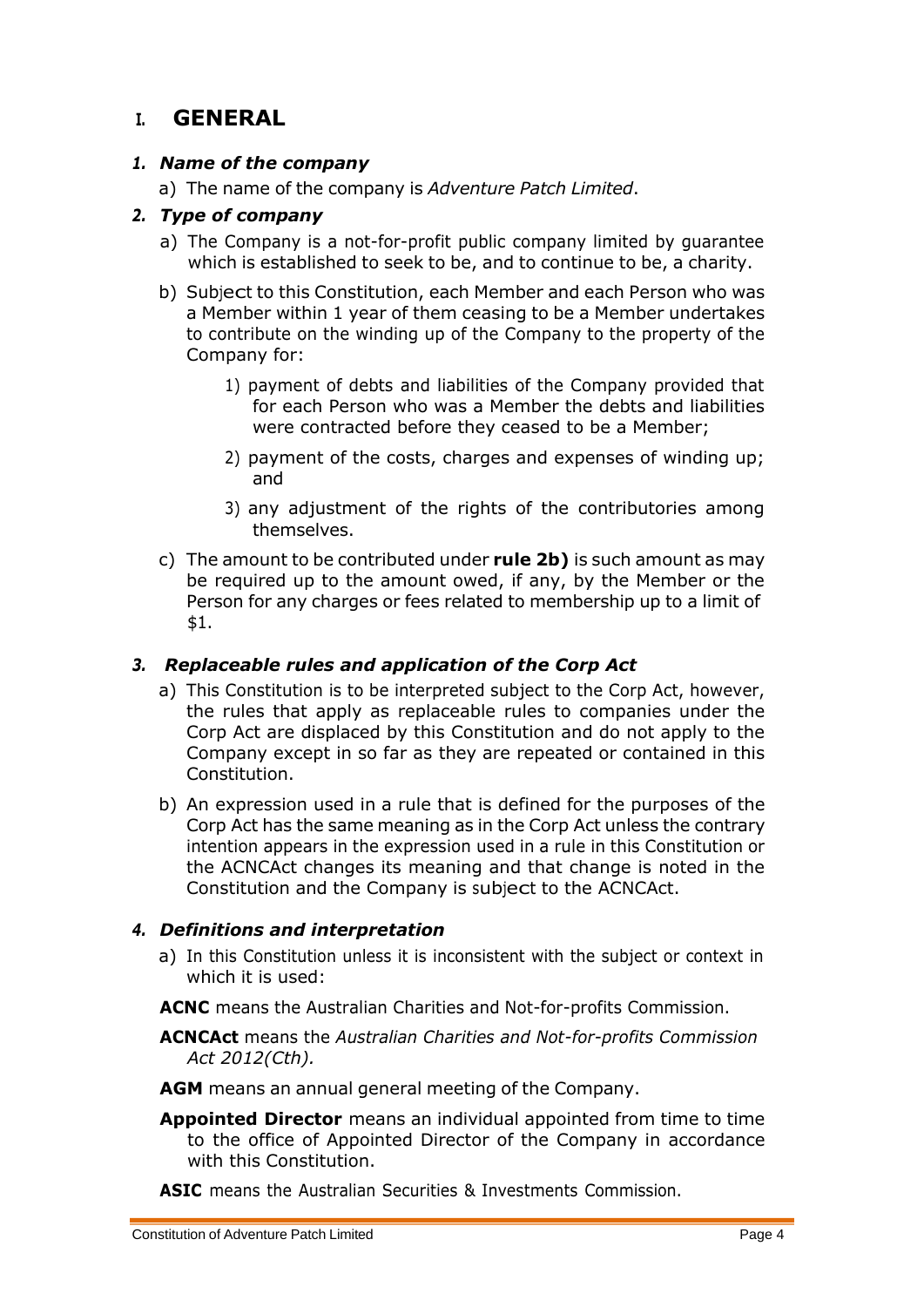- **Board** means some or all of the Directors acting as the board of directors of the Company.
- **Chair** means a Director elected or appointed from time to time to the office of Chair in accordance with **rule 41** of this Constitution.
- **Company** means the public company *Adventure Patch Limited* ACN 636 599 990 ABN 21 707 156 941.
- **Constitution** means this constitution as amended or supplemented from time to time.
- **Corp Act** means the *Corporations Act 2001(Cth).*
- **Deputy Chair** means a director who may be elected or appointed from time to time to the office of Deputy Chair in accordance with **rule 41** of this Constitution.
- **Director** means an individual elected or appointed from time to time to the office of director of the Company in accordance with this Constitution.
- **Elected Director** means an individual elected or appointed from time to time to the office of Elected Director of the Company in accordance with this Constitution.
- **Electronic Contact Address** means an electronic destination such as an email address to which notices and other material from the Company can be transmitted or made available with reasonable certainty that they will be delivered to or will be accessible by the intended recipient.
- **Member** means a member of the Company in accordance with **part II** of this Constitution.
- **Objects** means the objects of the Company specified in **rule [7a\)](#page-7-3)**.
- **Officer** has the same meaning as in the Corp Act.
- **Person** means an individual and any partnership, association, body, or entity whether incorporated or not.
- **Register** means the register of Members pursuant to the Corp Act.
- **Representative** means the individual, as advised by the Member to the Secretary from time to time, who is appointed by a body corporate that is a Member to exercise all or any of the powers that the body corporate may exercise as a Member including all the powers in accordance with the requirements of section 250D of the Corps Act as applicable to a public company that is not subject to the ACNCAct.
- **Secretary** means any individual appointed by the Board in accordance with **rule 46** to perform the duties of company secretary of the Company.
- **Tax Act** means the *Income Tax Assessment Act 1997(Cth)* and related tax legislation applicable to not-for-profit entities*.*
- **Year** means the period between the close of the relevant AGM and the close of the next AGM.
- <span id="page-4-0"></span>b) A Member is taken to be present at a general meeting if the Member is present in person or by Representative or by attorney or by proxy or,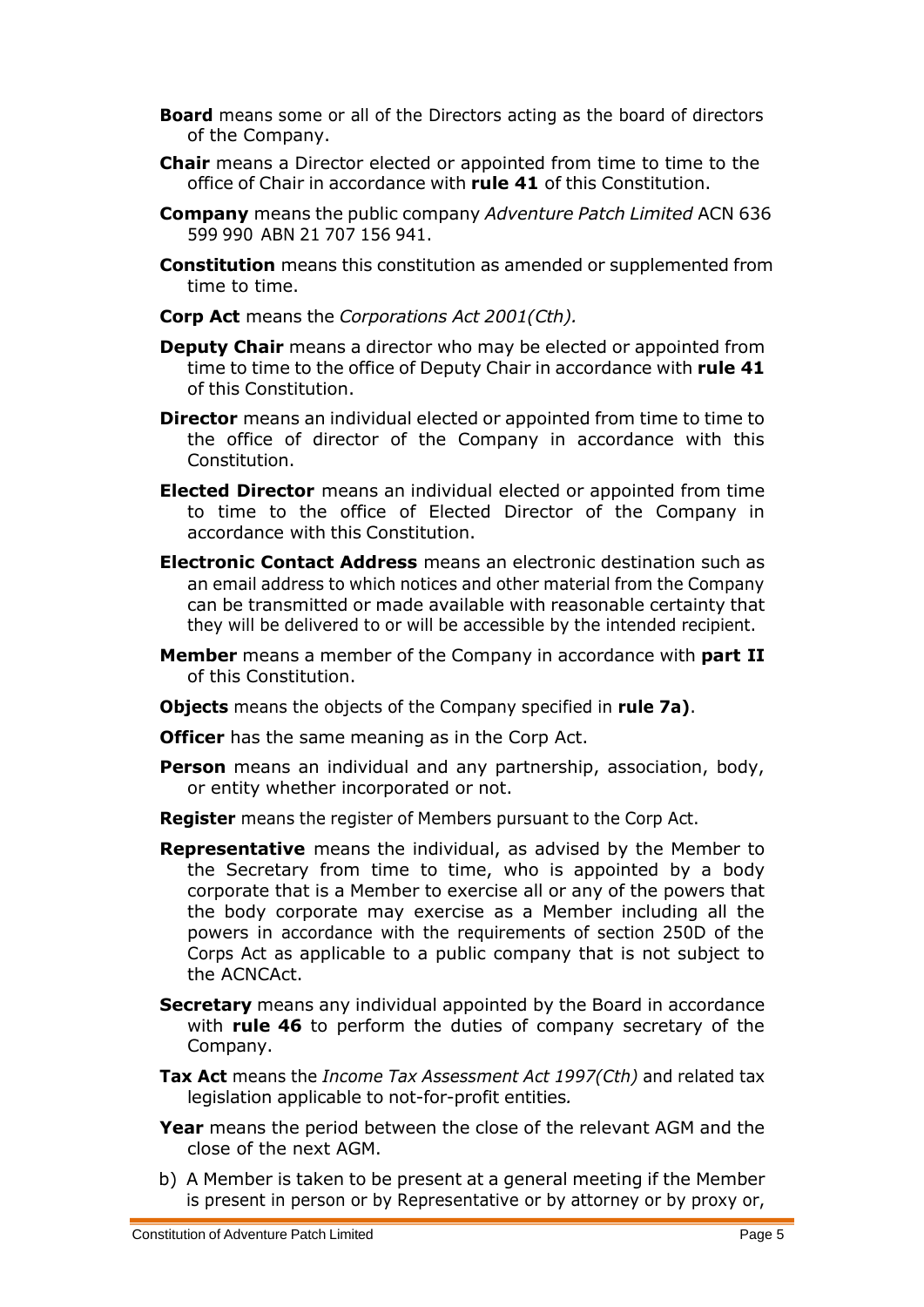when applicable, by direct vote.

- c) A reference in a rule in general terms to a person holding or occupying a particular position or office includes a reference to any person who occupies or performs the duties of that position or office for the time being.
- <span id="page-5-2"></span>d) In this Constitution, the following rules of interpretation apply unless the context requires otherwise:
	- 1) a gender includes all genders;
	- 2) singular includes plural and vice versa;
	- 3) where a word or phrase is defined, its other grammatical forms or parts of speech have corresponding meaning;
	- 4) a reference to a rule or sub-rule is to a rule or sub-rule of this Constitution and includes any further embedded content;
	- 5) a reference to any legislation or to any provision of any legislation includes any modification or re-enactment of it, any legislation substituted for it and any regulations and statutory instruments issued under it; and
	- 6) the words 'writing' and 'written' include any mode of representing or reproducing words, figures, drawings, or symbols in a visible or communicable form.
- <span id="page-5-3"></span>e) Cross references are for convenience only. A cross reference in a particular rule identifies another rule that impinges on the interpretation of the particular rule in a keyway. Not all rules that may affect the interpretation of the particular rule are cross referenced.
- f) Headings, bold type and italics are for convenience only and do not affect the interpretation of this Constitution.

# <span id="page-5-0"></span>*5. Actions authorised under law*

- a) Where the Corp Act authorises a company to do any matter or thing if so authorised by its constitution, the Company is taken by this rule to be so authorised or permitted to do that matter or thing.
- b) Where the ACNCAct authorises a body corporate registered under the ACNCAct to do any matter or thing if so authorised by its constitution, the Company is taken by this rule to be so authorised or permitted to do that matter or thing provided the Company is registered under the ACNCAct.

# <span id="page-5-1"></span>*6. Exercise of powers*

- a) Where this Constitution uses the word 'may' in providing that a person or body may do a particular act or thing, then whether the act or thing is done or not is at the discretion of the person or body.
- b) Where this Constitution confers a power to do a particular act or thing, the power is, unless the contrary intention appears, to be taken to include a power:
	- 1) exercisable in the like manner and subject to any like conditions to repeal, rescind, revoke, amend or vary that act or thing; and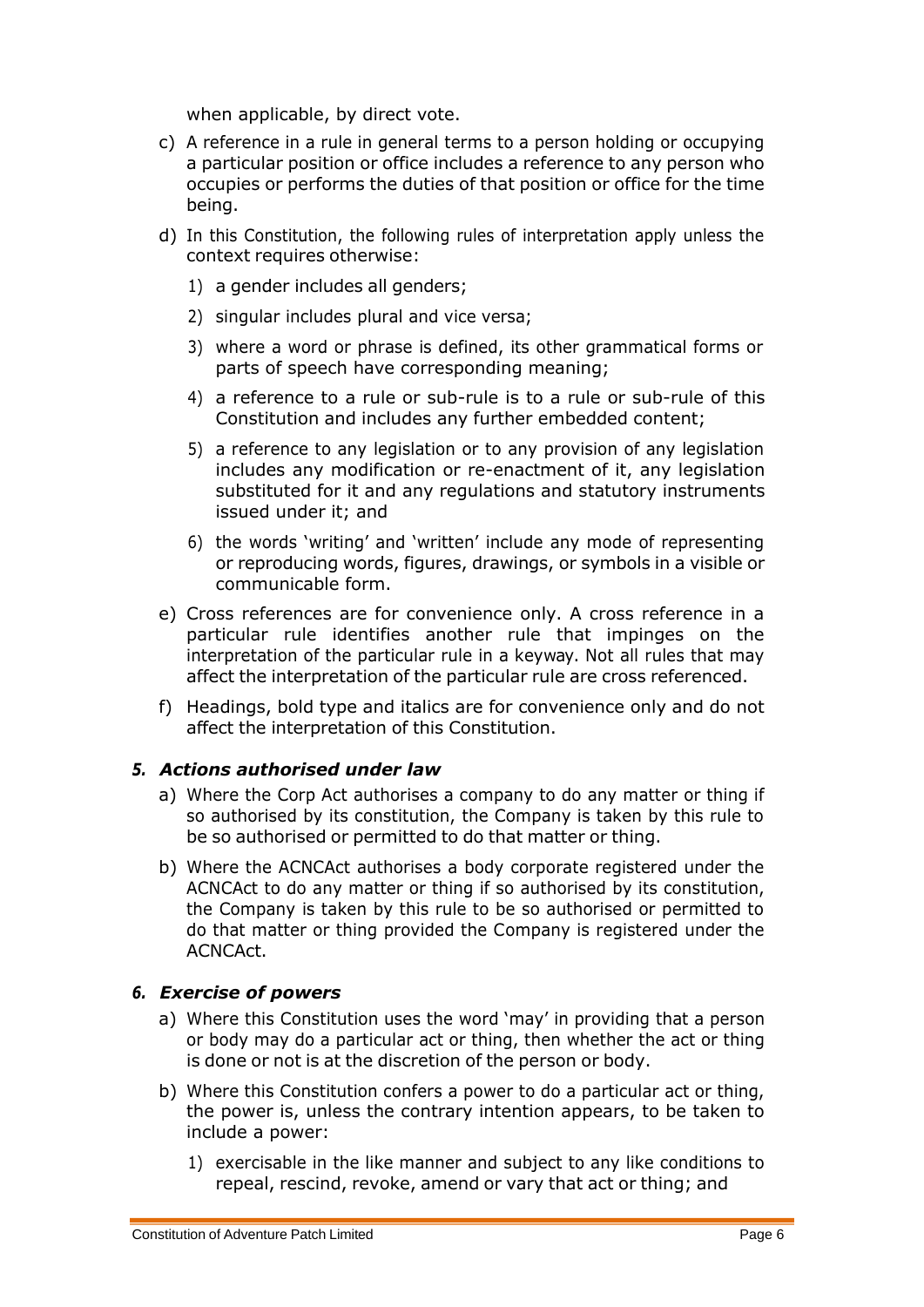- 2) to do the act or thing from time to time.
- c) Where this Constitution confers a power to do a particular act or thing with respect to particular matters, the power is, unless the contrary intention appears, to be taken to include a power to do that act or thing with respect to some only of those matters or with respect to a particular class or particular classes of those matters and to make different provision with respect to different matters or different classes of matters.
- d) Other than in respect of Directors, where this Constitution confers a power to make appointments to any office or position, the power is, unless the contrary intention appears, to be taken to include a power:
	- 1) to appoint a person to act in the office or position until a person is appointed to the office or position;
	- 2) subject to any contract between the Company and the relevant person and any applicable industrial law, to remove or suspend with or without cause any person appointed; and
	- 3) to appoint another person temporarily in the place of any person so removed or suspended or in place of any sick or absent holder of such office or position.
- e) Where this Constitution confers a power or imposes a duty then, unless the contrary intention appears, the power may be exercised, and the duty must be performed from time to time as the occasion requires.
- f) Where this Constitution confers a power on a person or body to delegate a function or a power:
	- 1) the delegation may be concurrent with, or to the exclusion of, the performance or exercise of that function or power by the person or body;
	- 2) the delegation may be either general or limited in any manner provided in the terms of delegation;
	- 3) the delegation may be to a specified person or may be to any unspecified person from time to time holding, occupying or performing the duties of a specified office or position;
	- 4) the delegation may include the power to delegate;
	- 5) where the performance or exercise of that function or power is dependent upon the opinion, belief or state of mind of that person or body in relation to a matter, that function or power may be performed or exercised by the delegate upon the opinion, belief or state of mind of the delegate in relation to that matter; and
	- 6) the function or power so delegated, when performed or exercised by the delegate, is to be taken to have been performed or exercised by the person or body that delegated the function or power.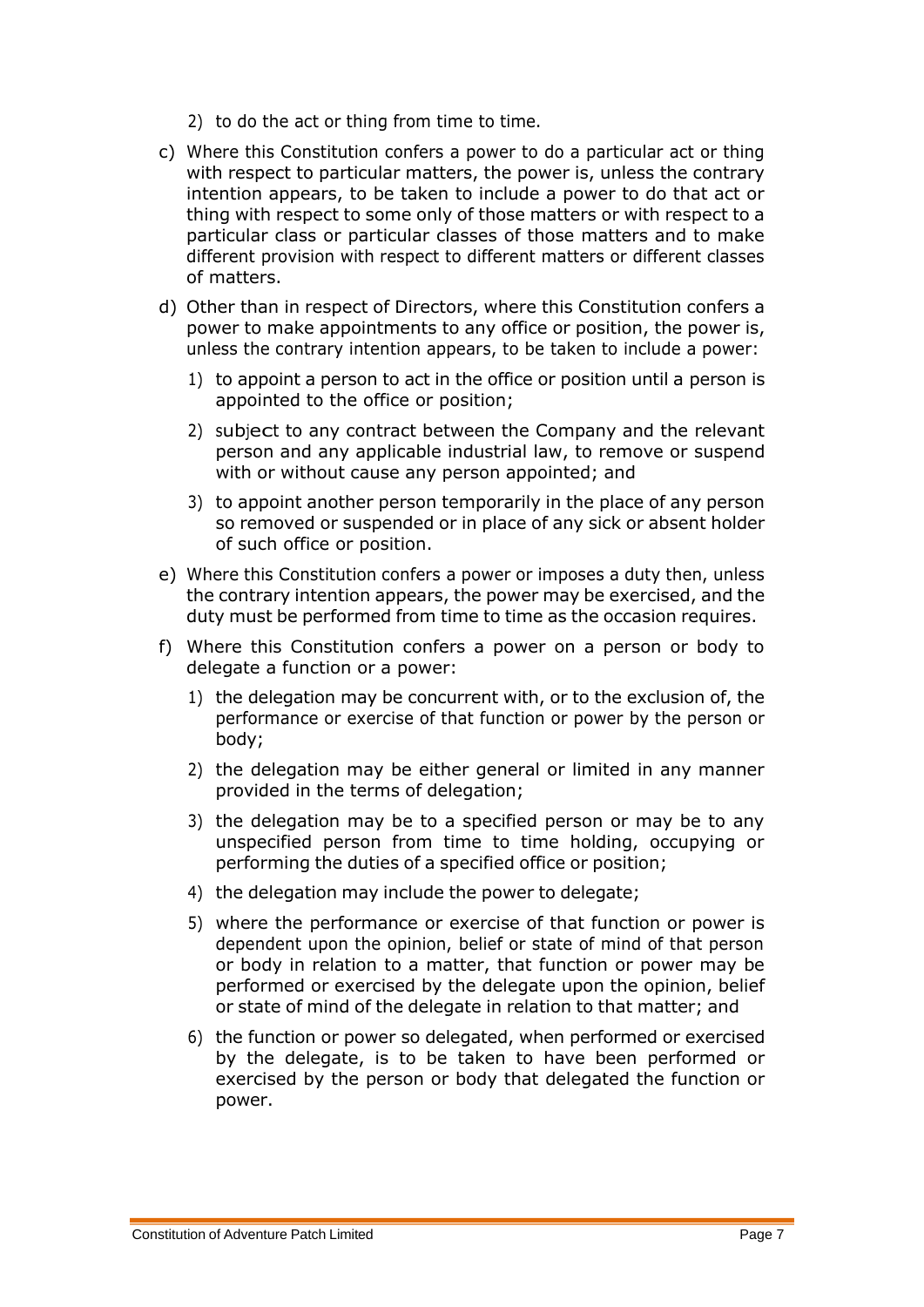# <span id="page-7-3"></span><span id="page-7-0"></span>*7. Objects*

- a) The Company is established to be a not-for-profit entity that is a charitable institution with the Objects to advance social and public welfare in the communities in which it operates.
- b) The Company pursues these Objects through a range of nurturing and challenging activities and family supportive services that may include but not be limited to a focus on:
	- 1) providing occasional and long day care services for babies and infants from birth to 5 years of age;
	- 2) providing out of school hours programs for children aged 5 to 12 years;
	- 3) providing home-based care programs for children aged from birth to 12 years;
	- 4) encouraging children to develop and learn in a safe, secure, inclusive environment;
	- 5) facilitating communication and understanding within and between families, groups and individuals and carers and educators;
	- 6) initiating and/or supporting endeavors that advance the Objects in **rule [7a\)](#page-7-3)**; and
	- 7) doing anything ancillary to the Objects in **rule [7a\)](#page-7-3)**.

# <span id="page-7-1"></span>*8. Powers*

- a) The Company may act in ways and matters consistent with the direct and indirect pursuit of its Objects and in ways and matters incidental to its Objects and in ways that, under the Corp Act, a public company limited by guarantee may exercise, take or engage in if authorised by its constitution. In pursuing the Objects, the Company may, in any manner permitted by the Corp Act:
	- 1) exercise any power;
	- 2) take any action; or
	- 3) engage in any conduct or procedure.

# <span id="page-7-2"></span>*9. Income and property*

- a) The income and property of the Company must be applied only towards promoting the Objects.
- <span id="page-7-5"></span>b) Subject to **rule [9c\)](#page-7-4)**, no income or property of the Company shall be paid, transferred or distributed, directly or indirectly, by way of dividend, bonus or other profit distribution, to any Member of the Company, any former Member of the Company, any Director or any former Director or to any person claiming through such a Person.
- <span id="page-7-4"></span>c) Nothing in this Constitution shall prevent payment in good faith of:
	- 1) reasonable and proper remuneration to any employee of the Company;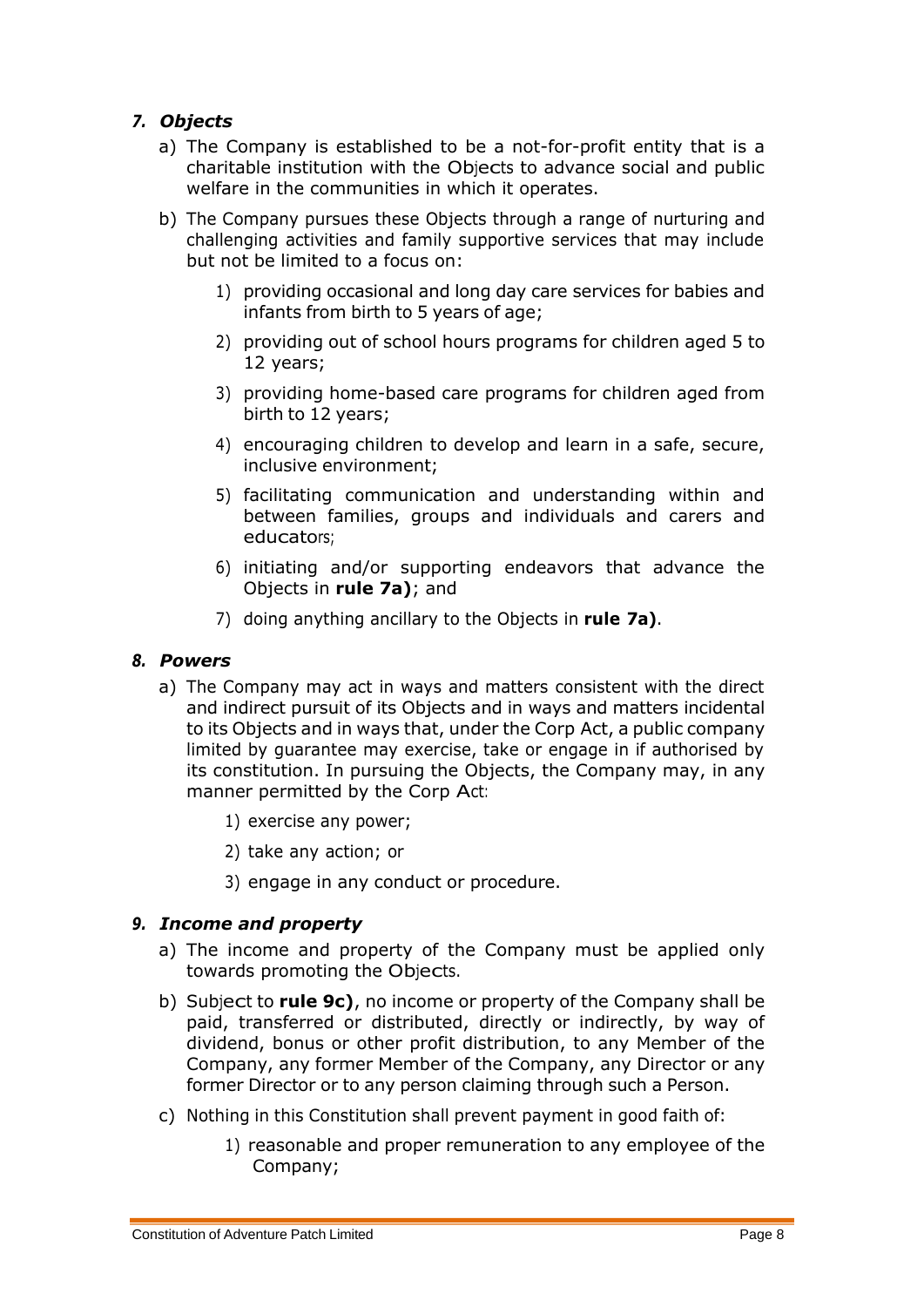- 2) subject to this Constitution, reasonable and proper amounts to any Member in return for any services they render to the Company;
- 3) interest at a rate not exceeding interest at the rate for the time being payable to the Company's bankers for money lent or that would be lent to the Company;
- 4) reasonable and proper rent for premises leased by any Member to the Company;
- 5) reimbursement in good faith of out-of-pocket expenses incurred on behalf of the Company where such expenses have been appropriately authorised in accordance with processes as determined by the Board from time to time; and
- 6) any other sums payable under this Constitution.

# <span id="page-8-0"></span>**II. MEMBERSHIP**

# <span id="page-8-2"></span><span id="page-8-1"></span>*10. Members*

- a) The Members of the Company are Persons, subject to **rule 14**, that:
	- 1) were Members listed on the application for registration when the Company was registered; or
	- 2) are interested in the Objects;
	- 3) agree to become Members; and
	- 4) the Board in its absolute discretion admits to membership in accordance with this Constitution.
- b) The Board may provide for categories of membership on such conditions as the Board determines provided that the rights of Members shall be in accordance with **rule 11** and if so must assign Members to a relevant category.
- c) For all purposes, including purposes under the Corp Act, a category of membership under this Constitution does not necessarily constitute a distinct class of Members.
- d) Unless otherwise provided by the terms of membership of a class of Members:
	- 1) all or any of the rights or privileges attached to a class may be varied, whether or not the Company is being wound up, with the consent in writing of the members of that class where at least 75% of any responses are in favour, or with the approval of a special resolution adopted at a meeting of the members of that class;
	- 2) the provisions of this Constitution relating to general meetings apply, so far as they can and with such changes as are necessary, to each meeting of the members of that class; and
	- 3) the rights of members of that class are to be taken as not being varied by the admission of further members to that class or any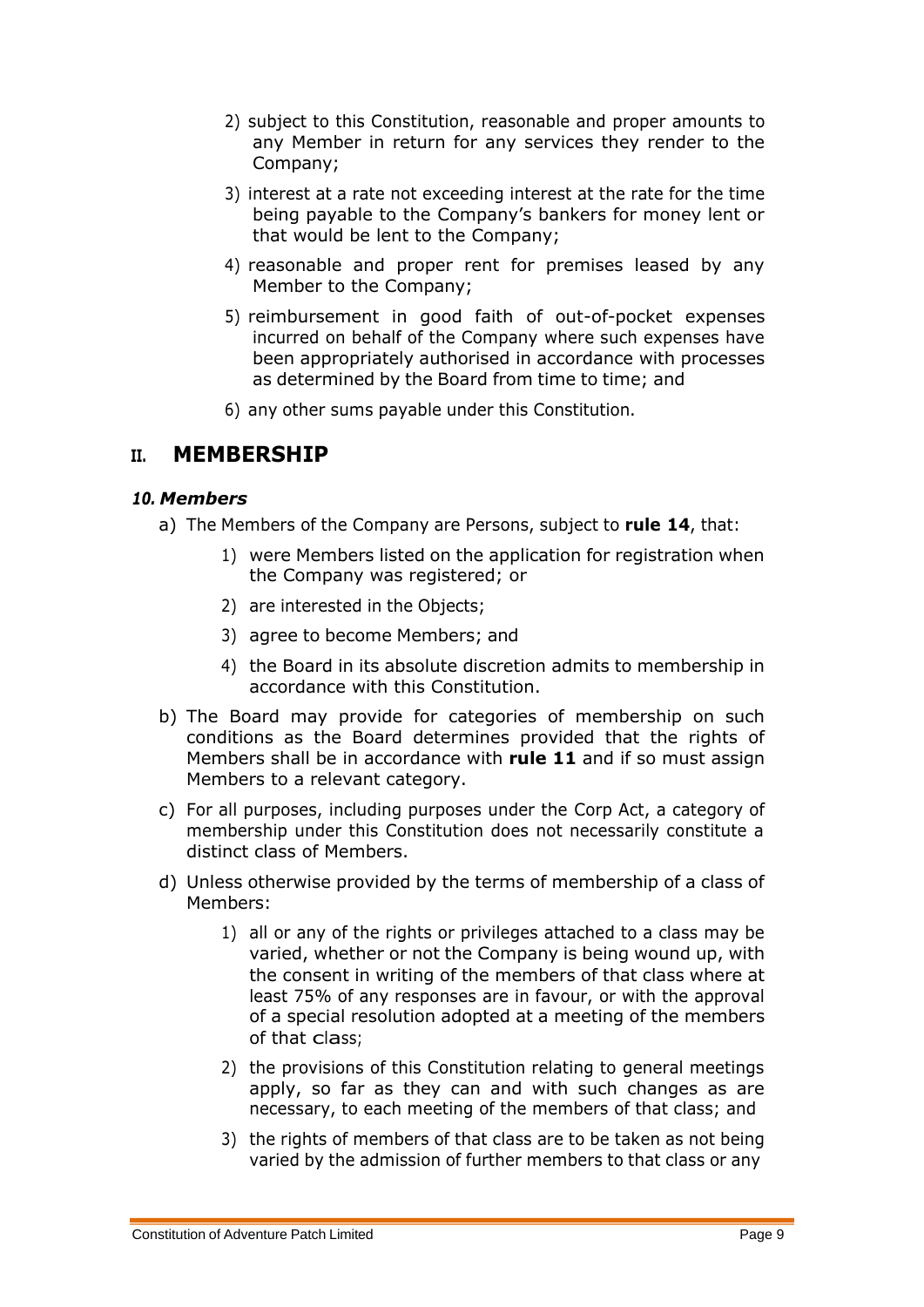category, the establishment of, and admission of Members into, any new class or category of membership irrespective of the rights attached to that new class or category of membership, or the cessation of membership irrespective of how it occurs.

e) The number of Members is unlimited.

# <span id="page-9-2"></span><span id="page-9-0"></span>*11. Rights of Members*

a) A Member has a right:

- 1) if a body corporate, to appoint a Representative;
- 2) to attend and to speak at general meetings;
- 3) if an individual or a Representative, to nominate or to be nominated and to be appointed a Director subject to **rule 28**; and
- 4) to vote at general meetings and on resolutions put to the membership and on the election of Elected Directors provided that the Member is financial (see **rule 1[4a\)](#page-10-2)[7\)](#page-10-3)**.
- b) For the purposes of clarity, the Board may extend privileges of membership, including privileges related to access to services provided, that may differ between categories of membership and within categories of membership based on fees paid but no such privilege shall affect the rights of Members in **rule 1[1a\).](#page-9-2)**

# <span id="page-9-1"></span>*12. Application for membership*

- a) Any eligible Person may apply for membership.
- b) The application for membership must be submitted to the Secretary in writing in the form the Board prescribes from time to time. Such form must provide for the Electronic Contact Address of the applicant.
- c) The Board may delegate the consideration and determination of any membership application.
- <span id="page-9-3"></span>d) In no case shall the Directors be required to give a reason for the rejection of any application for membership.
- e) Subject to **rule 1[2d\)](#page-9-3)**, when a decision regarding an applicant for membership has been made the Secretary or other person delegated by the Board shall send to the applicant written notice of that decision.
- <span id="page-9-4"></span>f) The acceptance of an applicant to be a Member is subject to payment of any fees in accordance with **rule 16** and if such payment is not made then the Board may, in its discretion, cancel its acceptance of the applicant for membership of the Company.
- g) If the applicant has not previously been a Member and is not admitted to membership in due course then any moneys paid by them for membership must be returned to them in full.
- h) Subject to **rules 10 & 1[2f\)](#page-9-4)**, an applicant becomes a Member and is entitled to exercise the rights and privileges of that membership when their name is entered in the Register.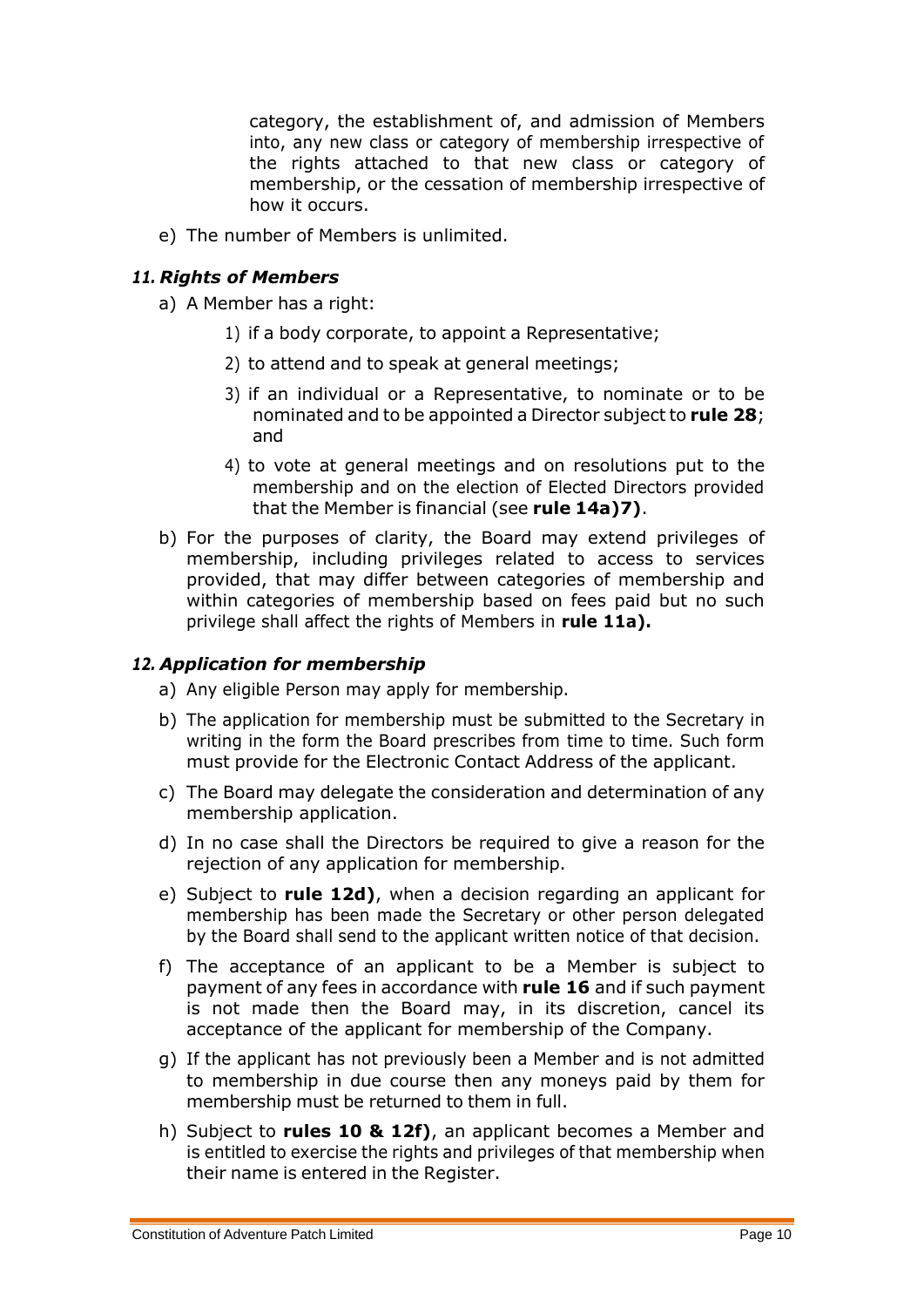# <span id="page-10-0"></span>*13. Membership not transferable*

- a) A right, privilege or obligation that a Person has by reason of being a Member of the Company:
	- 1) is personal to the Member and not capable of being transferred to another Person by a Member's own act or by operation of law except that:
	- i. if the Board provides for a category of membership for families where there is more than 1 adult in the family and the terms of membership require 1 adult member of the family as the nominated Member then the family may advise the Company of a change in the nominated Member who must be another adult member of the same family; and
		- 2) terminates upon the cessation of membership whether by death, resignation or otherwise, subject to **rule 2**.

# <span id="page-10-2"></span><span id="page-10-1"></span>*14. Ceasing to be a Member*

a) A Member shall cease to be a Member:

- 1) if the Member resigns, by notice in writing, on the date the notice is received by the Secretary;
- 2) if the Member dies or, if the Member is a body corporate, if the body corporate is deregistered or wound up;
- 3) if the Member becomes an individual who is, or whose estate is, liable to be dealt with in any way under the law relating to mental health;
- 4) if the Member is expelled under **rule 15**;
- <span id="page-10-4"></span>5) in any other circumstances prescribed in the terms of membership applicable to the Member or in the failure to satisfy any undertaking given by the Member upon them being admitted as a Member on the date that the Board resolves to cease the membership unless the Board resolves otherwise;
- <span id="page-10-5"></span>6) for a Member that is not required to pay moneys (including fees applicable under **rule 16**) if the Board has formed the opinion that contact with the Member has ceased, with the Member ceasing to be a Member 6 months after a final request for notification of contact address being sent to the Member at their address in the Register and to which there is no response advising of a new address; or
- <span id="page-10-3"></span>7) if the Member has not paid moneys (including fees applicable under **rule 16**) due and payable to the Company within 3 months of a final request for payment of those moneys being sent to the Member and during that 3 months' period the Member is deemed to be not financial until the moneys are paid.
- b) Any Member ceasing to be a Member:
	- 1) shall not be entitled to any refund, in full or part, of any fee paid in accordance with **rule 16**; and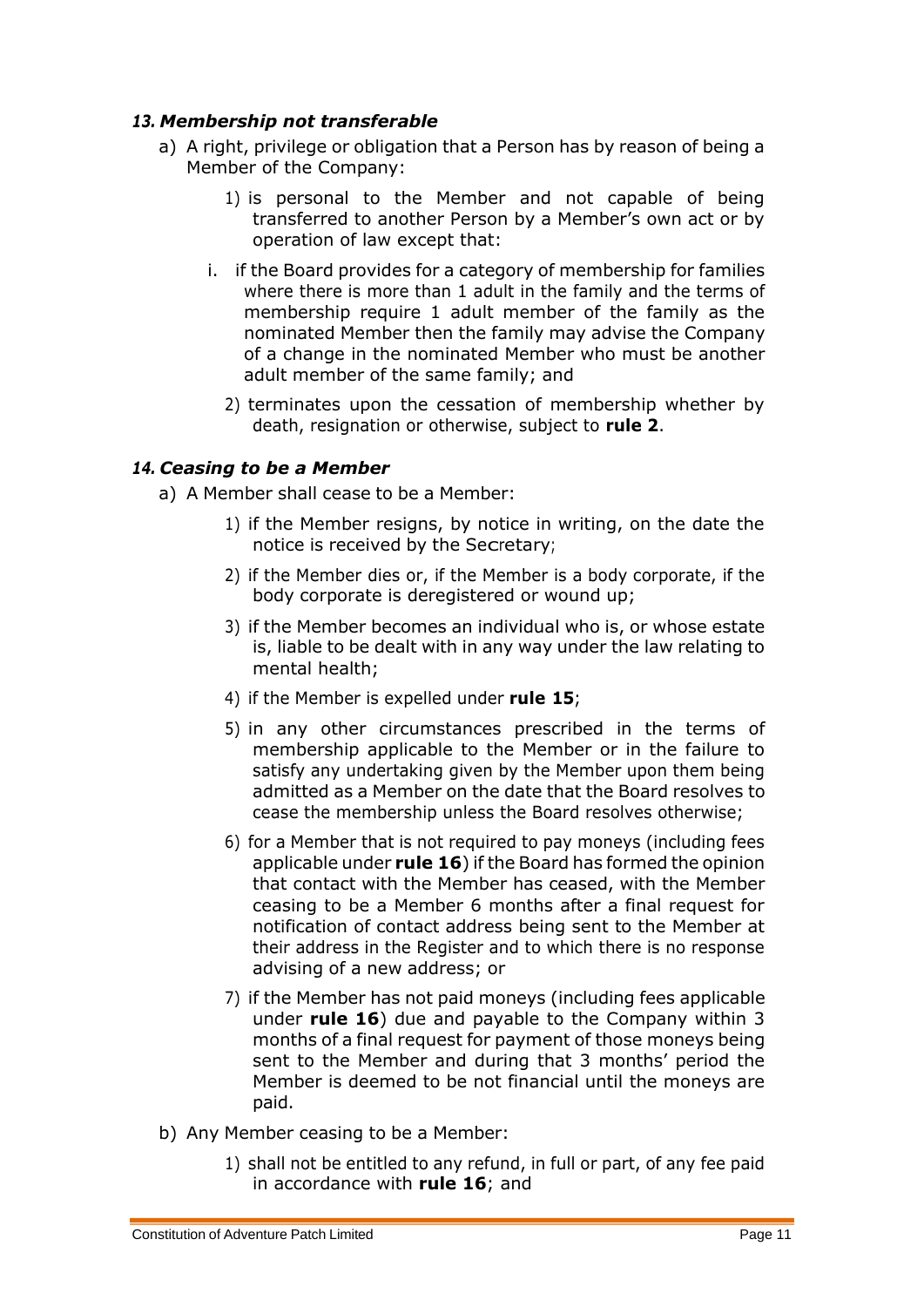2) shall not be readmitted as a Member until any unpaid moneys outstanding at the time they ceased to be a Member are paid including any interest or other charges levied on any outstanding moneys.

# <span id="page-11-1"></span><span id="page-11-0"></span>*15. Disciplining of Members and dispute resolution*

- a) **Disciplining of Members**  subject to this rule the Board may resolve by a majority of at least 75% (rounded down when it is not a whole number) of Directors present and eligible to vote to expel any Member, or to suspend any Member from membership for a specified period, if the Member in the opinion of the Board:
	- 1) has failed to comply with this Constitution;
	- 2) has failed to comply with the terms of membership applicable to the Member;
	- 3) subject to **rule 1[4a\)](#page-10-2)[5\)](#page-10-4)** has failed to satisfy any undertaking given by the Member upon their admission to membership; and/or
	- 4) has acted in a manner that renders it undesirable that the Member continues to be a Member where such action could include that the Member has acted in a manner prejudicial to the interests of the Company.
- <span id="page-11-3"></span>b) If the Board passes a resolution in accordance with **rule 1[5a\)](#page-11-1)** to expel or suspend a Member, then the Secretary must give the Member written notice:
	- 1) setting out the resolution and the grounds upon which it was based; and
	- 2) stating that the Member has 28 calendar days from the date of the notice to give written submissions to the Directors in response to the resolution.
- <span id="page-11-4"></span>c) If the Member gives written submissions in response to the resolution, then the Board must consider those submissions at its next meeting.
- <span id="page-11-6"></span><span id="page-11-5"></span>d) The Secretary must then give the Member written notice as to whether or not the Board still intends to proceed with the resolution; and
	- 1) if the Board does so intend, that the Member has 28 calendar days from the date of the notice to advise the Directors in writing that the Member requires the matter be referred to mediation in accordance with **rule 1[5f\)](#page-11-2)**.
- e) If the Member does not give written submissions within the time specified in **rule 1[5b\)](#page-11-3)[2\)](#page-11-4)** or does not give advice in writing within the time specified in **rule 1[5d\)](#page-11-5)[1\)](#page-11-6)** in response to the resolution then the Board may proceed in accordance with **rule 1[5g\)](#page-12-0)**.
- <span id="page-11-2"></span>f) If the matter is referred to mediation under **rule 1[5d\)](#page-11-5)[1\)](#page-11-6)** then the mediation must be conducted:
	- 1) subject to **rule 1[5f\)](#page-11-2)[2\)](#page-12-1)**, in such manner as the Board reasonably determines; and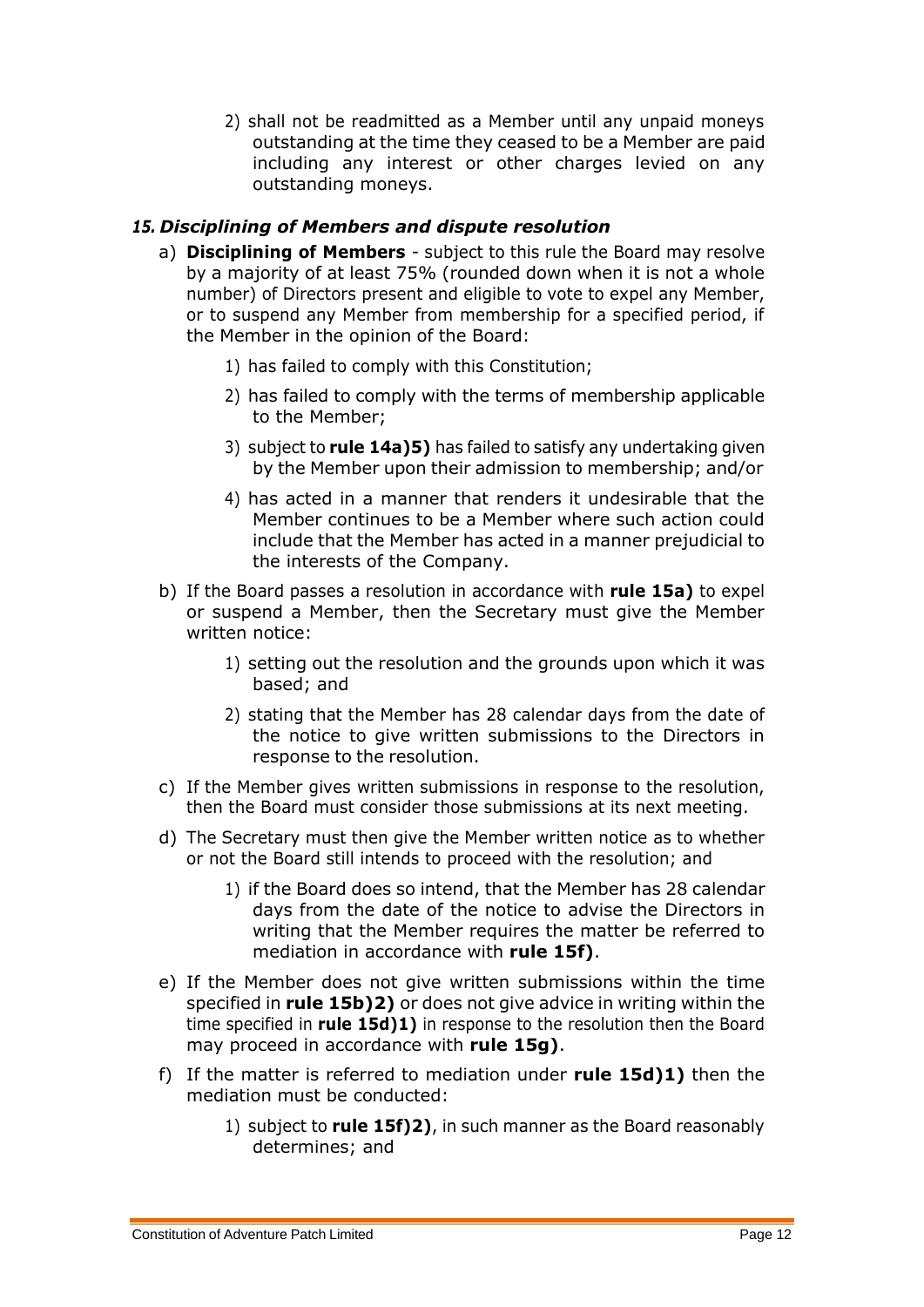- 2) in accordance with the rules of procedural fairness, including applying the procedures in **rule 15 [l\)](#page-12-2)** to the extent that they can be and with such changes as are necessary, as determined by the Board.
- <span id="page-12-1"></span><span id="page-12-0"></span>g) Once the mediation is concluded or if the Member gives no advice in writing under **rule 1[5d\)](#page-11-5)[1\)](#page-11-6)** then the Board may decide whether or not to endorse the resolution under **rule 1[5a\)](#page-11-1)** at which time the Board may resolve to implement the resolution under **rule 1[5a\)](#page-11-1)** to expel the Member by removing the Member from the Register or to suspend the Member for a specified period or to take no further action against the Member.
	- 1) The Secretary must give written notice to the Member of the decision arising from **rule 1[5g\).](#page-12-0)**
- <span id="page-12-3"></span>h) **Dispute resolution** - the dispute resolution procedure in **rules 1[5h\)](#page-12-3) to [m\)](#page-13-3)** applies to disputes that may arise under this constitution between 1 or more Members or 1 or more Directors and:
	- 1) 1 or more Members;
	- 2) 1 or more Directors; or
	- 3) the Company.
- i) A Member must not start a dispute resolution procedure in relation to a matter which is subject to a disciplinary procedure under **rule 1[5a\)](#page-11-1)** until the disciplinary procedure is completed in accordance with **rule 1[5g\)](#page-12-0)**.
- <span id="page-12-4"></span>j) The parties involved in a dispute must try to resolve it between themselves within 14 days of becoming aware of the dispute.
- k) If the parties involved in the dispute do not resolve it in accordance with **rule 1[5j\)](#page-12-4)** then they must within 14 days:
	- 1) advise the Secretary in writing about the dispute;
	- 2) agree or request that a mediator be appointed; and
	- 3) attempt in good faith to resolve the dispute by mediation.
- <span id="page-12-5"></span><span id="page-12-2"></span>l) The mediator must:
	- 1) be agreed by the parties to the dispute; or
	- 2) if the parties to the dispute do not agree:
		- i. for disputes between Members, an individual chosen by the Board; or
		- ii. for other disputes, the matter is to be referred to a mediator registered with the Law Society of Tasmania or an agreed equivalent provided that if the Company is a party to the dispute then the mediator must be referred to a mediator registered with the Law Society of Tasmania.
	- 3) A mediator chosen under **rule 15 [l\)2\)i](#page-12-5)**: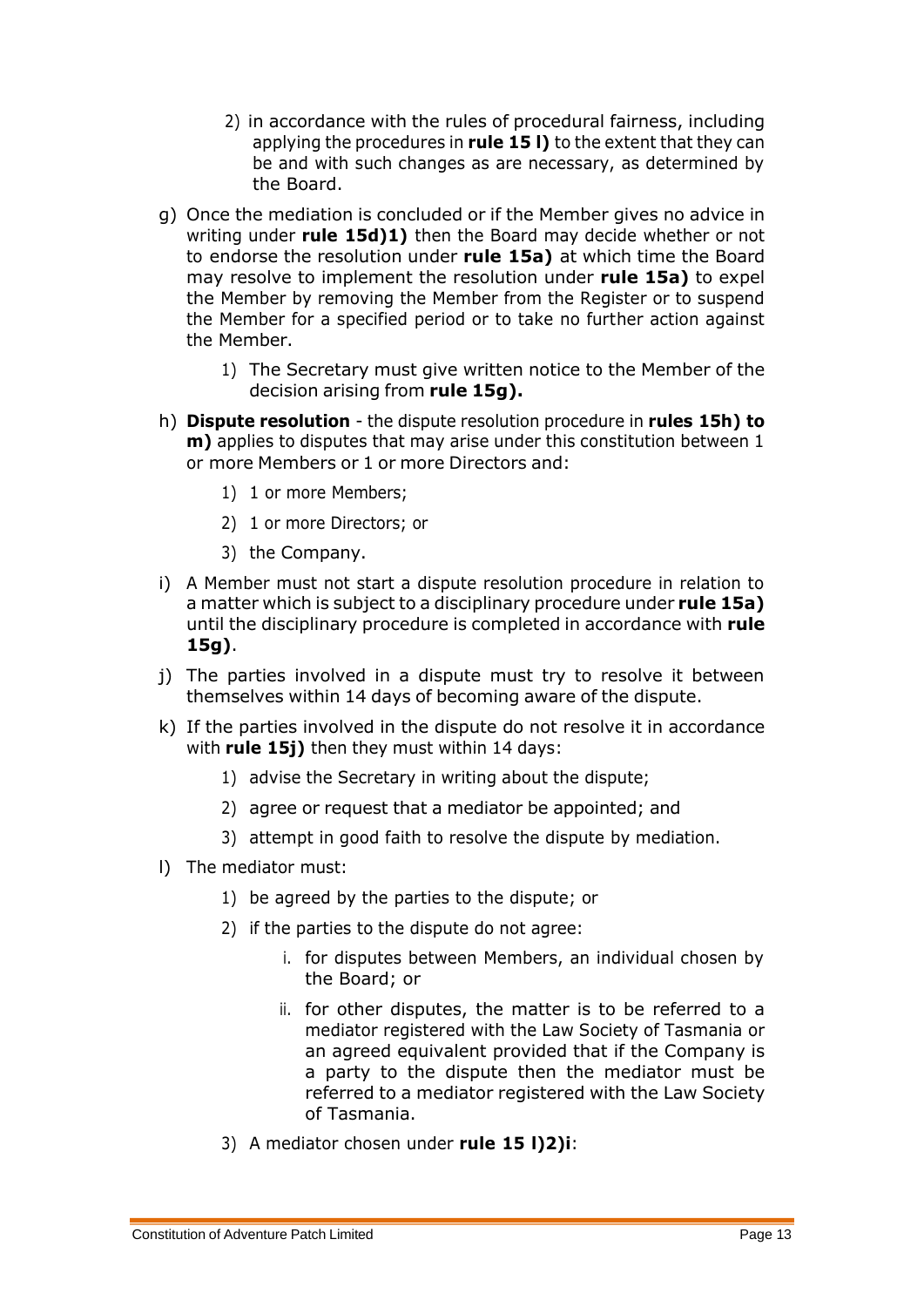- i. may be a Member or former Member;
- ii. must not have a personal interest in the dispute; and
- iii. must not be biased towards or against any party to the dispute.
- 4) When conducting the mediation, the mediator must:
	- i. allow the parties involved a reasonable chance to be heard;
	- ii. allow the parties involved a reasonable chance to review any written statements;
	- iii. ensure that the parties involved receive procedural fairness; and
	- iv. not make a decision on the dispute which is for the parties involved to resolve if they can.
- <span id="page-13-3"></span>m) Each party to the dispute must pay an equal share of the cost of mediation.
- n) Nothing in this **rule 15** affects the rights of Members in accordance with the law.

# <span id="page-13-0"></span>*16. Payments by Members*

- a) The Board may determine from time to time to charge Members fees comprising joining fees, annual subscriptions and specific purpose levies and charges.
- b) The Board may determine different fees for amounts charged to Members as between different categories, if any, of Members and as between Members within a category of membership. The Board may determine that no fee is payable by a Member.
- c) Any amounts charged to Members are payable in such manner and at such times as are determined by the Board.
- d) No part of any fee paid shall be refunded to a Member who ceases to be a Member in accordance with **rule 14**.

# <span id="page-13-1"></span>**III. GENERAL MEETINGS**

# <span id="page-13-4"></span><span id="page-13-2"></span>*17. Convening of a general meeting*

- a) The Board or any 2 Directors may, whenever it or they think fit, call and arrange to hold a general meeting of the Company. The Board must call and arrange to hold an AGM in accordance with the requirements of the Corp Act as applicable to a public company that is not subject to the ACNCAct.
- <span id="page-13-5"></span>b) Apart from as provided by **rule 1[7a\)](#page-13-4)**, a general meeting of the Company may be ordered by the court or be called and arranged to be held by Members by following the process in section 249 of the Corp Act provided that the Board may accept a request from fewer Members than required under the Corp Act.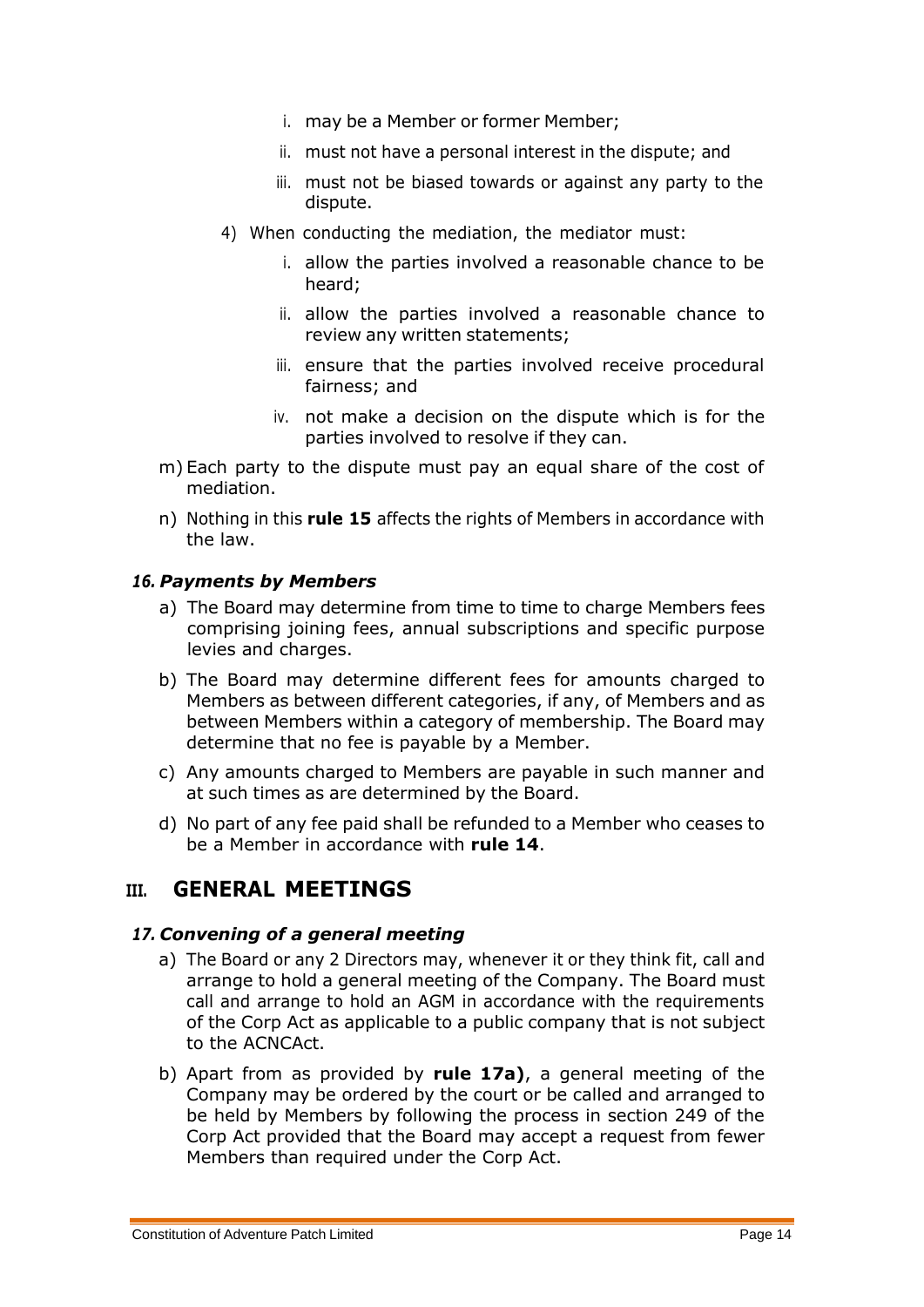- <span id="page-14-1"></span>1) Without requesting a general meeting, Members may give the Company notice of a valid resolution that they propose to move at a general meeting in accordance with the Corp Act as applicable to a public company that is not subject to the ACNCAct, except that the Board may accept such a notice that is given by fewer Members than is required in accordance with the Corp Act.
	- i. If the Company has been given notice of a valid resolution in accordance with **rule 1[7b\)](#page-13-5)[1\)](#page-14-1)**, notice of the resolution is to be given to Members and the resolution is to be considered at a general meeting in accordance with this Constitution and the Act, except that, subject to **rule 18**, the resolution may be considered at a general meeting that is scheduled to occur within 2 months of notice of the Members' resolution being received by the Company.
- <span id="page-14-4"></span>c) The Board may change the venue for, postpone or cancel a general meeting of the Company unless the meeting is called and arranged to be held by the Members or the court under **rule 1[7b\)](#page-13-5)**. If a general meeting is called and arranged to be held under **rule 1[7b\)](#page-13-5)**, the Board may make changes or cancel the meeting by following the relevant procedures in section 249 of the Corp Act.
- <span id="page-14-2"></span>d) A general meeting of the Company may be convened to occur at 2 or more venues using any technology that gives the Members in attendance a reasonable opportunity to participate in the meeting.
- e) A general meeting convened in accordance with **rule 1[7d\)](#page-14-2)** is not invalidated due to a failure of the technology unless the failure arose out of conduct of an Officer which was not in good faith, or which involved willful misconduct, gross negligence, reckless behaviour or fraud.

# <span id="page-14-3"></span><span id="page-14-0"></span>*18. Notice of a general meeting*

- a) Subject to this Constitution, at least 21 days' notice (or such other minimum period as may be prescribed by the Corp Act from time to time for a public company limited by guarantee that is not subject to the ACNCAct) of a general meeting must be given in the manner authorised by **rule 50** to each person who is at the date of the notice:
	- 1) a Member;
	- 2) a Director; or
	- 3) an auditor of the Company.
- b) A notice of a general meeting must specify:
	- 1) the date, time and place (or places) of the meeting is to be held in two or more places, or wholly using technology approved by directors, including holding the meeting in a hybrid, physical or wholly virtual format as approved by the directors, details of that technology that will be used to facilitate the holding of the general meeting, and the participation of members and other eligible attendees.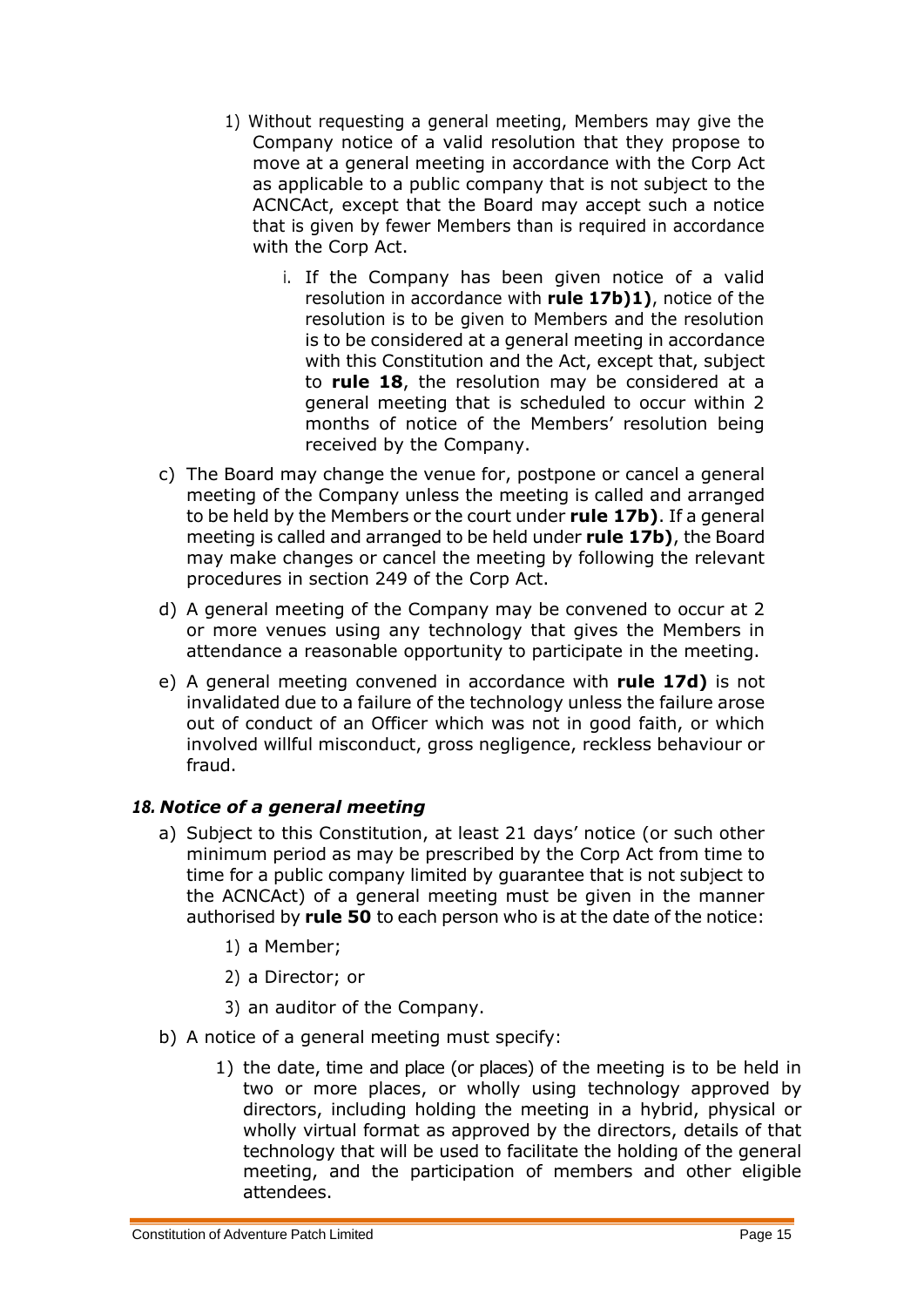- 2) subject to **rule 1[8d\)](#page-15-1)**, the general nature of any business to be conducted at the meeting;
- 3) if a special resolution is to be proposed, the details of and intention to propose it; and
- 4) if the meeting is to be held in 2 or more places then the technology that will be used to facilitate this.
- c) Except as provided in **rule 1[8d\)](#page-15-1)**, no business other than that specified in the notice convening a general meeting may be transacted at that general meeting.
- <span id="page-15-1"></span>d) It is not necessary for a notice of an AGM to state that the business to be transacted at the meeting includes the consideration of any annual financial report, Directors' report, any report from the auditor, the appointment of Directors, the appointment of the auditor when required or the fixing of the auditor's remuneration when required.
- e) A Member may waive notice of a general meeting by notice in writing to the Company.
- f) The accidental failure to give notice of any general meeting to, or the non-receipt of notice of a meeting by, any Person entitled to receive notice will not invalidate the proceedings at or any resolution passed at the meeting.
- g) A Person's attendance at a general meeting waives any objection that that Person may have to a failure to give notice, or the giving of a defective notice, of the meeting unless the Person at the beginning of the meeting objects to the holding of the meeting.
- h) Despite **rule 1[8a\)](#page-14-3)**, a shorter notice period is allowed for a general meeting but only by following the requirements of section 249H of the Corp Act as applicable to a public company that is not subject to the ACNCAct.

# <span id="page-15-0"></span>*19. Cancellation or postponement of a general meeting*

- a) The Board may cancel a general meeting of the Company that:
	- 1) has been convened by the Board; or
	- 2) has been convened at the requisition of a Member or Members pursuant to **rule 1[7b\)](#page-13-5)** upon receipt by the Company of written notice withdrawing the requisition signed by that Member or those Members with the consequence that there are less than half the requisitioning Members remaining who still wish for the meeting to be convened.
- b) Subject to **rule 1[7c\)](#page-14-4)**, **t**he Board may postpone a general meeting or change the venue at which it is to be held. No business shall be transacted at any postponed meeting other than the business stated in the notice to the Members relating to the original meeting.
- <span id="page-15-2"></span>c) Where any general meeting is cancelled or postponed or the venue for the meeting is changed:
	- 1) the Board must make a reasonable attempt to notify in writing each person entitled to receive notice of the meeting of the cancellation, the change of venue or the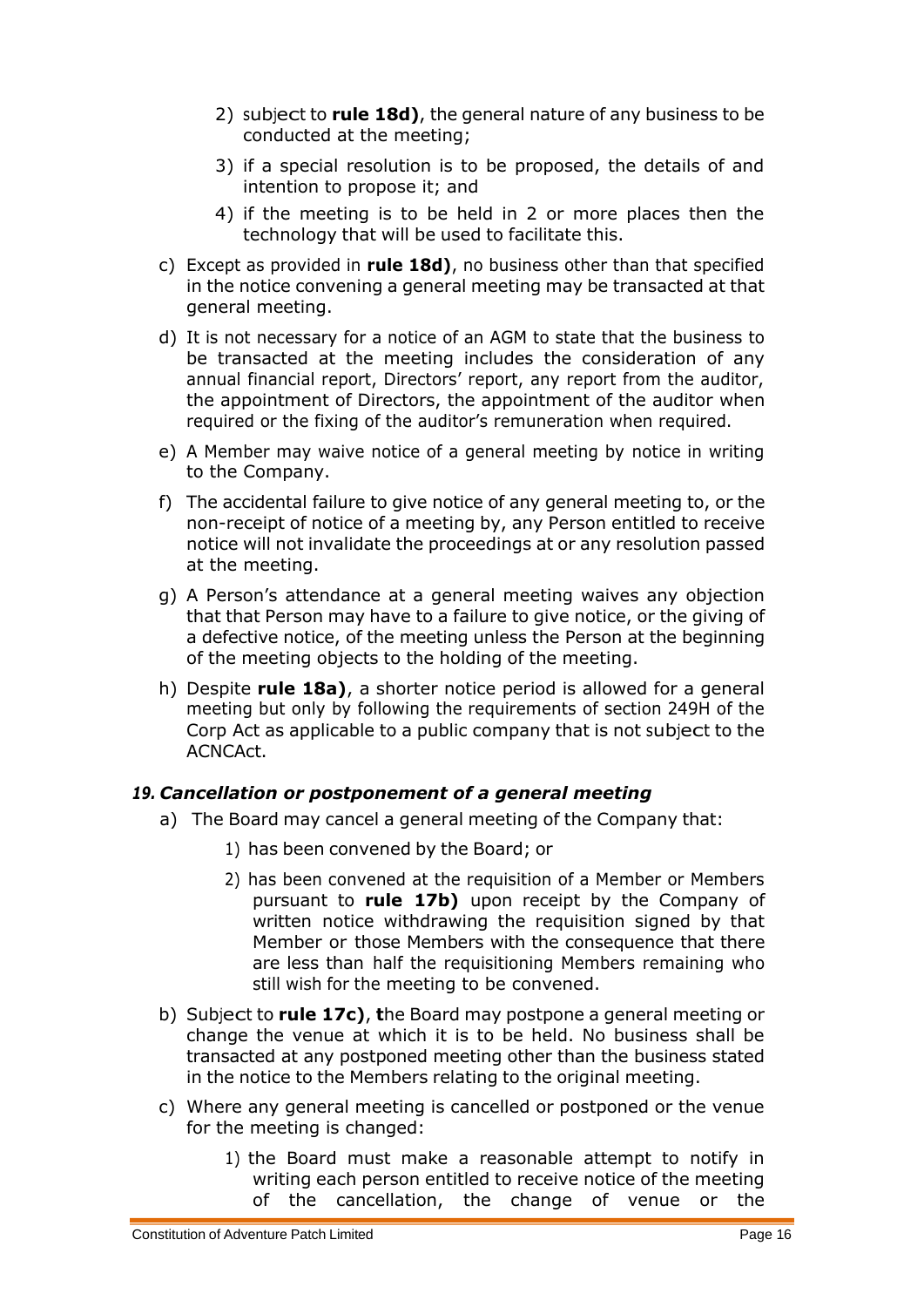postponement of the meeting by any means permitted by this Constitution and in the case of the postponement of a meeting, the new place, date and time for the meeting; but

2) any failure to notify in writing any person entitled to receive notice of the meeting or failure of a person to receive a written notice shall not affect the validity of the cancellation, the change of venue or the postponement of the meeting.

# <span id="page-16-0"></span>*20. Quorum at a general meeting*

- a) No business may be transacted at any general meeting unless a quorum of Members entitled to vote is present when the business is being considered by the meeting.
- b) A quorum shall be the number of Members present (see **rule [4b\)](#page-4-0)**), that is equivalent to 1.5 times the number of Directors in office at the time of the meeting, rounded up if not a whole number.
- <span id="page-16-2"></span>c) If a quorum is not present within 30 minutes after the time appointed for a general meeting:
	- 1) the meeting, if convened upon the requisition of Members in accordance with **rule 1[7b\)](#page-13-5)**, shall be dissolved; and
	- 2) in any other case:
	- i. the meeting stands adjourned to such day, and at such time and place, as the Chair determines or, if no determination is made by the Chair, to the same day in the next week at the same time and place; and
	- ii. if, at the adjourned meeting, a quorum is not present within 30 minutes after the time appointed for the meeting, then the Members present and entitled to vote, provided there are at least 2 such Members, constitute a quorum.

# <span id="page-16-3"></span><span id="page-16-1"></span>*21. Chair of a general meeting*

- a) The Chair shall preside as chair at each general meeting unless:
	- 1) there is no Chair;
	- 2) the Chair is not present within 15 minutes after the time appointed for the meeting or, subject to **rule 2[0c\)](#page-16-2)**, the time at which a quorum is present, whichever is later; or
	- 3) the Chair is present within that time but is not willing to act as chair of the meeting.
- <span id="page-16-6"></span><span id="page-16-5"></span><span id="page-16-4"></span>b) When the Chair does not preside in accordance with **rule 2[1a\)](#page-16-3)** then:
	- 1) the Deputy Chair if there is one in office must take office as chair provided they are present and willing to act; or
	- 2) the Directors present must elect as chair of the meeting another Director who is present and willing to act; and

3) if no other Director willing to act is present at the meeting, the Members who are present in person or by Representative at the meeting and entitled to vote may elect as chair of the meeting a Member who is present in person and willing to act or who is present as a Representative who is willing to act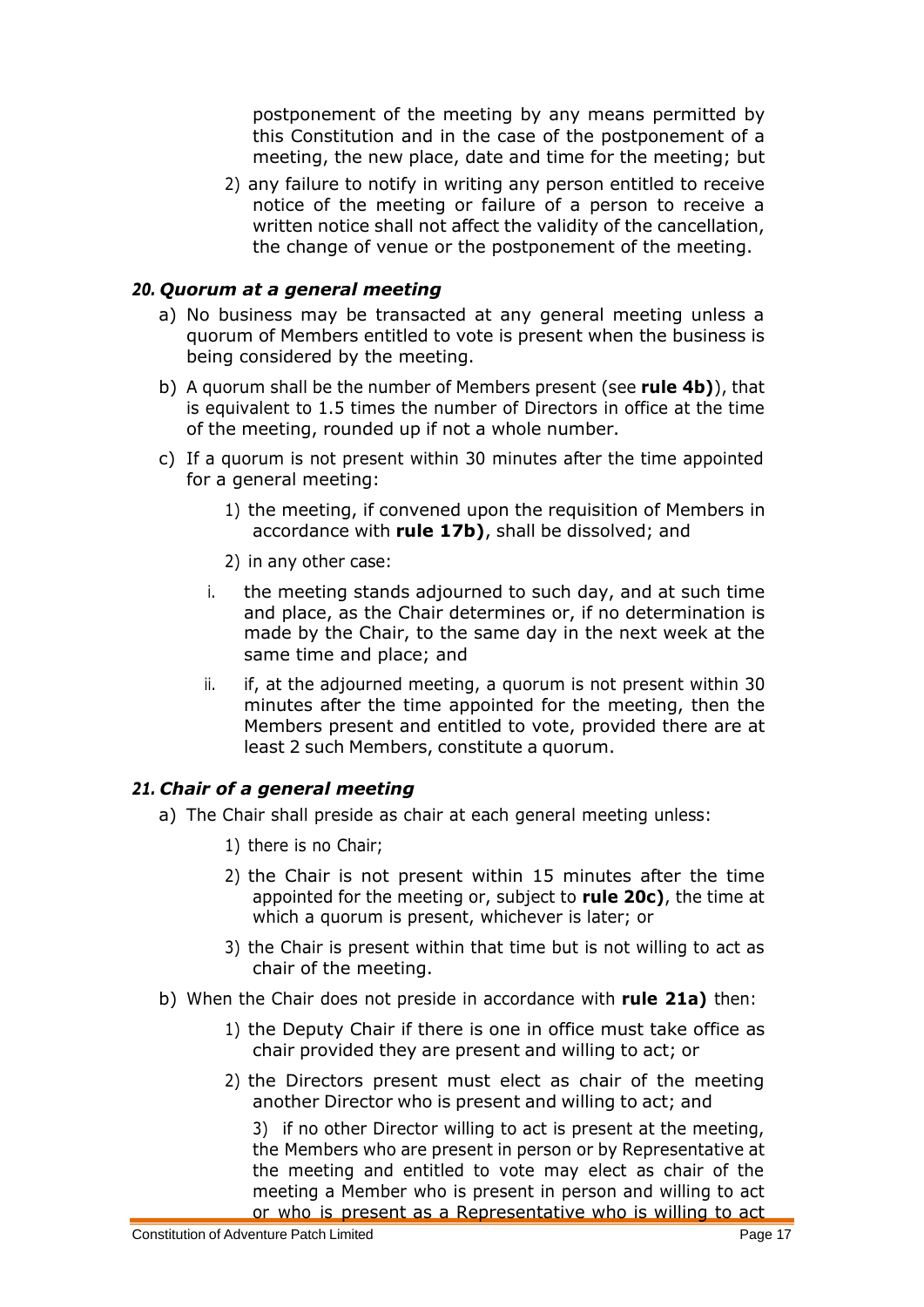provided the Member or Representative so elected is entitled to vote at the meeting.

- c) Despite anything in **rules 2[1a\)](#page-16-3) & [b\)](#page-16-4)**, if the Chair, Deputy Chair and/or any other Director or Directors later attend a general meeting or later are willing to act in the role of chair, the relevant Chair, Deputy Chair or Director/s (elected if necessary as outlined in **rule 2[1b\)](#page-16-4)[2\)](#page-16-5)** must take over as chair of the general meeting.
- <span id="page-17-2"></span><span id="page-17-1"></span>d) Subject to **rule 22**, the chair of a general meeting:
	- 1) shall ensure that all items on the agenda are dealt with, and in the sequence set out, unless the Members who are present in person and have a right to vote and the Representatives present who have a right to vote consent to the order being changed;
	- 2) shall conduct the meeting in a manner designed to facilitate decision making and the transaction of business; and
	- 3) shall superintend and control the proceedings in accordance with the requirements of the relevant law, this Constitution and the broad conventions of debate.

# <span id="page-17-0"></span>*22. Conduct of a general meeting*

- a) A Member is entitled to attend, to speak and to vote, subject to this Constitution, at general meetings.
- b) Members entitled to attend a meeting must have a reasonable opportunity to participate in the meeting. If the meeting is held virtually, the virtual meeting technology must be reasonable and allow members to exercise orally and in writing any rights of those members to ask questions and make comments.
- c) The chair of a general meeting may at any time they consider it necessary or desirable for the proper and orderly conduct of the meeting:
	- 1) impose a limit on the time that a person may speak on each motion or other item of business, question, motion or resolution being considered by the meeting and require the business, question, motion or resolution to be put to a vote of the Members present (see **rule [4b\)](#page-4-0)**)**;** and
	- 2) adopt any procedures for casting or recording votes at the meeting whether on a show of hands, on the voices or a poll, including the appointment of scrutineers.
- <span id="page-17-4"></span>d) Any question arising at a general meeting relating to the order of business, subject to **rules 2[1d\)](#page-17-1)[1\)](#page-17-2) & 2[2f\),](#page-18-1)** procedure or conduct of the meeting must be referred to the chair of the meeting whose decision is final.
- <span id="page-17-3"></span>e) The chair of a general meeting may take any action they consider appropriate for the safety of persons attending the meeting and the orderly conduct of the meeting and may refuse admission to, or require to leave, and remain out of, the meeting any individual:
	- 1) in possession of a visual and/or sound recording device which in the opinion of the chair of the meeting may or does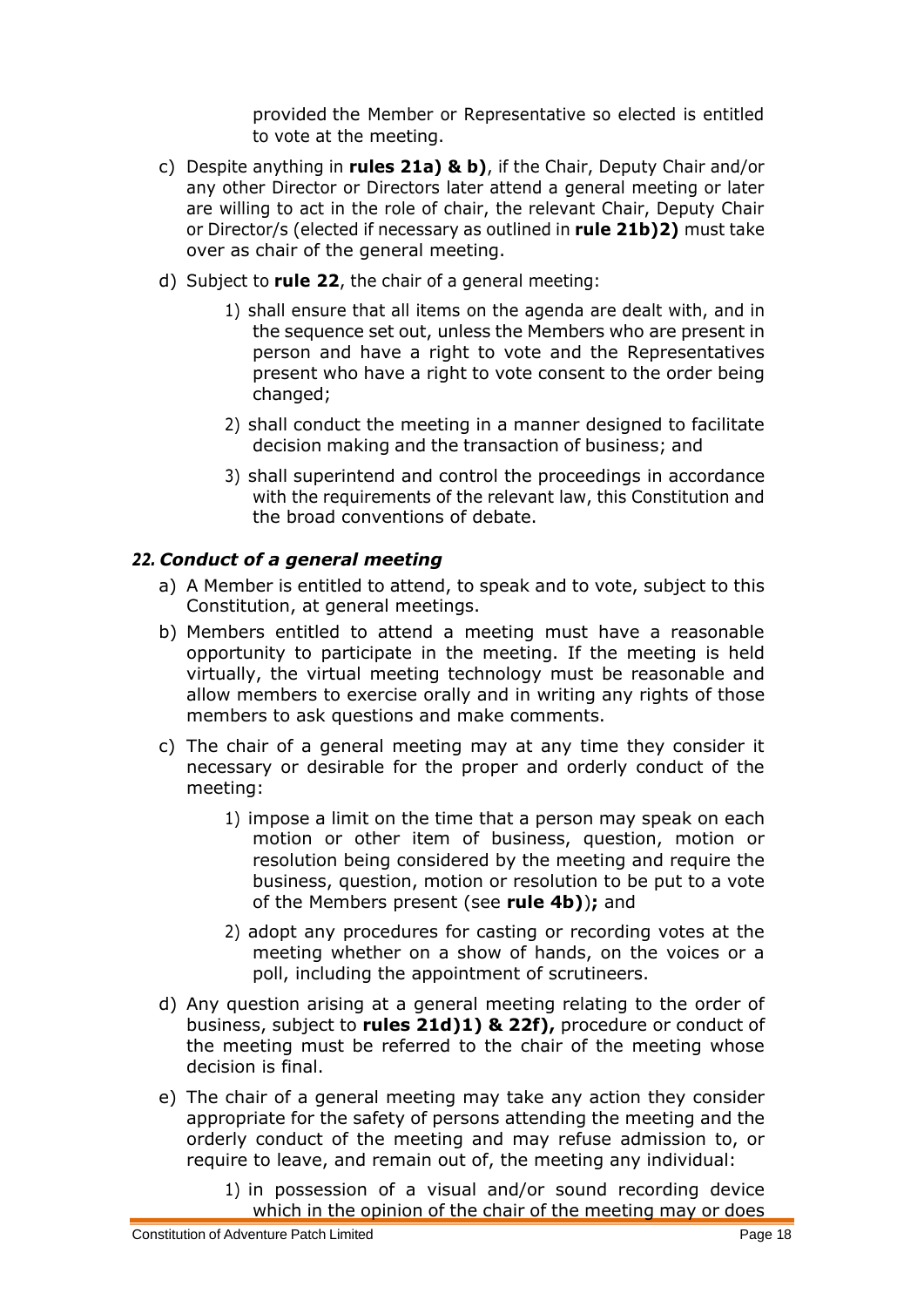cause inconvenience or disruption to the meeting;

- 2) in possession of a placard or banner;
- 3) in possession of an article considered by the chair of the meeting to be dangerous, offensive or liable to cause disruption;
- 4) who refuses to produce or permit examination of any article, or the contents of any article, in the person's possession;
- 5) who behaves or threatens to behave in a dangerous, offensive or disruptive way; or
- 6) who is not entitled to receive notice of the general meeting if they are not the proxy, attorney or representative of a person entitled to receive notice of the general meeting.
- f) The chair of the meeting may delegate powers conferred by **rule 2[2d\)](#page-17-3)** to any Person they think fit.
- <span id="page-18-1"></span>g) The chair of a general meeting may at any time during the course of a general meeting, and must if so directed by the meeting, adjourn from time to time and from place to place the meeting or any business, motion, question or resolution being considered or remaining to be considered by the meeting or any debate or discussion either to a later time at the same meeting or to an adjourned meeting as determined by the chair of the meeting.
- h) No business may be transacted at any adjourned general meeting other than the business left unfinished at the meeting from which the adjournment took place.
- i) A resolution passed at a general meeting resumed after an adjournment is passed on the day that it is passed.
- <span id="page-18-2"></span>j) Where a meeting is adjourned for 30 days or more, notice of the adjourned meeting must be given as in the case of the original meeting.
- k) Except as provided by **rule 2[2i\)](#page-18-2)**, it is not necessary to give any notice of an adjournment or of the business to be transacted at an adjourned meeting, subject to **rule 1[9c\)](#page-15-2)**.
- l) Where a meeting is adjourned, the Board may change the venue of, postpone or cancel the adjourned meeting unless the meeting was called and arranged to be held by the Members or the court in accordance with **rule 1[7b\)](#page-13-5)**. If a meeting is called and arranged to be held in accordance with **rule 1[7b\)](#page-13-5)** then the Board may not postpone it beyond the date by which such a meeting would be required under the Corp Act as applicable to a public company that is not subject to the ACNCAct and may not cancel it without the consent of the requisitioning Members.
- m) Nothing in this **rule 22** is to be taken to limit the powers conferred on the chair of a general meeting by law.

# <span id="page-18-0"></span>*23. Decisions at a general meeting*

a) Questions arising at a general meeting are to be decided by at least a majority of votes cast by the Members present (see **rule [4b\)](#page-4-0)**) at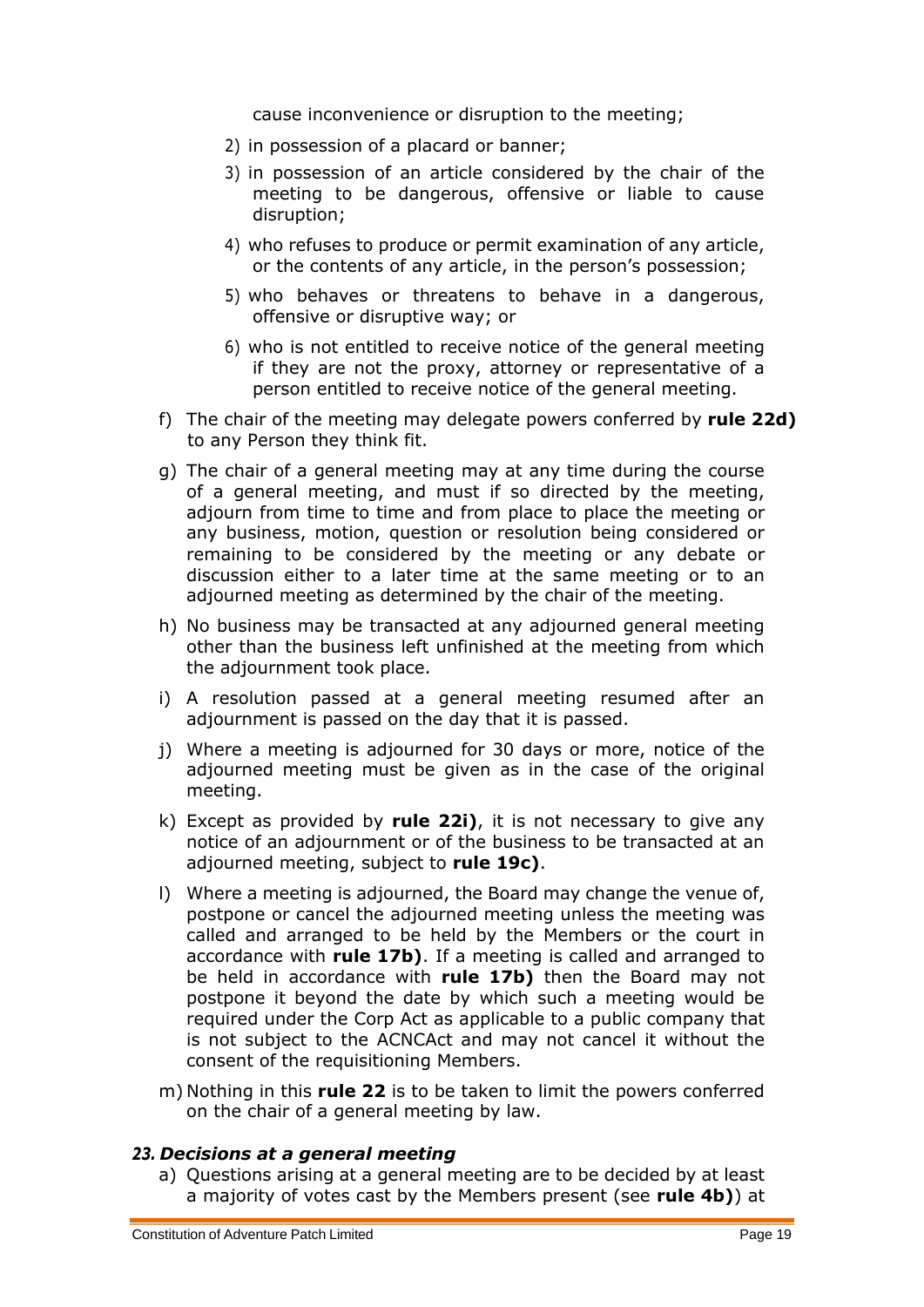the meeting who are eligible to vote and any such decision is for all purposes a decision of the Members, except in the case of any resolution which under this Constitution or as a matter of law requires a special majority.

- b) At any time before a vote on a motion is taken at a general meeting, a summary of the proxy position and, if applicable, direct votes received in relation to the motion must be disclosed to the meeting.
- c) In the case of an equality of votes upon any proposed resolution the chair of the meeting, in addition to any deliberative vote, does not have a casting vote.
- <span id="page-19-0"></span>d) A resolution put to the vote of a general meeting must be decided on a show of hands of the Members present in person or by Representative and eligible to vote (see **rule 2[4c\)](#page-20-1)**) unless a poll is demanded before the vote is taken or before or immediately after the declaration of the result of the show of hands.
	- 1) Where a general meeting is called in accordance with rule 1[7d\)](#page-14-2) Members and Representatives present in person via technology and who cannot be seen for a show of hands may cast their vote by voice or by electronic or other means approved by the chair of the meeting.
	- 2) On a show of hands all Members present in person and Representatives, who are not Members in their own right, who are present in person and eligible to vote have 1 vote. Any additional votes that any Member or representative may be entitled to exercise shall not be exercisable on a show of hands but will be exercisable on a poll.
- e) Under **rule 2[3d\)](#page-19-0)** a poll may be demanded:
	- 1) by the chair of the meeting; or
	- 2) by the lesser of at least 3 Members present (see **rule [4b\)](#page-4-0)**) and having the right to vote on the resolution or Members with at least 5% of the votes that may be cast on the resolution on a poll.
- f) A demand for a poll does not prevent the continuation of a general meeting for the transaction of any business other than the question on which the poll has been demanded.
- g) At any general meeting, unless a poll is demanded, a declaration by the chair of the meeting that a resolution has been passed or lost, having regard to the majority required, and an entry to that effect in the minutes of the proceedings of the Company which has been signed by the chair of the relevant general meeting or of the next succeeding general meeting, is conclusive evidence of the fact without proof of the number or proportion of the votes recorded in favour of or against the resolution.
- h) If a poll is demanded at a general meeting, it will be taken in such manner and either at once or after an interval or adjournment or otherwise as the chair of the meeting directs, subject to **rule 2[3i\),](#page-20-2)**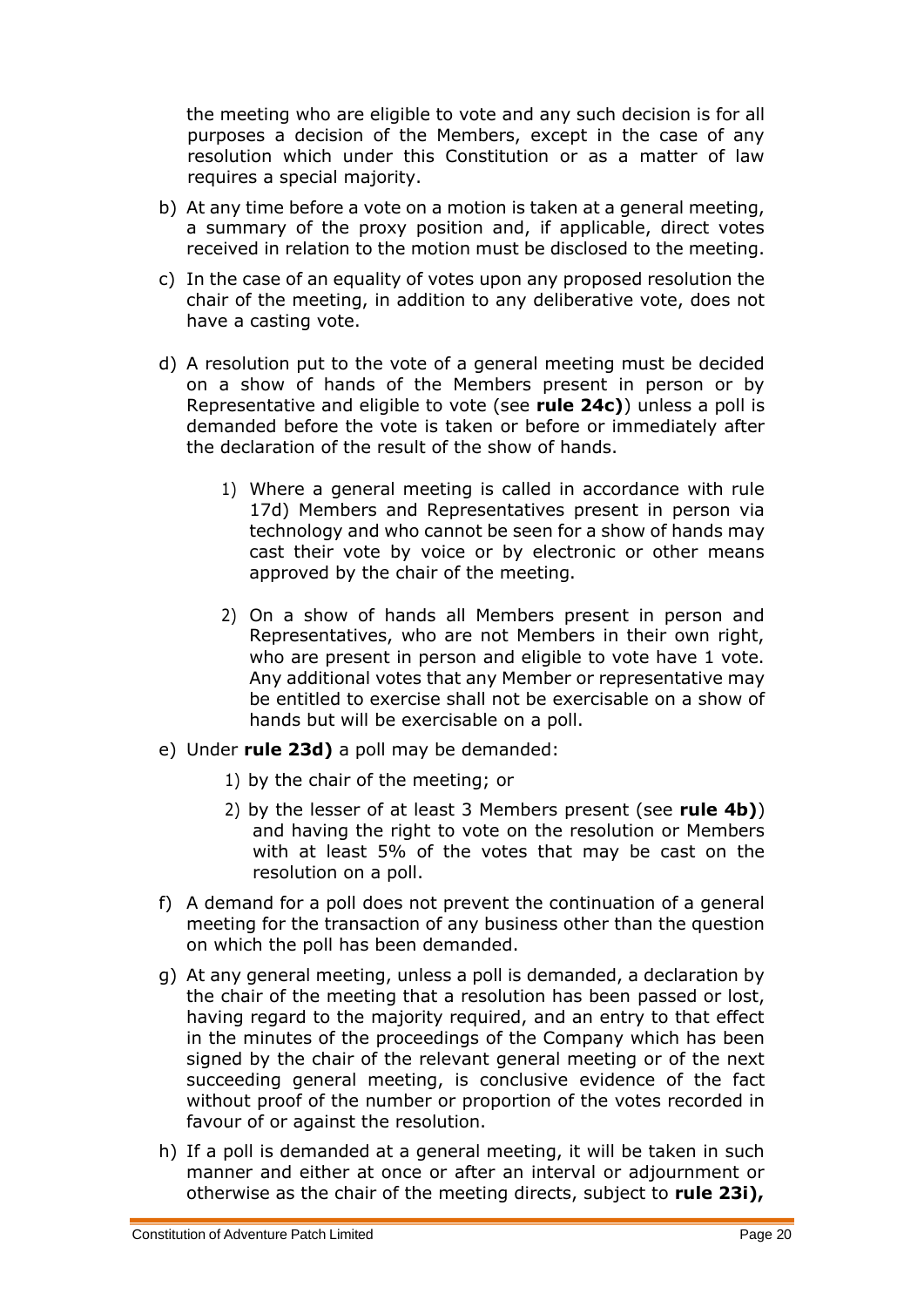and the result of the poll will be the resolution of the meeting at which the poll was demanded, and an entry to that effect in the minutes of the proceedings of the Company which has been signed by the chair of the relevant general meeting or of the next succeeding general meeting, is conclusive evidence of the fact without proof of the number or proportion of the votes recorded in favour of or against the resolution.

- 1) Where a general meeting is called in accordance with **rule 1[7d\)](#page-14-2)** and a poll is demanded, Members present (see **rule [4b\)\)](#page-4-0)** via technology may cast their vote by informing the chair of the general meeting, or the chair's delegate, who must complete the poll for them in good faith on their instructions or by electronic or other means approved by the chair of the meeting.
- <span id="page-20-2"></span>i) A poll demanded at a general meeting on the election of a chair of the meeting pursuant to **rule 2[1b\)](#page-16-4)[3\)](#page-16-6)** or on an adjournment pursuant to **rule 2[2f\)](#page-18-1)** must be taken immediately.
- j) The demand for a poll may be withdrawn.
- k) Members with a least 5% of votes can request to have an independent person appointed to observe and/or prepare a report on a poll conducted at a meeting of members.

# <span id="page-20-3"></span><span id="page-20-0"></span>*24. Voting rights at a general meeting*

- a) Subject to this Constitution, at a general meeting every Member who is entitled to vote and that is present in person or by Representative has 1 vote on a show of hands, subject **to rules 2[4c\)](#page-20-1) & 2[5m\)](#page-23-2) & [n\).](#page-23-3)**
	- 1) Where the Board has allowed Members to cast a direct vote by electronic or postal means on a matter the voting must be done in a way that identifies that a Member has voted but with the actual way in which the vote or votes have been cast secret. Subject to **rules 2[4a\)](#page-20-3) & 2[5a\)](#page-21-1)**, the Board must advise Members at the time of inviting a direct vote as to whether the result of the vote shall be the decision of the Members or whether the matter that has been voted on by direct vote shall also be voted on at a general meeting and the decision shall be the combined result of the direct vote and the voting at the general meeting if a poll is called on the matter.
- b) An Appointed Director who is not a Member has a right to attend and to speak at a general meeting but has no right to a vote at a general meeting in their capacity of an Appointed Director.
- <span id="page-20-1"></span>c) At a general meeting a proxy is not entitled to a vote on a show of hands but is entitled to a vote if a poll is called.
- d) A proxy is entitled to vote separately for each Member the person represents, in addition to any vote(s) they may have as a Member or Representative in their own right.
- <span id="page-20-4"></span>e) An objection to the qualification of a person to vote at a general meeting: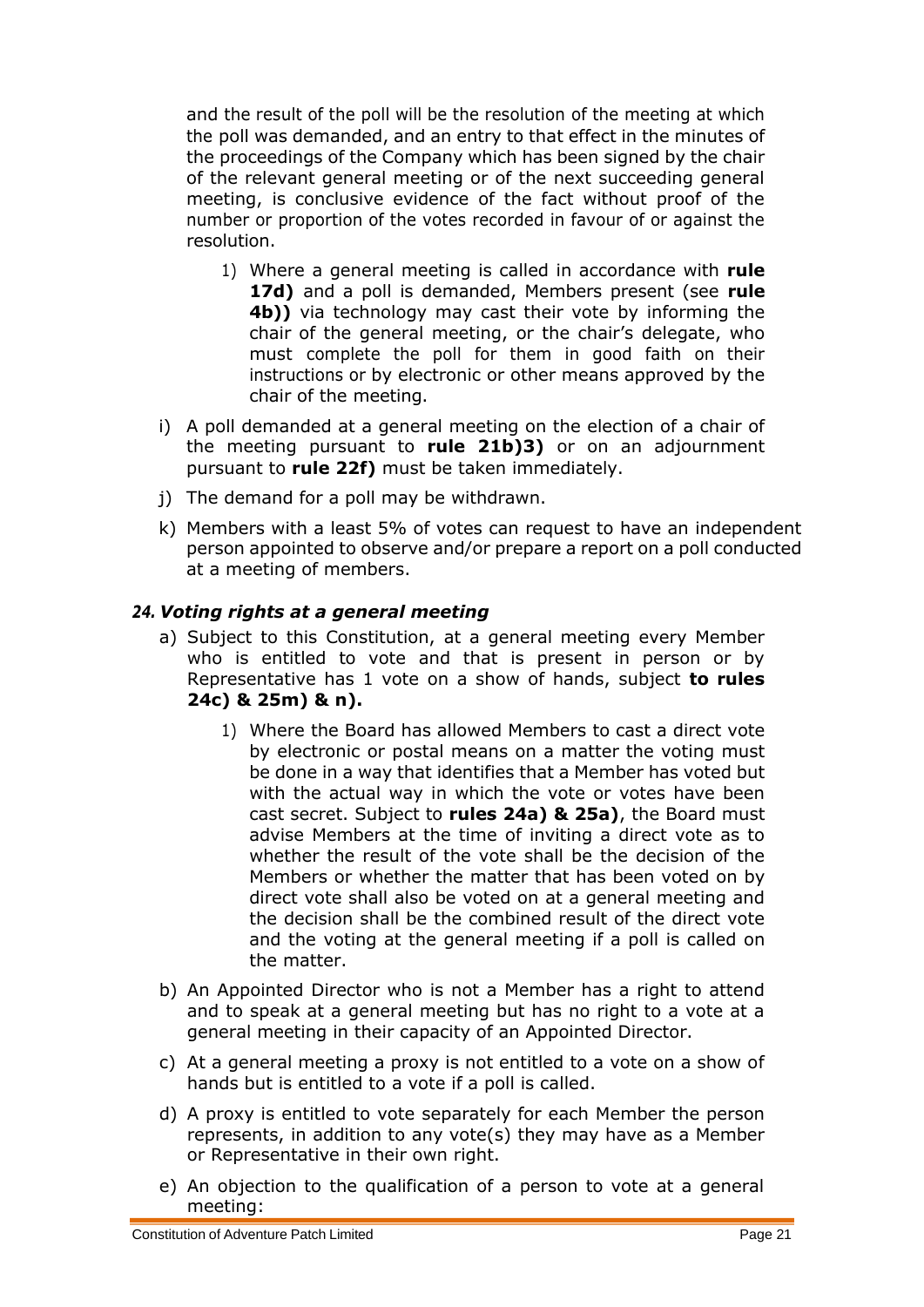- 1) must be raised before or at the meeting at which the vote objected to is given or tendered; and
- 2) must be referred to the chair of the meeting whose decision on the qualification to vote is final.
- <span id="page-21-2"></span>f) A vote not disallowed by the chair of the meeting under **rule 2[4e\)](#page-20-4)[2\)](#page-21-2)** is valid for all purposes.

# <span id="page-21-1"></span><span id="page-21-0"></span>*25. Representation at a general meeting*

- a) Subject to this Constitution, each Member entitled to vote at a general meeting may vote:
	- 1) in person or via a Representative and including;
	- i. by attorney where proof of the power of attorney is provided to the Secretary at least 48 hours prior to the meeting;
		- 2) by direct vote using electronic and/or postal means where such an option is offered by the Board; or
		- 3) by proxy.
- b) The general rights and procedures related to a proxy that apply in accordance with the Corp Act as applicable to a public company that is not subject to the ACNCAct apply to a proxy appointed under this Constitution.
- c) A proxy may, but need not, be a Member or a Member who is entitled to vote.
- d) A proxy may be appointed for all general meetings, or any number of general meetings, or for a particular general meeting.
- e) Unless otherwise provided in the instrument, subject to **rule 2[3d\),](#page-19-0)** the instrument appointing a proxy will be taken:
	- 1) to confer authority to agree to a meeting being convened by shorter notice than is required by the Corp Act as applicable to a public company that is not subject to the ACNCAct or by this Constitution;
	- 2) to confer authority to speak to any proposed resolution on which the proxy may vote;
	- 3) to confer authority to demand, or join in demanding, a poll on any resolution on which the proxy may vote in a poll;
	- 4) to appoint the chair of the general meeting as the proxy unless the Member clearly specifies another person as proxy and that person attends the general meeting;
	- 5) even though the instrument may refer to specific resolutions and may direct the proxy how to vote on those resolutions:
	- i. to vote, in a way that is consistent with any direction given by the Member on the proxy form, on any amendment moved to any of the proposed resolutions and on any motion that any of the proposed resolutions not be put or any similar motion;
	- ii. to vote on a poll on any procedural motion, including any motion to elect the chair, to vacate (in the case of a Member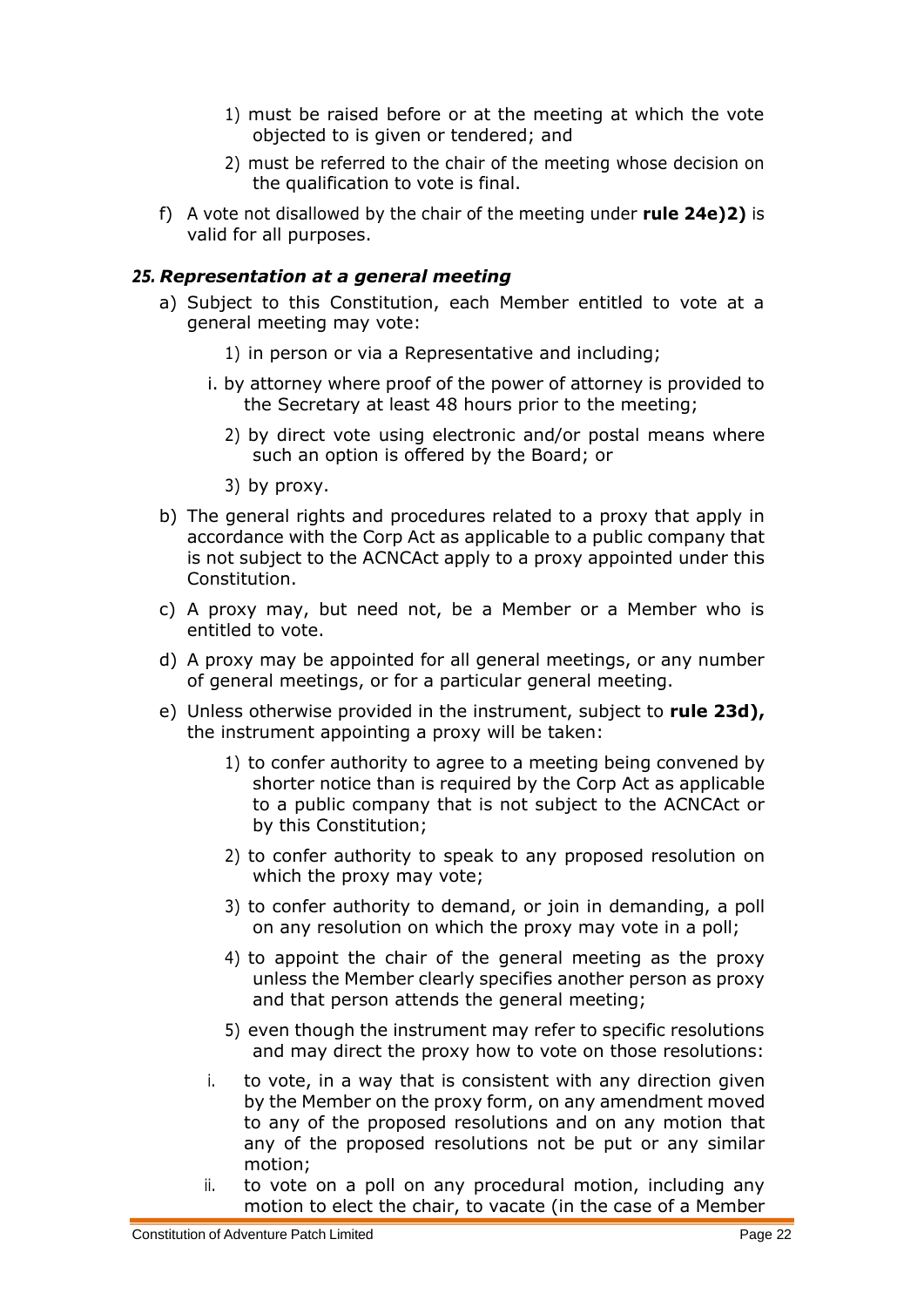chair elected under **rule 2[1b\)](#page-16-4)[3\)\)](#page-16-6)** the chair or to adjourn the meeting (including by motion that the chair leave the chair); and

- iii. to act generally at the meeting; and
	- 6) even though the instrument may refer to a specific meeting, to be held at a specific time or venue, where the meeting is rescheduled or adjourned to another time or changed to another venue, to attend and vote at the rescheduled or adjourned meeting or at the new venue.
- <span id="page-22-3"></span>f) An instrument appointing a proxy may direct the manner in which the proxy is to vote in respect of a particular resolution and, where an instrument so provides, the proxy is not entitled to vote on the proposed resolution except as directed in the instrument.
	- 1) Where the instrument so directs the proxy how to vote and the person appointed as proxy is not the chair of the meeting and the proxy does not exercise the vote when a poll is called then the chair of the meeting is taken, before voting on the resolution closes, to have been appointed as the proxy for the purposes of voting on the resolution at the meeting.
- <span id="page-22-1"></span>g) Subject to **rule 2[5j\),](#page-23-4)** an instrument appointing a proxy need not be in any particular form provided it is in writing, contains the Member's name and address, the Company's name, the proxy's name or the office held by the proxy, the meetings at which the appointment may be used and either:
	- 1) be signed by the appointer or the appointer's attorney; or
	- 2) be authenticated in such manner as the Board may determine.
- <span id="page-22-0"></span>h) A proxy may not vote at a general meeting or adjourned meeting or on a poll unless the instrument appointing the proxy, and the authority under which the instrument is signed or a certified copy of the authority, are received in or at a place, fax number or electronic address specified in the notice of meeting at least:
	- 1) 48 hours (or such other minimum period as may be prescribed by the Corp Act as applicable to a public company limited by guarantee that is not subject to the ACNCAct from time to time); or
	- 2) such lesser period specified for this purpose in the notice calling the meeting.
- <span id="page-22-2"></span>i) For the purposes of **rule 2[5h\)](#page-22-0)**:
	- 1) the place may be the Company's registered office or other place specified in the notice and a fax number or electronic address may be the fax number or electronic address at the Company's registered office or the fax number or electronic address specified in the notice; and
	- 2) the lesser period may be any time set by the Board before the time for holding the meeting or adjourned meeting.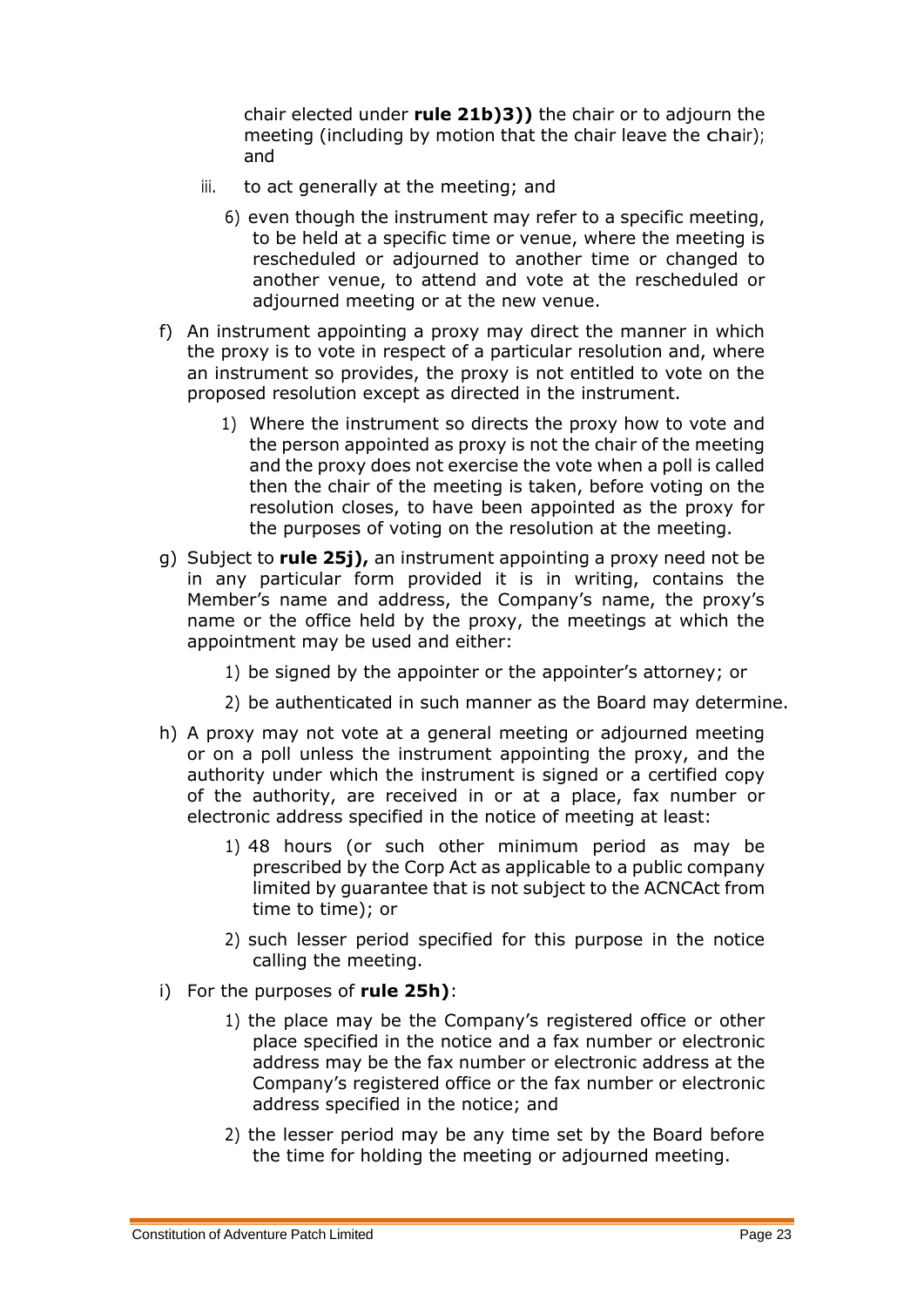<span id="page-23-4"></span>**h)** The Directors may waive all or any of the requirements of **rules 2[5g\)](#page-22-1) & h)**and in particular may, upon the production of such other evidence as the Directors require to prove the validity of the appointment of a proxy, accept:

- 1) an oral appointment of a proxy;
- 2) an appointment of a proxy which is not signed and executed in the manner required by **rule 2[5g\);](#page-22-1)** and
- 3) the deposit, tabling or production of a copy, including a copy sent by facsimile or by electronic transfer, of an instrument appointing a proxy or of the power of attorney or other authority under which the instrument is signed.
- j) A later appointment of a proxy or attorney revokes an earlier one if both appointments could be validly exercised at the meeting.
- k) A vote given in accordance with the terms of an instrument appointing a proxy is valid despite the revocation of the instrument or of the authority under which the instrument was executed, if no notice in writing of the revocation has been received by the Company by the time and at 1 of the places at which the instrument appointing the proxy is required to be received under **rules 2[5h\)](#page-22-0)** & [i\).](#page-22-2)
- <span id="page-23-2"></span>l) The appointment of a proxy is not revoked by the appointer attending and taking part in the general meeting but, if the appointer votes on any resolution, the proxy is not entitled to vote, and must not vote, as the appointer's proxy on the resolution.
- <span id="page-23-3"></span>m) If a Member has cast a direct vote on a matter and the Board puts that matter to a general meeting for a vote, then if a Member who has already cast a direct vote or their Representative or their attorney or their proxy is at the general meeting they are not entitled to vote and must not vote on the matter at the general meeting. Their direct vote will be counted if a poll is taken on the matter.
- n) The chair of a general meeting may require any person acting as a proxy to establish to the satisfaction of the chair of the meeting that the person is the person nominated as proxy in the form of proxy lodged under this Constitution. If the person is unable to establish their identity, they may be excluded from voting in which case rule 2[5f\)1\)](#page-22-3) applies unless the form of proxy indicates otherwise.

# <span id="page-23-0"></span>**IV. BOARD OF DIRECTORS**

# <span id="page-23-1"></span>*26. Number and nature of Directors*

- a) There must be not less than 3 (or such other minimum number as determined by the Corp Act) and not more than 10 Directors.
- <span id="page-23-5"></span>b) Of the Directors at any time:
	- 1) at least 3 must and up to 6 may be elected by the Members or appointed to fill casual vacancies in accordance with **rule 2[9a\)](#page-25-2)** and shall be designated Elected Directors; and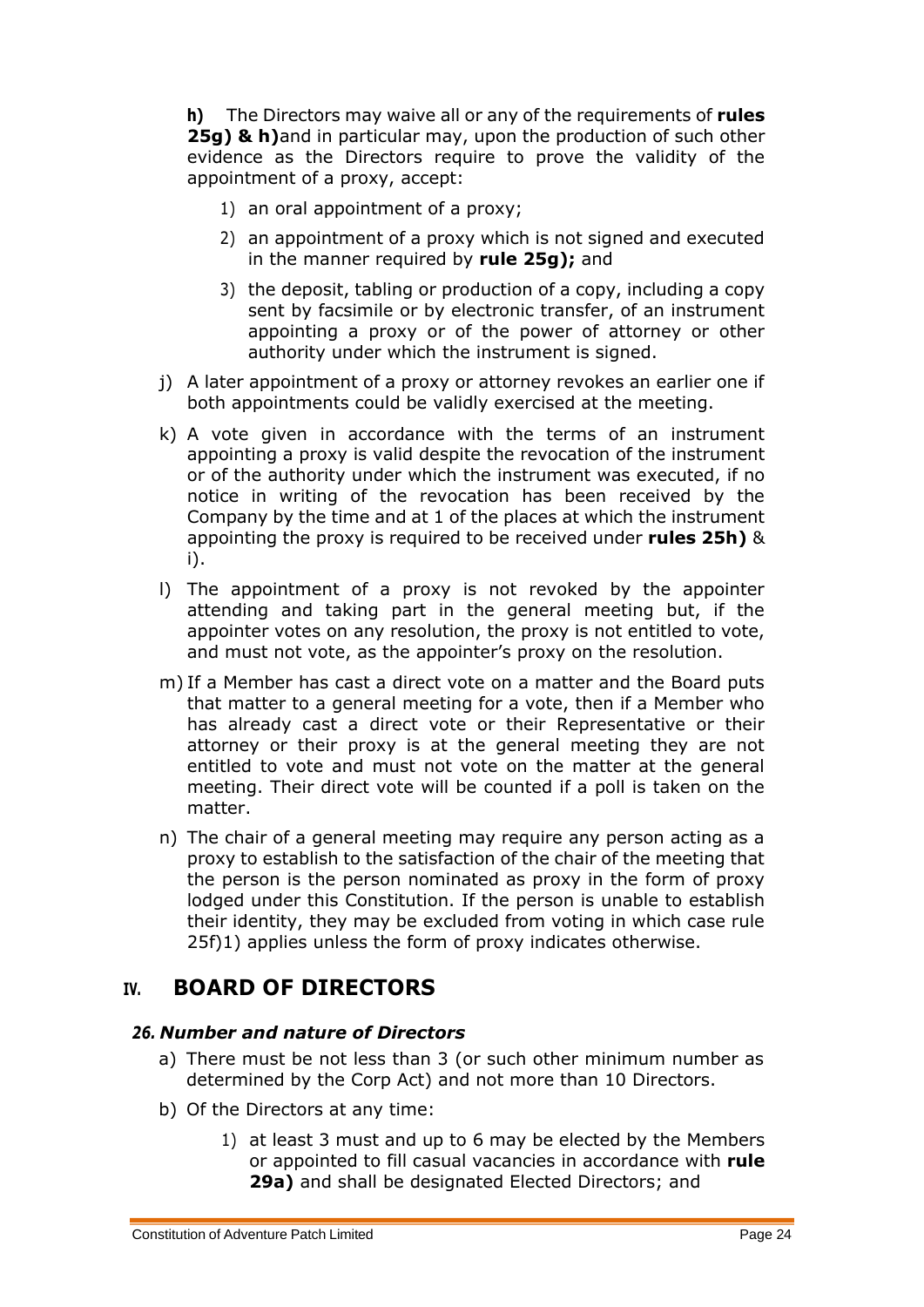2) up to 4 Directors may be appointed by the Board and if appointed shall be designated Appointed Directors.

# <span id="page-24-6"></span><span id="page-24-0"></span>*27. Terms of Directors*

- <span id="page-24-2"></span>a) Subject to **rules 2[9a\),](#page-25-2)** the term for an Elected Director shall be up to 2 Years but a retiring Director who is eligible may stand for reelection or re-appointment.
	- 1) An Elected Director may be appointed or elected as an Elected Director for 5 consecutive terms. At the completion of the 5th consecutive term, or if the Elected Director ceases to be a Director for any reason during the final Year of the 5th consecutive term, the Member or Representative is not eligible to be appointed or elected a Director until at least 1 full term has passed from when they ceased to be a Director.
- b) Terms for Elected Directors shall commence at the conclusion of the AGM at which the Director was elected or appointed and terminate at the conclusion of the AGM at which they retired provided that it is no later than the 2nd AGM after which the Director was elected or appointed.
- <span id="page-24-5"></span>c) The term for an Appointed Director shall be such period as the Board determines at the time of appointment up to 24 months from the date of appointment. A Member or Representative who is no longer an Appointed Director who is otherwise eligible may nominate for election or be appointed as an Elected Director.
- d) An Appointed Director may be appointed as an Appointed Director for up to 5 terms, be they consecutive or occasional.

# <span id="page-24-1"></span>*28. Eligibility of Directors*

- a) Elected Directors must be Members or Representatives.
- <span id="page-24-3"></span>b) Appointed Directors may be Members or Representatives or, if the required skills, experience, perspectives or capabilities are not available from Members or Representatives, other individuals.
- <span id="page-24-4"></span>c) Appointed Directors must have skills, experience, perspectives or capabilities that the Directors determine from time to time are important for the Board but which are not available to the Board from the Directors at that time.
- d) To be eligible to stand for election or appointment as a Director, an individual, if a Member, must be financial and must not be subject to any circumstance in accordance with **rule 3[2c\)](#page-27-1)** that would result in them ceasing to be a Director once elected or appointed.
- <span id="page-24-7"></span>e) To be eligible to stand for election or appointment as a Director, an individual must meet all the vetting, registration and knowledge requirements specified by the Board in order to confirm that the individual meets the various legal requirements related to adults dealing with children and involved with childcare.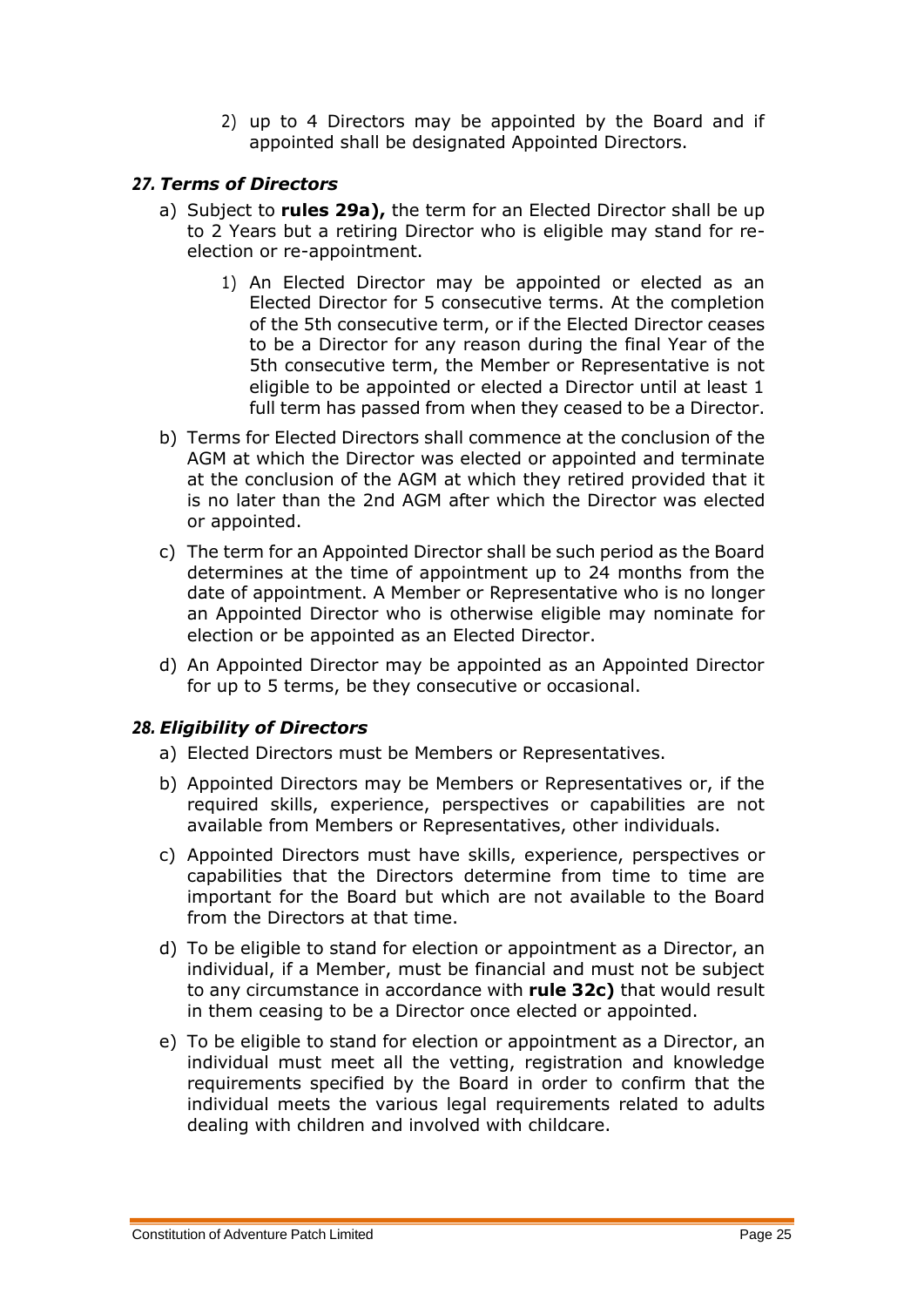- <span id="page-25-5"></span>f) To be eligible to stand for election or appointment as a Director, an individual must not have a potential material personal interest that the Board assesses would be unreasonably difficult to manage.
- <span id="page-25-6"></span>g) To be eligible to stand for election or appointment as an Elected Director an individual must have completed a governance orientation process, which shall not be unreasonable, set by the Board or have qualifications that the Board recognises as demonstrating an understanding of appropriate governance requirements.
- h) The Board may from time to time provide a guide to an appropriate mix of capabilities and perspectives that would enhance the effectiveness of the Board which Members may consider when assessing potential nominations and the election of individual Directors.

# <span id="page-25-2"></span><span id="page-25-0"></span>*29. Casual vacancies on the Board*

- a) If a casual vacancy in the position of an Elected Director occurs, the Board may appoint any eligible Member or Representative to that position. Any individual so appointed will hold office for the remainder of the term of that vacancy. If the individual stands for election at the next AGM then their period as an Elected Director to that AGM does not count in determining the term limits in **rule 2[7a\)1\).](#page-24-2)**
- b) Subject to **rules 2[8b\)](#page-24-3) & [c\),](#page-24-4)** if a vacancy in the position of an Appointed Director occurs, the Board may leave the vacancy or may appoint any individual in accordance with **rule 2[7c\)](#page-24-5)** at any time.

# <span id="page-25-3"></span><span id="page-25-1"></span>*30. Rotation of Directors*

- a) One half of the Elected Directors shall retire at the conclusion of the AGM each year and, if eligible and they wish to, and they are nominated, each may stand for re-appointment or re-election.
- <span id="page-25-4"></span>b) If the number of Elected Directors to retire is not a whole number, then the number that is 1 half then rounded down to the next whole number must retire from office.
	- 1) When the number of Elected Directors about to reach their term in accordance with **rule 2[7a\)](#page-24-6)** exceeds the number determined in **rules 3[0a\)](#page-25-3) & [b\)](#page-25-4)** then the Elected Directors to retire are all the Elected Directors who reach their term at the conclusion of that next AGM.
- c) In determining the number to retire, Directors appointed to fill casual vacancies who retire under **rule 2[9a\)](#page-25-2)** are to be counted for the purposes of **rule 3[0a\)](#page-25-3)**.
- d) The Elected Directors to retire at an AGM are those who have been longest in office since their appointment or election, but, subject to **rules 2[7a\)1\)](#page-24-2) & 3[0b\),](#page-25-4)** as between individuals who became Elected Directors on the same day, the Elected Directors to retire shall (unless they otherwise agree among themselves) be determined by lot.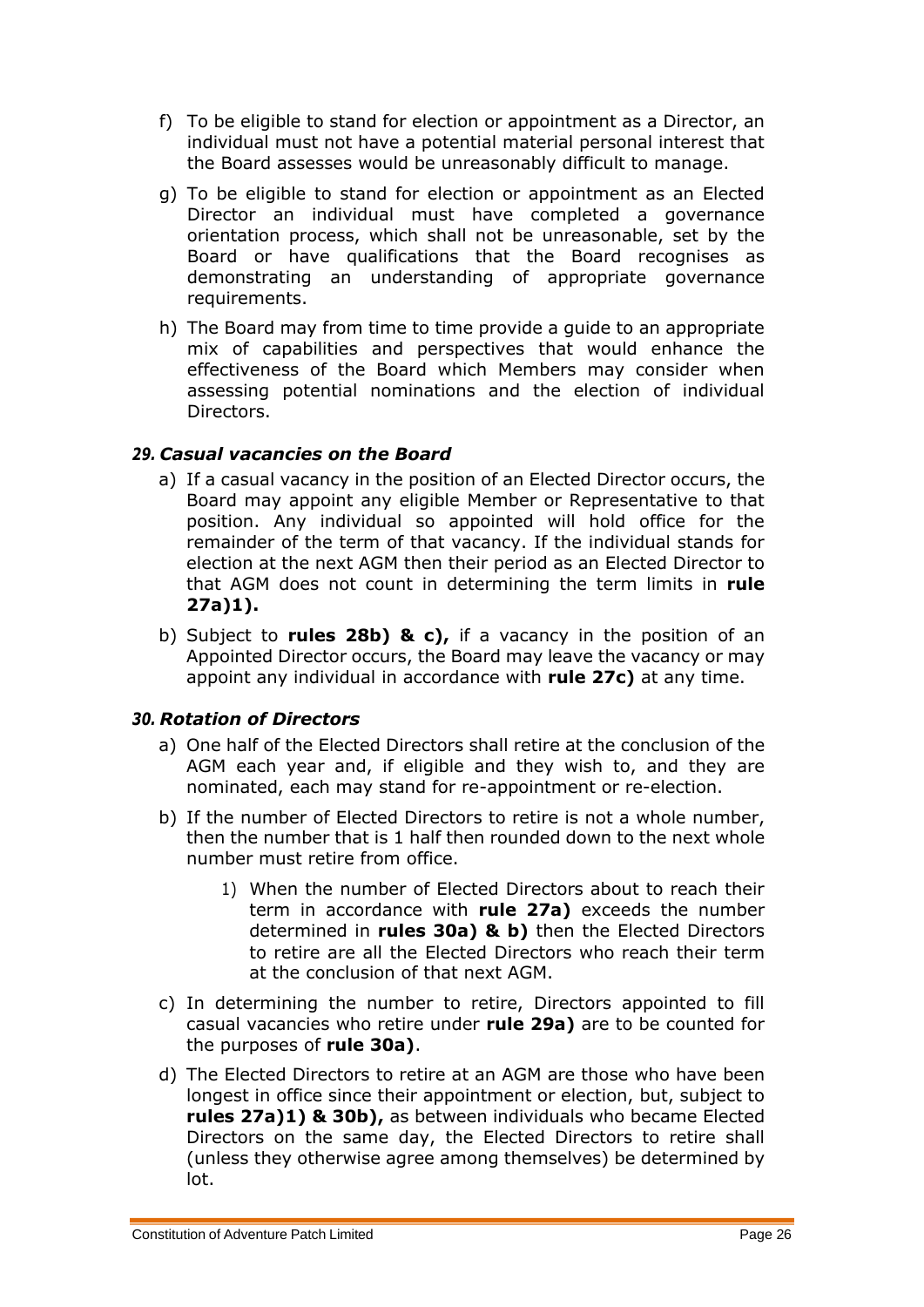#### <span id="page-26-0"></span>*31. Appointment or election of Directors*

- a) The Members entitled to vote may, at an AGM at which an Elected Director retires or at which a vacancy in the position of Elected Director exists, determine an eligible Member or Representative to fill the vacated position by electing by resolution an individual to that office from the nominated Members and Representatives listed and considered in the order as determined by the Board and included in the Notice of Meeting.
- b) Subject to **rule 32**, any eligible Member or Representative who wishes to stand for appointment as a Director must be nominated by 2 Members. For a Representative, 1 nominating Member must be the Member that has appointed the Representative.
- c) The nomination form shall be in writing in the form determined by the Board from time to time, take into account the requirements of **rule 2[8e\),](#page-24-7)** contain the signed consent of the Member or Representative to be a Director of the Company and be signed by the nominating Members. For this purpose, signatures can be contained in more than 1 document containing identical information and can include electronically transmitted signatures.
- d) At least 12 weeks before the AGM, the Board must determine and the Secretary must give notice of the number of vacancies that may be filled to Members and invite nominations from eligible Members and Representatives for election as Elected Directors.
- e) Nominations for the position of Elected Director shall be lodged with the Secretary not earlier than 8 weeks and not later than 4 weeks before the date of the AGM.
- <span id="page-26-1"></span>f) A Member or Representative may submit with their nomination form a resume of not more than 200 words. Such resume:
	- 1) may only include details in relation to:
		- i. the candidate's qualifications and relevant experience;
	- ii. the candidate's contribution to the Company and the early child care and learning sector; and
	- iii. key issues the candidate sees as facing the Company;
	- 2) must not endorse, disparage or otherwise refer to any other candidate or any other Director;
	- 3) must not contain anything that is defamatory; and
	- 4) must comply with any applicable bylaws.
- g) The Secretary may in good faith edit any resume in such manner as they see fit to ensure compliance with **rule 3[1f\)](#page-26-1)**.
- h) The information provided in the resume will be included as the only information from the candidate in ballot material made available by the Company to Members in conjunction with the notice of meeting for the AGM and the proxy form must allow the Member appointing a proxy to indicate their choice of candidates if they so choose.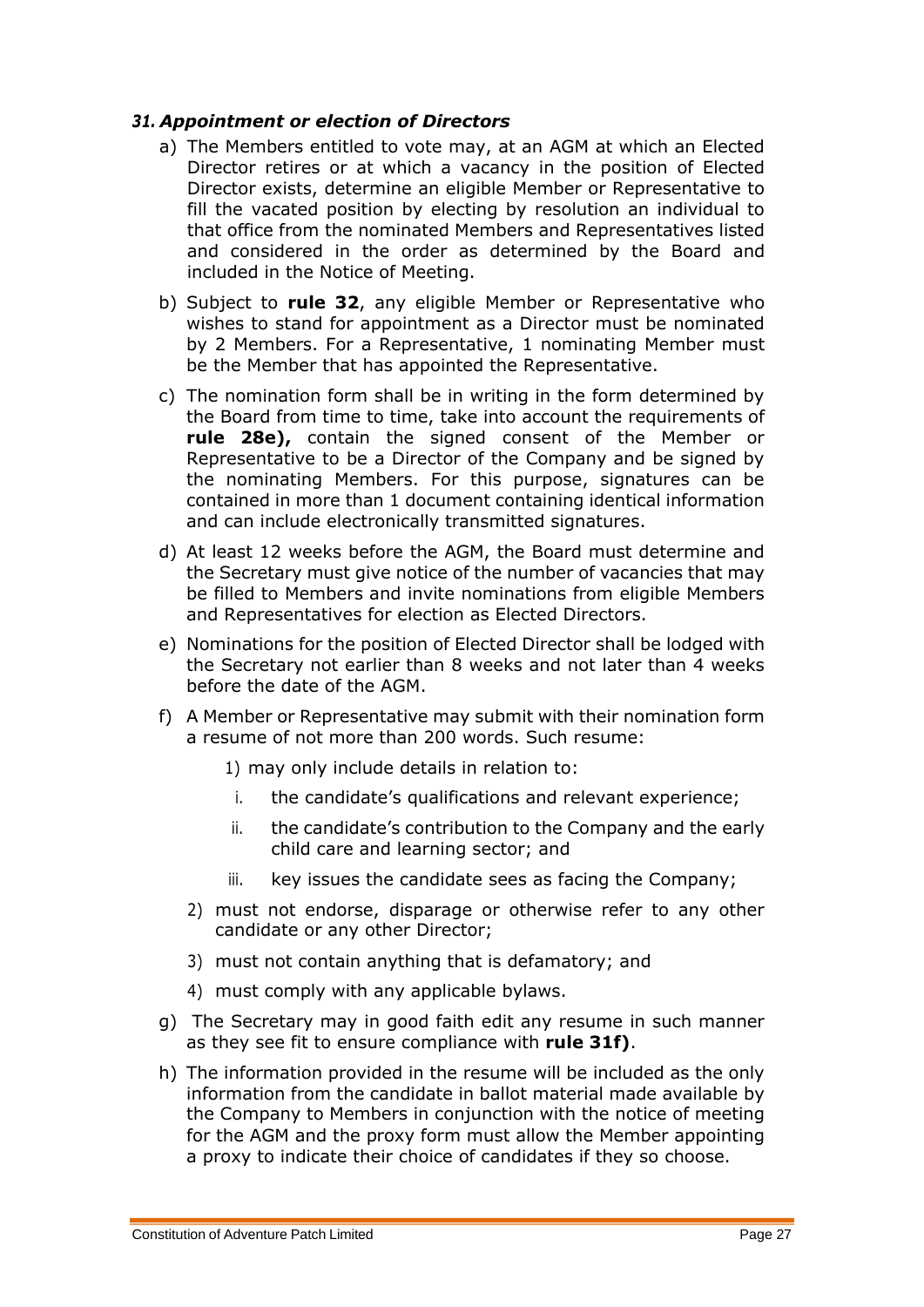#### <span id="page-27-0"></span>*32. Vacation of office of Director*

- a) Subject to **rules 3[2b\)](#page-27-2) & [c\),](#page-27-1)** an individual vacates their office of Elected Director at the conclusion of the AGM at which they retire or their term of office expires subject to them being re-appointed or re-elected a Director in accordance with this Constitution and an Appointed Director vacates their office at the conclusion of their term in accordance with **rule 2[7c\)](#page-24-5)** unless reappointed or elected.
- <span id="page-27-2"></span>b) Any Director may resign by giving written notice to the Company through the Secretary of their intention to resign and the resignation will take effect at the time of receipt of the notice or a later time expressed in the notice provided that the time is not later than the next meeting of the Board.
- <span id="page-27-4"></span><span id="page-27-3"></span><span id="page-27-1"></span>c) The office of a Director becomes vacant if the Director:
	- 1) is subject to any of the circumstances prescribed by the Corp Act or ACNCAct;
	- 2) becomes an individual who is, or whose estate is, liable to be dealt with in any way under the law relating to mental health;
	- 3) dies;
	- 4) becomes bankrupt or makes any arrangement or composition with their creditors generally;
	- 5) is convicted on indictment of an offence and the Board does not within 2 months after that conviction resolve to confirm the Director's appointment to the office of Director;
	- 6) is absent from all meetings of the Board during a 6 months' period, with or without the consent of the Board, unless at the next meeting of the Board, the Board resolves otherwise;
	- 7) fails to attend face-to-face at least 1 meeting of the Board during a 12 months' period, unless at the next meeting of the Board, the Board resolves otherwise;
	- 8) has failed to disclose a material personal interest/conflict that would be required to be disclosed under the Corp Act or ACNCAct unless at the next meeting of the Board, the Board resolves otherwise;
	- 9) is an Elected Director and ceases to be a Member or a Representative of a Member;
	- 10) is an Elected Director and ceases to be a financial Member or the Representative of a financial Member;
	- 11) is removed as a Director by an ordinary resolution of the Company in general meeting, subject to the Corp Act;
	- 12) to reduce the risk of inherent material personal interests, is or becomes a paid employee of the Company; or
	- 13) ceases to meet any of the requirements of **rules 2[8e\)](#page-24-7) & [f\)](#page-25-5)**.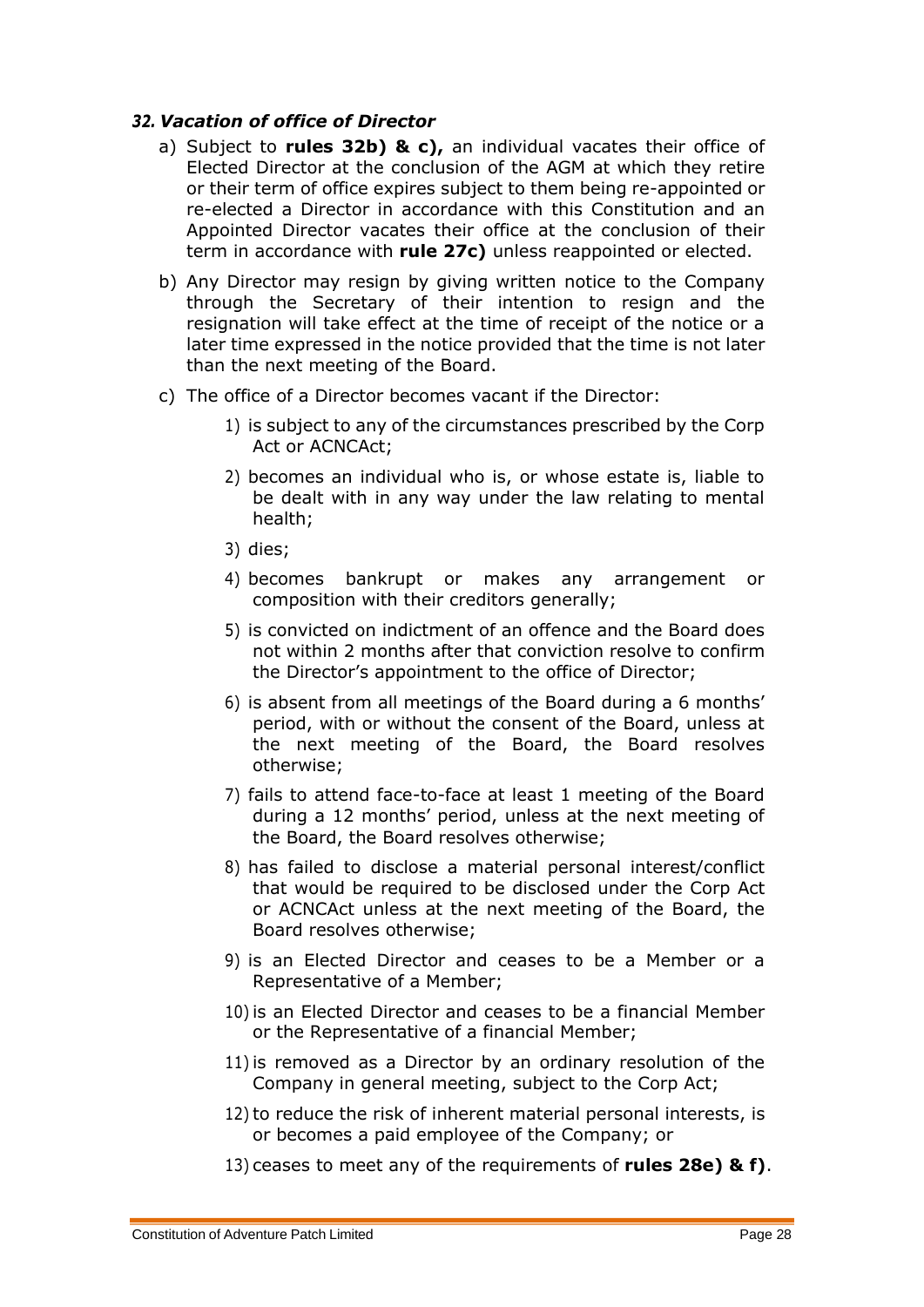# <span id="page-28-0"></span>*33. No alternate Directors*

a) Directors are not entitled to appoint alternate Directors.

#### <span id="page-28-1"></span>*34. Interested Directors*

- a) Subject to **rule 3[2c\)](#page-27-1)[8\)](#page-27-3) & [12\),](#page-27-4)** a Director may hold any other office (other than auditor) in the Company or any related body corporate in conjunction with their directorship and may be appointed to that office upon such terms as to tenure of office and otherwise as the Directors think fit, except that the Director may not receive remuneration in that other capacity.
- b) Subject to **rule 3[2c\)](#page-27-1)[8\),](#page-27-3)** a Director may be or become a director or other officer of, or otherwise interested in, any related body corporate or any other body corporate promoted by the Company or in which the Company may be interested as a shareholder or otherwise and is not accountable to the Company for any other benefits received by the Director as a director or officer of, or from having an interest in, that body corporate.
- c) The Board may exercise the voting rights conferred by shares in any body corporate held or owned by the Company in such manner in all respects as the Board thinks fit including voting in favour of any resolution appointing a Director as a director or other officer of that body corporate or voting for the payment of remuneration to the officers of that body corporate and a Director may, if permitted by law, vote in favour of the exercise of those voting rights notwithstanding that they are, or may be about to be appointed, a director or other officer of that other body corporate and, as such, interested in the exercise of those voting rights.
- <span id="page-28-2"></span>d) Subject to **rules 8, 3[2c\)](#page-27-1)[12\)](#page-27-4) & 35**, a Director is not disqualified merely because of being a Director from contracting with the Company in any respect including, without limitation, any of the following:
	- 1) selling any property to, or purchasing any property from, the Company;
	- 2) guaranteeing the repayment of any money borrowed by the Company for a commission or profit; and
	- 3) acting in any professional capacity, other than auditor, on behalf of the Company.
- <span id="page-28-3"></span>e) No contract made by a Director with the Company and no contract or arrangement entered into by or on behalf of the Company in which any Director may be in any way interested is avoided or rendered voidable merely because of the Director holding office as a Director or because of the fiduciary obligations arising out of that office.
- f) No Director contracting with or being interested in any arrangement involving the Company is liable to account to the Company for any profit realised by or under any such contract or arrangement merely because of the Director holding office as a Director or because of the fiduciary obligations arising out of that office.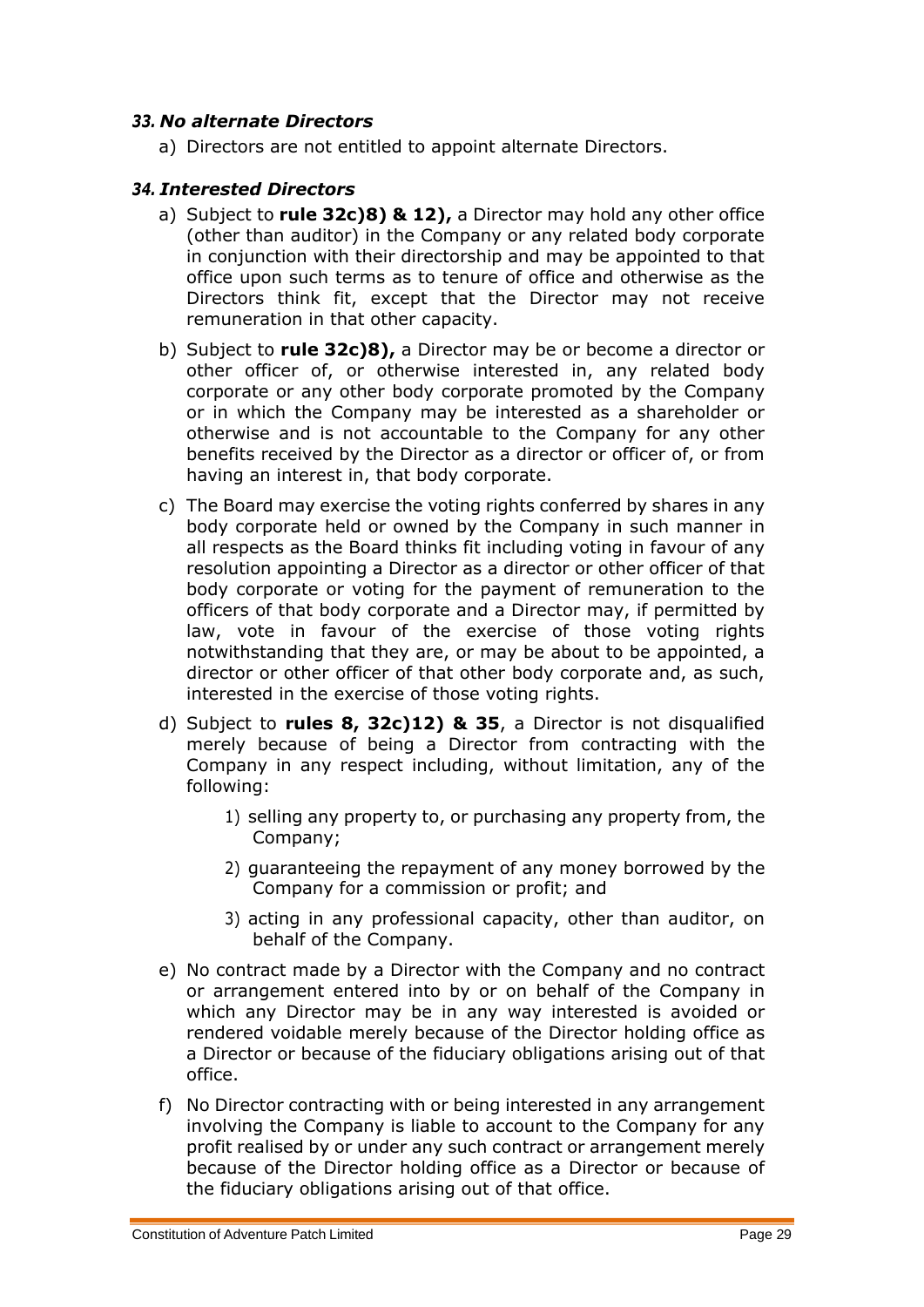- <span id="page-29-3"></span>g) Subject to **rule 3[4h\)](#page-29-2)**, a Director who is in any way interested in any contract or arrangement or proposed contract or arrangement may, despite that interest:
	- 1) be counted, if they are present at the time of commencing to deal with the matter, in determining whether or not a quorum is present at any meeting of the Board that is considering that contract or arrangement or proposed contract or arrangement;
	- 2) vote in respect of, or in respect of any matter arising out of, the contract or arrangement or proposed contract or arrangement; and
	- 3) sign or countersign any document relating to that contract or arrangement or proposed contract or arrangement that the Company may execute.
- <span id="page-29-2"></span>h) Rule 3[4g\)](#page-29-3) does not apply if, and to the extent that, it would be contrary to the Corp Act or ACNCAct including without limitation provisions of the Corp Act or ACNCAct that regulate matters concerning material personal interests/conflicts of directors.
- i) The Board may make bylaws requiring the disclosure of interests that a Director, and any person deemed by the Board to be related to or associated with the Director, may have in any matter concerning the Company or a related body corporate and any regulations made under this Constitution shall bind all Directors.

# <span id="page-29-0"></span>*35. Payments to Directors*

- a) Having regard to **rule [9c\)](#page-7-4)**, payments may be made to any Director for:
	- 1) out-of-pocket expenses incurred by the Director in the performance of any duty as a Director where the amount payable does not exceed an amount previously agreed by the Board; and
	- 2) subject to **rule 3[4d\)](#page-28-2)[3\)](#page-28-3)** any service rendered to the Company by the Director in a professional or technical capacity, other than in the capacity as a Director, where the provision of the service has the prior approval of the Board and is not more than an amount which commercially would be reasonable for the service; but
	- 3) the payment of fees for occupying the office of Director and carrying out the duties and obligations of that office is not permitted.

# <span id="page-29-4"></span><span id="page-29-1"></span>*36. Powers and duties of Directors*

a) The Directors are responsible for the control, ultimate management and conduct of the Company. The Board may exercise to the exclusion of the Company in general meeting all the powers of a company that are not required by the Corp Act, ACNCAct or by this Constitution to be exercised by the Company in general meeting.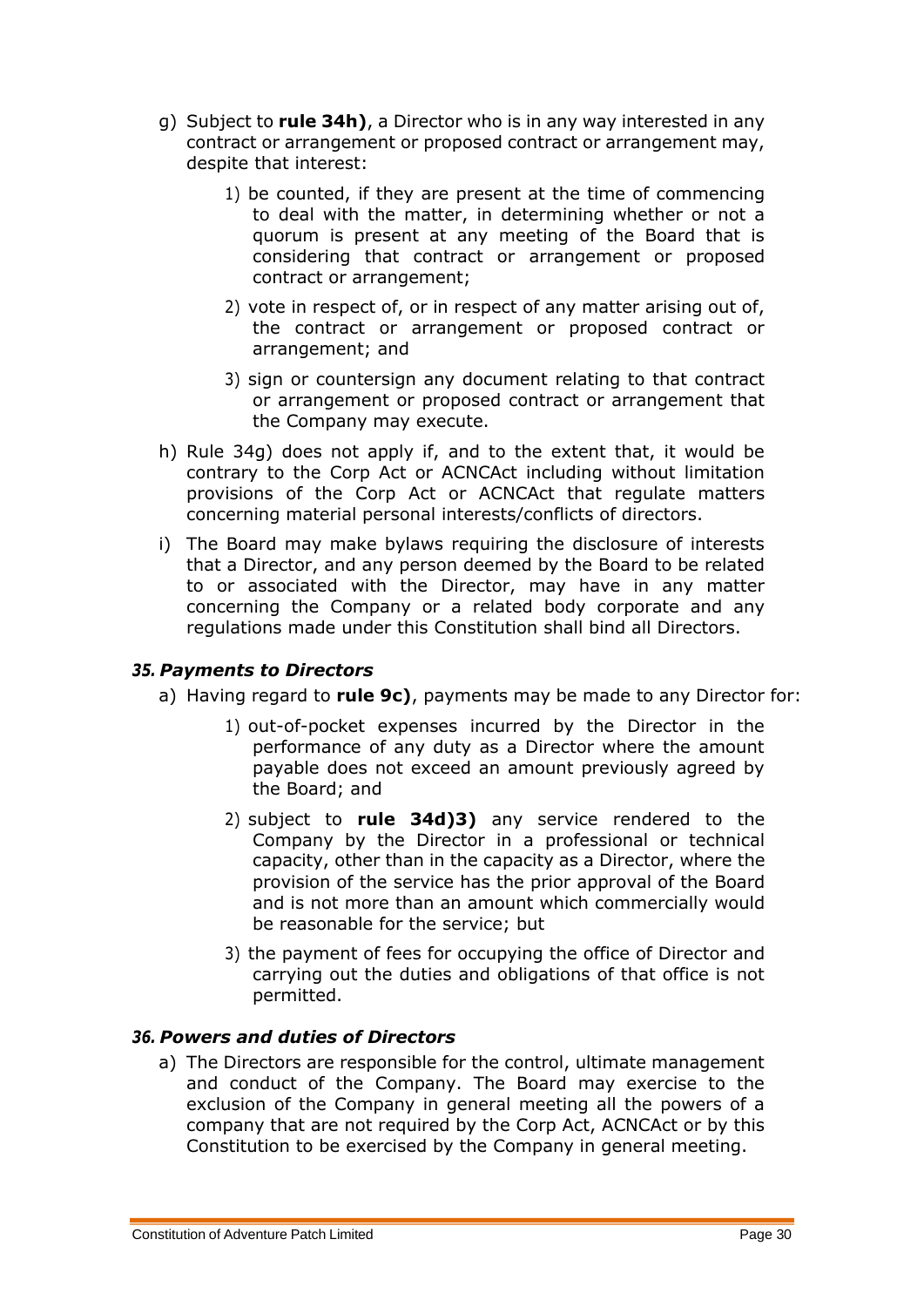- b) Without limiting the generality of **rule 3[6a\),](#page-29-4)** the Board may exercise all the powers of the Company to borrow or otherwise raise money, to charge any property or business of the Company and to issue debentures or give any other surety for a debt, liability or obligation of the Company or of any other person.
- c) The Board may determine how cheques, promissory notes, bankers drafts, bills of exchange or other negotiable instruments must be signed, drawn, accepted, endorsed or otherwise executed, as the case may be, by or on behalf of the Company.
- <span id="page-30-1"></span>d) The Board may from time to time confer upon any Director for the time being or any other person or office as they may select such of the powers exercisable under this Constitution by the Board as it may think fit from time to time and to be exercised for such purposes and on such terms and conditions and with such restrictions as it may think expedient.
	- 1) Powers conferred under **rule 3[6d\)](#page-30-1)** may be exercised concurrently with the powers of the Board in that regard and the Board may from time to time withdraw, revoke or vary all or any such powers with or without cause subject to any applicable contract between the Company and the relevant person and subject to any applicable industrial law.
- e) A power of attorney may contain such provisions for the protection and convenience of the attorney, or persons dealing with the attorney, as the Board thinks fit.
- f) In exercising any power, the Directors must do so in accordance with any duties and obligations imposed on them by the ACNCAct and Corp Act and in accordance with the duties imposed by the Corp Act on directors of public companies limited by guarantee that are not registered under the ACNCAct.
- g) The Board may adopt from time to time bylaws for the proper administration of the Company provided that any bylaws that directly affect how Members act as Members must be endorsed by ordinary resolution in general meeting before they become operative.
- h) Subject to **rule 2[2c\)](#page-17-4)** any question or dispute relating to or arising from this Constitution shall be referred to the Board for determination provided that nothing in this Constitution reduces any rights a Member may have at law.

# <span id="page-30-0"></span>*37.* **Proceedings of Directors**

- a) The Directors may meet together for the despatch of business and adjourn and otherwise regulate their meetings as they think fit.
- <span id="page-30-2"></span>b) The planned contemporaneous linking together of Directors by technologies, such as telephone or other electronic means, that are consented to by all Directors at least annually and that allow reasonable interaction between all participating Directors, constitutes a Board meeting provided the number of Directors participating is sufficient to constitute a quorum.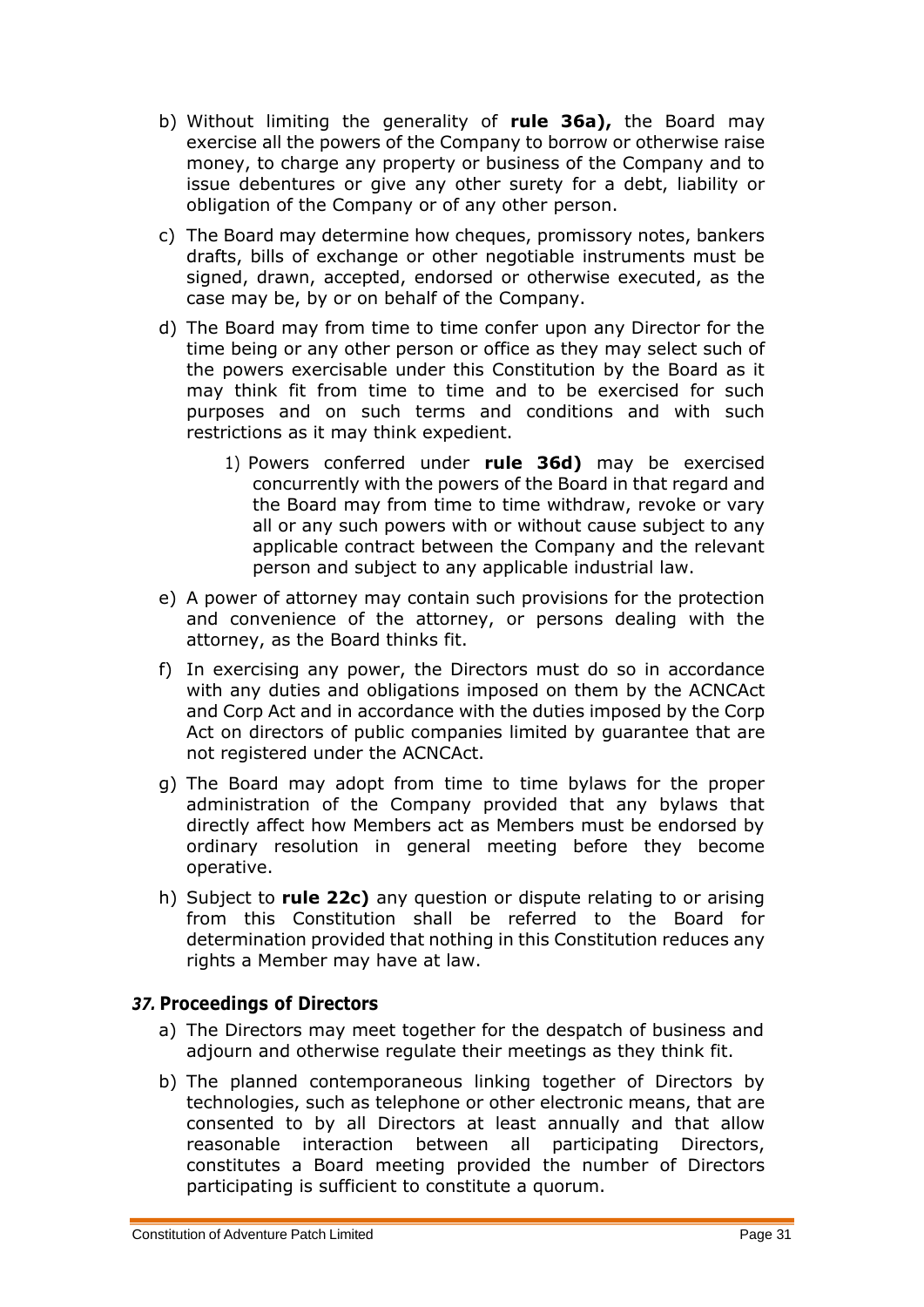- 1) All provisions of this Constitution relating to meetings of the Directors apply, so far as they can and with such changes as are necessary, to meetings of Directors by such technologies.
- c) A Director participating in a meeting by technology in accordance with **rule 3[7b\)](#page-30-2)** is taken to be present in person at the meeting.
- d) A meeting by means of technology is to be taken to be held at the place determined by the chair of the meeting provided that at least 1 of the Directors involved was at that place for the duration of the meeting.

# <span id="page-31-0"></span>*38. Convening of a meeting of Directors*

- a) The Chair or any 2 or more Directors may, whenever they think fit, convene a meeting of the Directors.
- b) A Secretary must, when requested by the Chair or on the written requisition of any 2 or more Directors, convene a meeting of Directors.

# <span id="page-31-1"></span>*39. Notice of a meeting of Directors*

- a) Subject to this Constitution, notice of a meeting of Directors must be given to each individual who is at the time of giving the notice a Director, other than a Director on leave of absence approved by the Board, or a Director outside of Australia who has notified the Secretary that they will not be contactable.
- b) Only Directors have a right to notice of a meeting of the Directors and to attend a meeting of the Board. Any other person in attendance is in attendance at the invitation of the Board and must leave if directed to by the chair of the meeting.
- c) A notice of a meeting of Directors:
	- 1) must specify the time and place of the meeting;
	- 2) should where practicable state the nature of the business to be transacted at the meeting;
	- 3) may be given immediately before the meeting;
	- 4) may be given in person or by post or by telephone, fax, email or other electronic means; and
	- 5) if technological connection of Directors is to be involved, must identify how that connection is to be made.
- d) Unless special circumstances apply, at least 7 days' notice of a meeting of the Directors should be given.
- <span id="page-31-2"></span>e) A Director may waive notice of any meeting of Directors by notifying the Secretary to that effect in person or by post or by telephone, fax, email or other electronic means.
- f) The non-receipt of notice of a meeting of Directors by, or failure to give notice of a meeting to, a Director does not invalidate any act, matter or thing done or resolution passed at the meeting:

1) if the non-receipt or failure occurred by accident or error;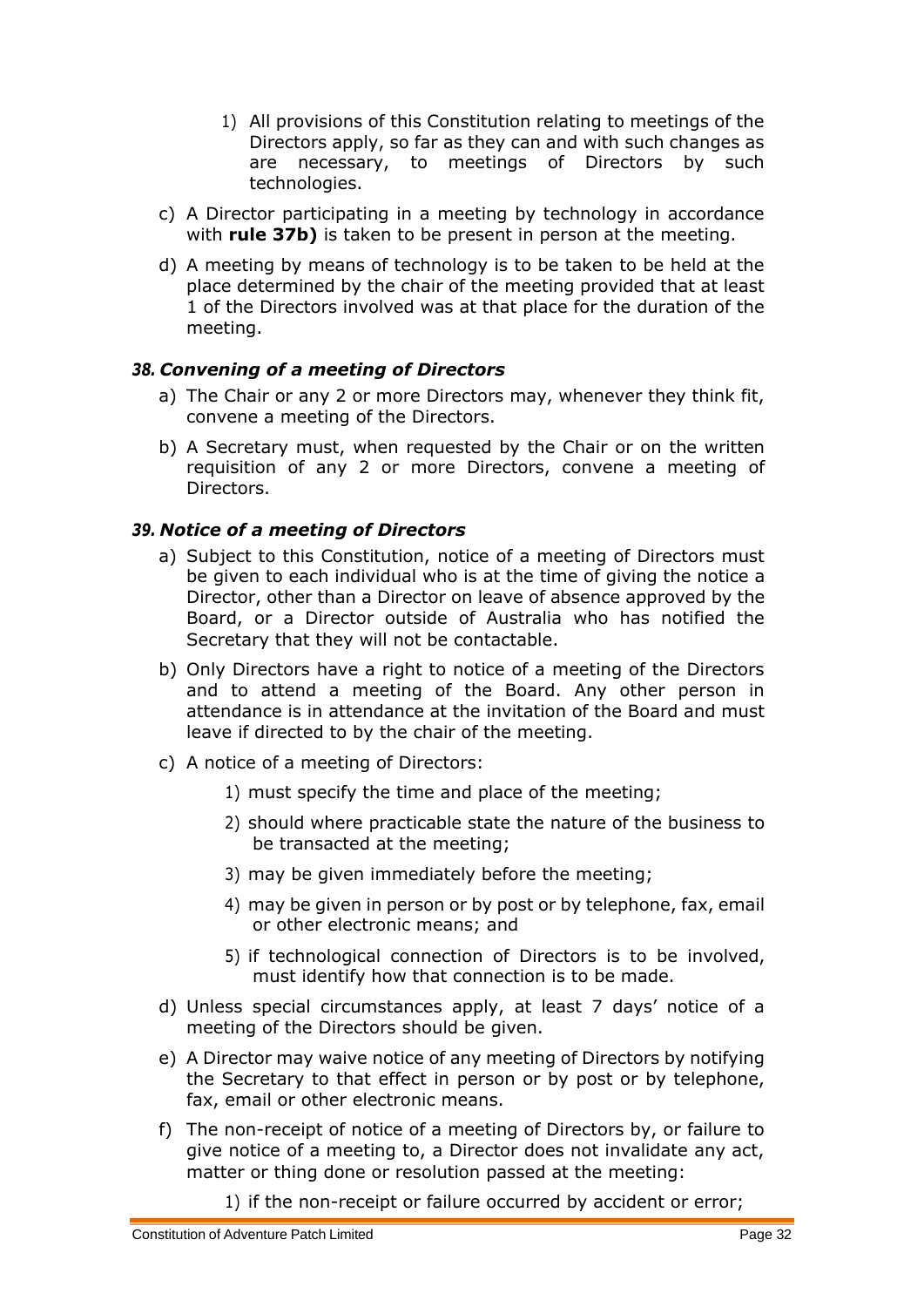- 2) if before or after the meeting, the Director;
- i. has waived or waives notice of that meeting under rule 3[9e\);](#page-31-2) or
- ii. has notified or notifies the Secretary of their agreement to that act, matter, thing or resolution personally or by post or by telephone, fax, email or other electronic means; or
- 3) the Director attended the meeting.
- g) Attendance by a Person at a meeting of Directors waives any objection that Person may have to a failure to give notice of the meeting.

# <span id="page-32-0"></span>*40. Quorum at a meeting of Directors*

- a) No business may be transacted at a meeting of Directors unless a quorum of Directors is present during the time the business is dealt with, subject to **rule 4[0c\)](#page-32-2)**.
- b) A quorum at a meeting of Directors is the lowest whole number that is a majority of the Directors in office and in Australia at the time of the meeting.
- <span id="page-32-2"></span>c) A Director who is present and is disqualified from voting on a matter pursuant to **rule 34** shall be counted in the quorum despite that disqualification, even if they do not participate in that part of the meeting from which they are disqualified from voting, unless that results in a single Director determining the matter.
- d) If there is a vacancy in the office of a Director then, subject to rule 4[0e\)](#page-32-3) the remaining Director or Directors may act.
- <span id="page-32-3"></span>e) If the number of Directors in office at any time is less than the minimum number required by **rule 26**, the remaining Directors must act as soon as possible:
	- 1) to increase the number of Directors to a number sufficient to satisfy the minimum number of Directors required by **rule 26;** or
	- 2) to convene a general meeting of the Company for that purpose.
- f) Until the actions required by **rule 4[0e\)](#page-32-3)** have happened, the Directors must only act if and to the extent that there is an emergency requiring them to act.

# <span id="page-32-4"></span><span id="page-32-1"></span>*41. Office bearer positions*

- a) The Board, from the Directors, must elect a Director to the office bearer positions of Chair at least annually and in any event at the first meeting of the Board following an AGM. The Board, from the Directors, may elect a Deputy Chair, Subject to this rule, the Board may determine the period for which a Director is to be an office bearer.
- b) If an election of an office bearer is tied more than once then the successful candidate must be determined by lot unless at least 1 candidate withdraws.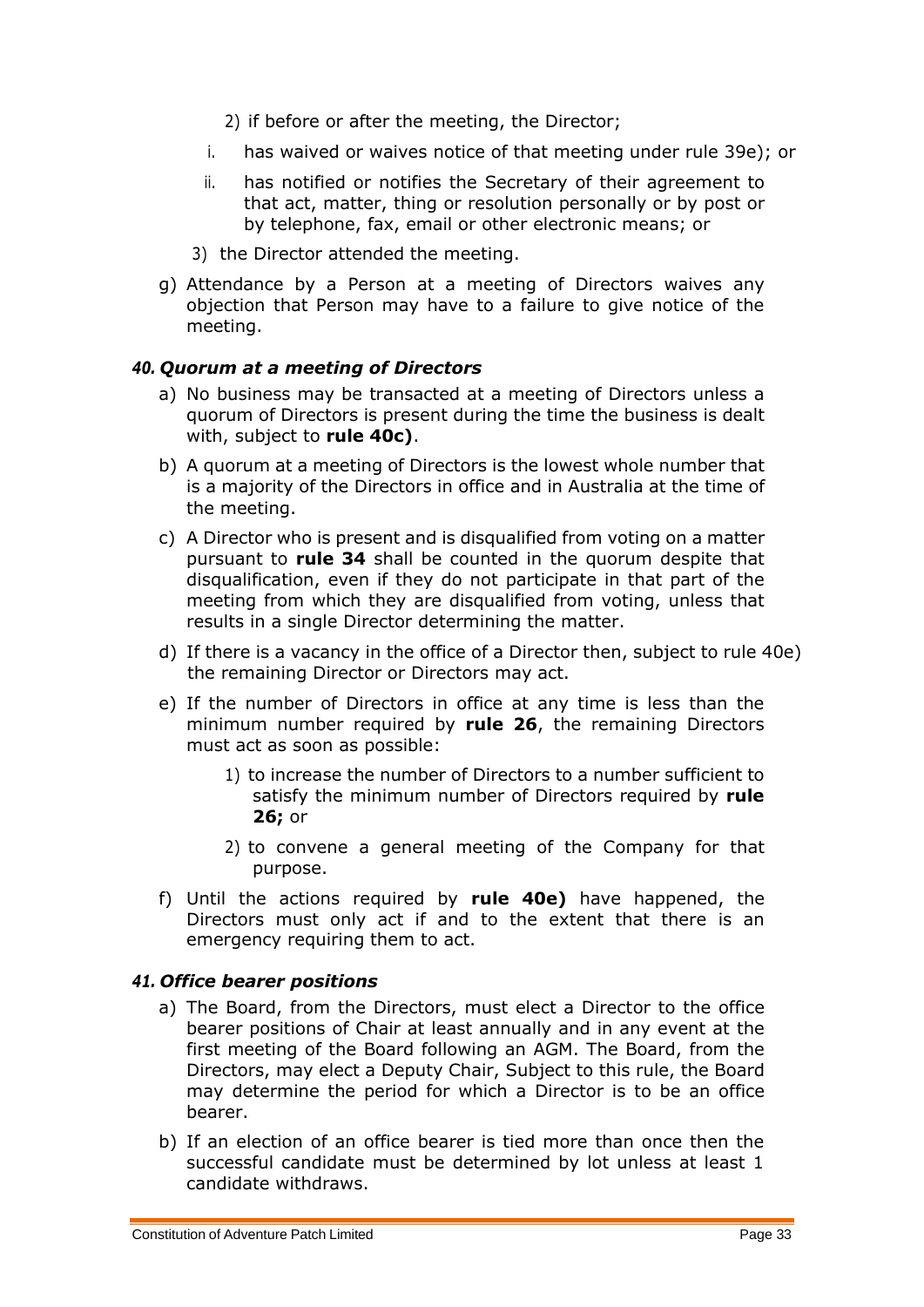- c) The Chair has such powers and duties as specified in this Constitution, as required by law and as determined by the Directors.
	- 1) The Chair must if present within 15 minutes after the time appointed for the holding of the meeting, and if willing to act, preside as chair of each meeting of Directors.
- <span id="page-33-2"></span>d) If there is a Deputy Chair they must act as chair the meeting if at a meeting of Directors:
	- i. there is no Chair;
	- ii. the Chair is not present within 15 minutes after the time appointed for the holding of the meeting; or
	- iii. the Chair is present but is not willing to act as chair of the meeting or of part of the meeting.
- <span id="page-33-3"></span>e) The Directors present must elect 1 of themselves to chair the meeting if at a meeting of Directors:
	- i. there is no Chair or Deputy Chair;
	- ii. the Chair or Deputy Chair is not present within 15 minutes after the time appointed for the holding of the meeting; or
	- iii. the Chair or Deputy Chair is present but is not willing to act as chair of the meeting or of part of the meeting.
- f) Despite anything in **rule 4[1d\)](#page-33-2) & [e\)](#page-33-3)**, if the Chair or Deputy Chair as the case may be later attends a meeting of Directors or is later willing to act then they must take the role of chair of the meeting.

# <span id="page-33-0"></span>*42. Decisions of Directors*

- a) A meeting of Directors at which a quorum is present is a meeting of the Board and is competent to exercise all or any of the authorities, powers and discretions vested in or exercisable by the Directors under this Constitution.
- b) Subject to **rules 1[5a\)](#page-11-1) & 4[0c\),](#page-32-2)** questions arising at a meeting of the Board are to be decided by at least a simple majority of votes cast by the Directors present and entitled to vote and any such decision is for all purposes a determination of the Directors.
- c) In the case of an equality of votes upon any proposed resolution the chair of the meeting, in addition to any deliberative vote, does not have a casting vote and the resolution is not passed.

# <span id="page-33-4"></span><span id="page-33-1"></span>*43. Circulating resolutions*

- a) The Directors may pass a resolution without a Board meeting if the Directors entitled to vote on the resolution sign a written document containing a statement of the resolution set out in the document. For this purpose, signatures can be contained in more than 1 document and can include electronically transmitted signatures.
- b) Resolutions passed in accordance with **rule 43 a)** are taken to have been passed on the date the resolution was assented to by the final director whose support resulted in the number of directors in favour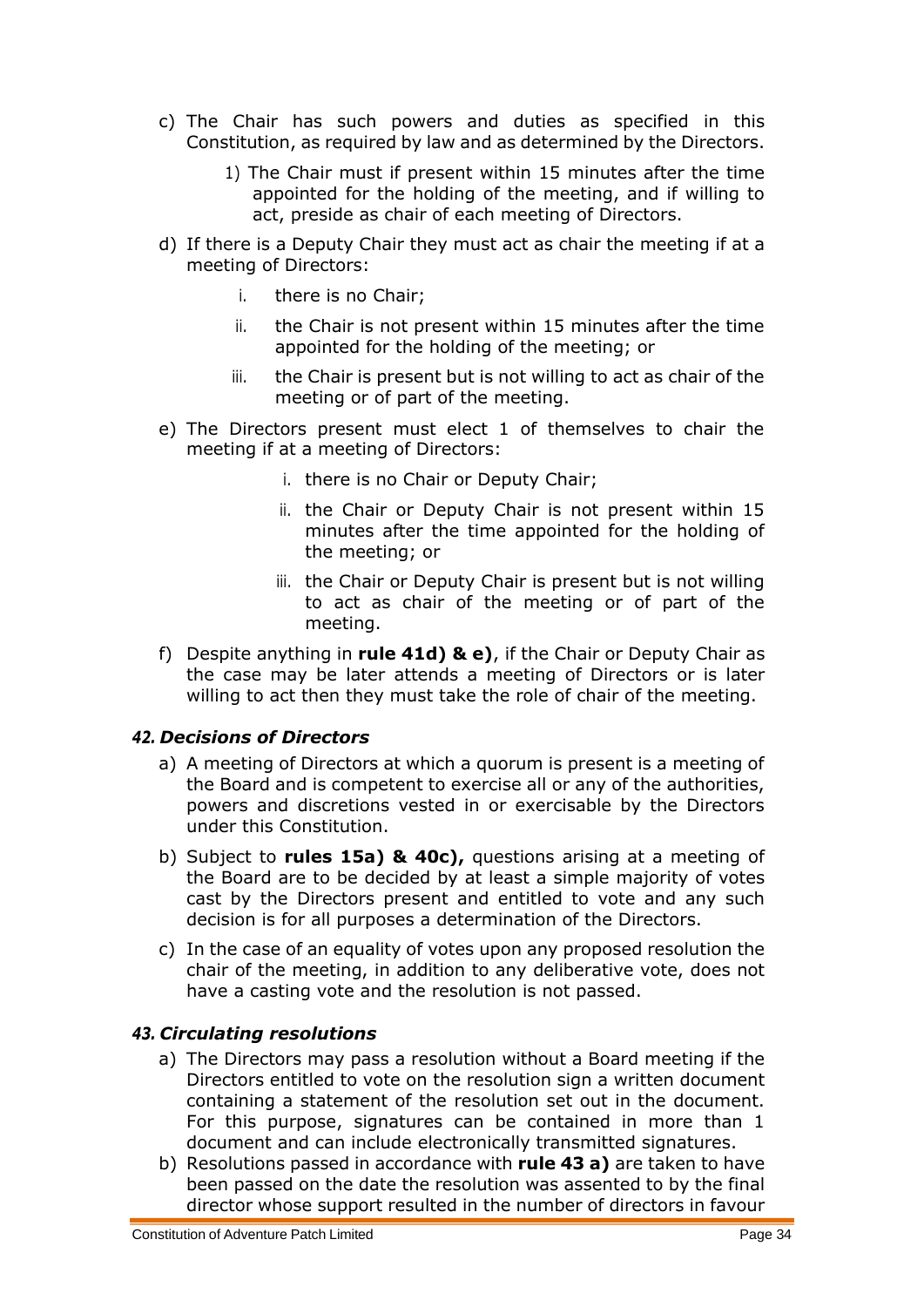of the resolution equaling a number that is equal to, or greater than, 75% of the directors in total, provided that number of directors also constitutes a quorum.

- <span id="page-34-1"></span>c) Resolutions passed in accordance with **rule 4[3b\)](#page-34-1)** are to be taken to have been passed on the date that is the later of:
	- 1) the date 1 week after the resolution was distributed to Directors or such other date as may be specified in the document accompanying the proposed resolution; or
	- 2) on the date the resolution was assented to by the final Director whose support resulted in the number of Directors in favour of the resolution equaling the number that is a quorum in favour.
- d) For **rule 4[3a\)](#page-33-4)** a Director may signify assent to a document by signing the document or by notifying the Secretary of the Director's assent in person or by post or by telephone, fax, email or other electronic means.
- e) Where a Director signifies assent to a document other than by signing the document, the Director must by way of confirmation sign the document at the next meeting of Directors attended by that Director, but failure to do so does not invalidate the resolution to which the document relates.

# <span id="page-34-4"></span><span id="page-34-0"></span>*44. Committees of the Board*

- a) The Board may form and delegate any of its powers to a committee of the Board consisting of such Directors and other individuals as the Board thinks fit and may from time to time revoke such delegation. Subject to **rule 4[4e\)](#page-34-2)** all such committees of the Board must be chaired by a Director.
- <span id="page-34-3"></span>b) A committee of the Board must, in exercise of the powers delegated to it, conform to any directions and restrictions that may be imposed on it by the Board. A power so exercised will be taken to be exercised by the Board.
- c) Subject to **rule 4[4b\)](#page-34-3)** the meetings and proceedings of any committee of the Board consisting of more than 1 individual will be governed, so far as they can and with such changes as are necessary, by the provisions for regulating the meetings and proceedings of the Board contained in this Constitution.
- d) A minute of all the proceedings and resolutions of every committee of the Board shall be made, entered and signed in the same manner in all respects as minutes of proceedings of the Board are required by the Corp Act and this Constitution to be made, entered and signed. A copy of these Committee minutes shall be tabled at the next practicable Board meeting.
- <span id="page-34-2"></span>e) If the Board establishes an audit-type committee of the Board it will consist of at least 3 individuals including at least 1 Director. Notwithstanding **rule 4[4a\)](#page-34-4)** the chair may be, but need not be, a Director.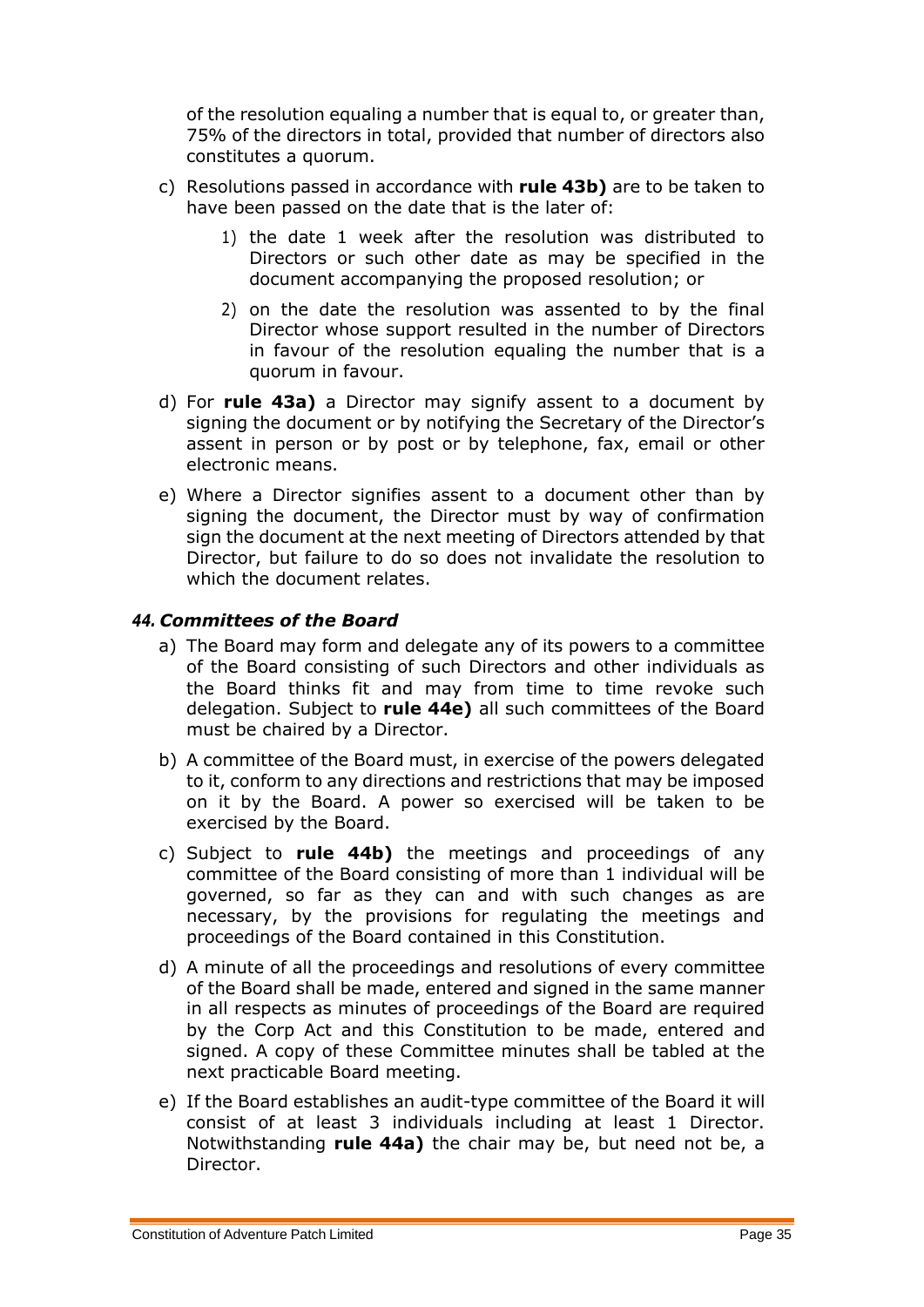- 1) The Chair shall not be eligible to be a member of such an audit-type committee of the Board.
- f) Subject to **rule 4[4e\)](#page-34-2)** the Board may delegate any of its powers to 1 Director or an Officer.
	- 1) A Director or Officer to whom any powers have been so delegated must exercise the powers delegated in accordance with any directions of the Board.

# <span id="page-35-0"></span>*45. Validity of acts of Directors*

a) All acts done at any meeting of the Board or by any individual acting as a Director or a committee of the Board attended by an individual acting as a Director shall be valid even if it is later discovered that there was a defect in the appointment of the individual as a Director or the individual being disqualified to be a Director or having vacated office or the Director or individual not being entitled to vote, provided the circumstance was not known by the Director or individual or committee of the Board when the act was done.

# <span id="page-35-1"></span>**V. ADMINISTRATION**

# <span id="page-35-2"></span>*46. Secretary*

- a) The Board must appoint at least 1 Secretary who may, but need not, be a Director or a Member or an employee.
- b) The Secretary holds office on such terms and conditions as to remuneration and otherwise as the Board determines. The Secretary may act in an honorary capacity.
	- 1) If the Company is subject to the ACNCAct and the Secretary is not a Director and not a responsible entity in accordance with the ACNCAct, prior to being appointed they must enter into a deed with the Company to act in accordance with the duties and obligations of an Officer.
- c) The Board may remove any Secretary so appointed, subject to the terms of any contract and the law.

# <span id="page-35-3"></span>*47. Minutes*

- a) The Directors must ensure that minutes of proceedings and resolutions of general meetings of the Company and of meetings of the Directors (including committees of the Board) are recorded in books kept for that purpose within 1 month following the relevant meeting.
- b) The Directors must ensure that minutes of resolutions passed by Directors and committees of the Board without a meeting are recorded in books kept for the purpose within 1 month after the resolution is passed.
- c) The minutes of a meeting must be signed within a reasonable time after the meeting by the chair of the meeting or the chair of the following meeting.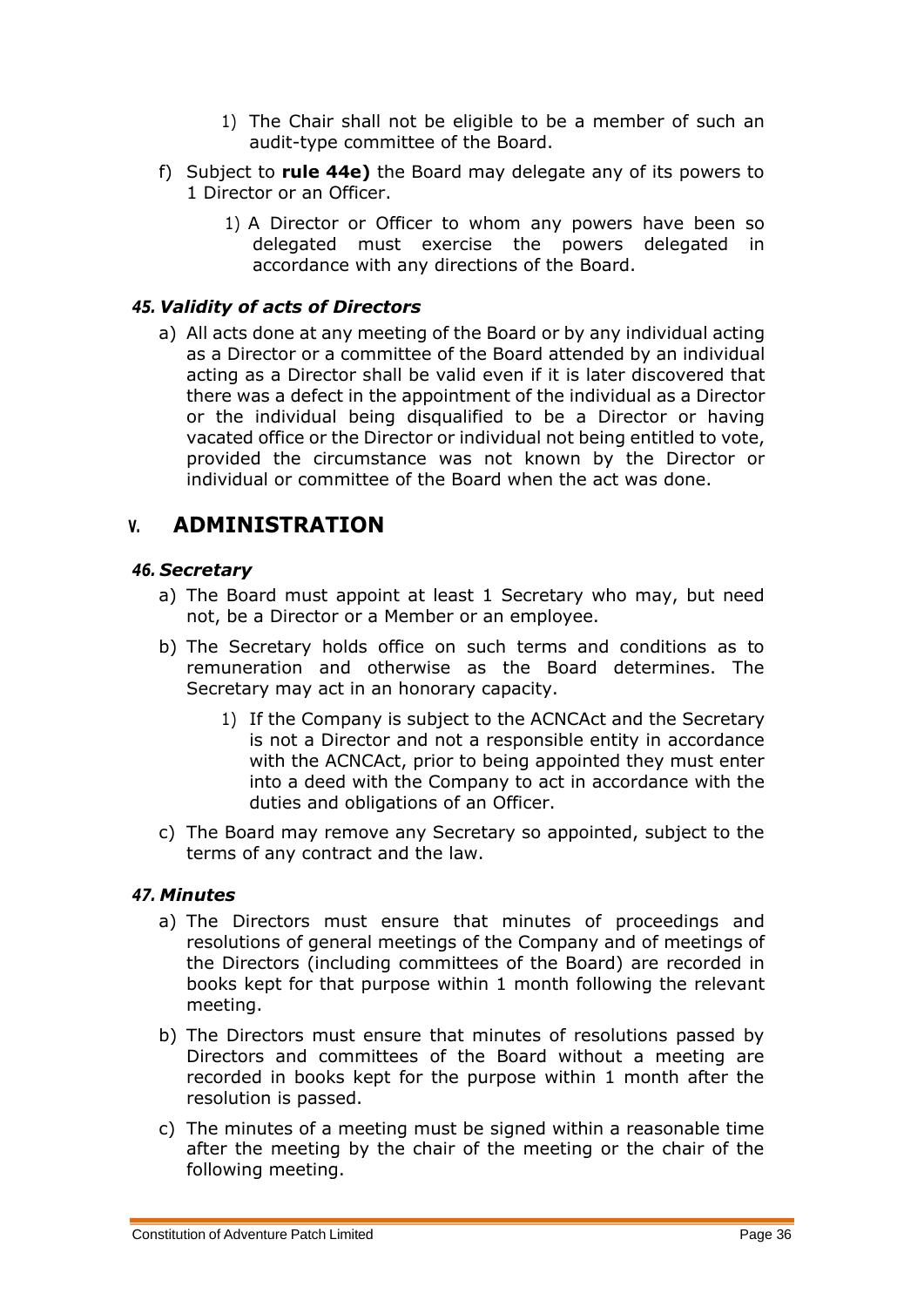- d) The minutes of a passing of a resolution without a meeting must be signed by a Director within a reasonable time after the resolution is passed.
- e) A minute that is recorded and signed in accordance with **rule 47** is evidence of the proceeding or resolution to which it relates unless the contrary is proved.

# <span id="page-36-3"></span><span id="page-36-0"></span>*48. Inspection of records*

- a) The Directors must ensure that the minute books for general meetings are open for inspection by Members free of charge.
- <span id="page-36-4"></span>b) Subject to **rule 4[8a\),](#page-36-3)** the Board may determine whether and to what extent, and at what times and places and under what conditions, the minute books, financial records and other documents of the Company or any of them, will be open to inspection by Members other than Directors.
- c) A Member other than a Director does not have the right to inspect any books, records or documents of the Company except as provided by law or authorised by the Board.
- <span id="page-36-5"></span>d) Notwithstanding **rule 4[8b\),](#page-36-4)** a previous Director has a right to inspect minute books and related papers for meetings of the Directors and committees of the Board for the period covering when they were a Director.
- e) Any Director or previous Director at the discretion of the Director or previous Director may enter into a deed of access covering the rights in **rule 4[8d\)](#page-36-5)**.

# <span id="page-36-1"></span>*49. Accounts and audit*

- a) The Company must prepare and deal with such accounts as are required to be prepared by a company limited by guarantee in the category in which the Company falls under section 285A of the Corp Act or in accordance with the ACNCAct as applicable.
- b) If required by the Corp Act or the ACNCAct, the Directors must cause the financial records of the Company to be audited in accordance with the requirements of the Corp Act or ACNCAct, as applicable.
- c) The financial year shall be the period of 12 months ending on 31 December, unless the Board determines a different end date.

# <span id="page-36-6"></span><span id="page-36-2"></span>*50. Notices*

- a) A notice may be given by the Company to a Member:
	- 1) by serving it on the Member personally;
	- 2) by sending it by prepaid post to the Member's address as shown in the Register;
	- 3) by sending it to the fax number, Electronic Contact Address or such other address the Member has supplied to the Company for the giving of notices;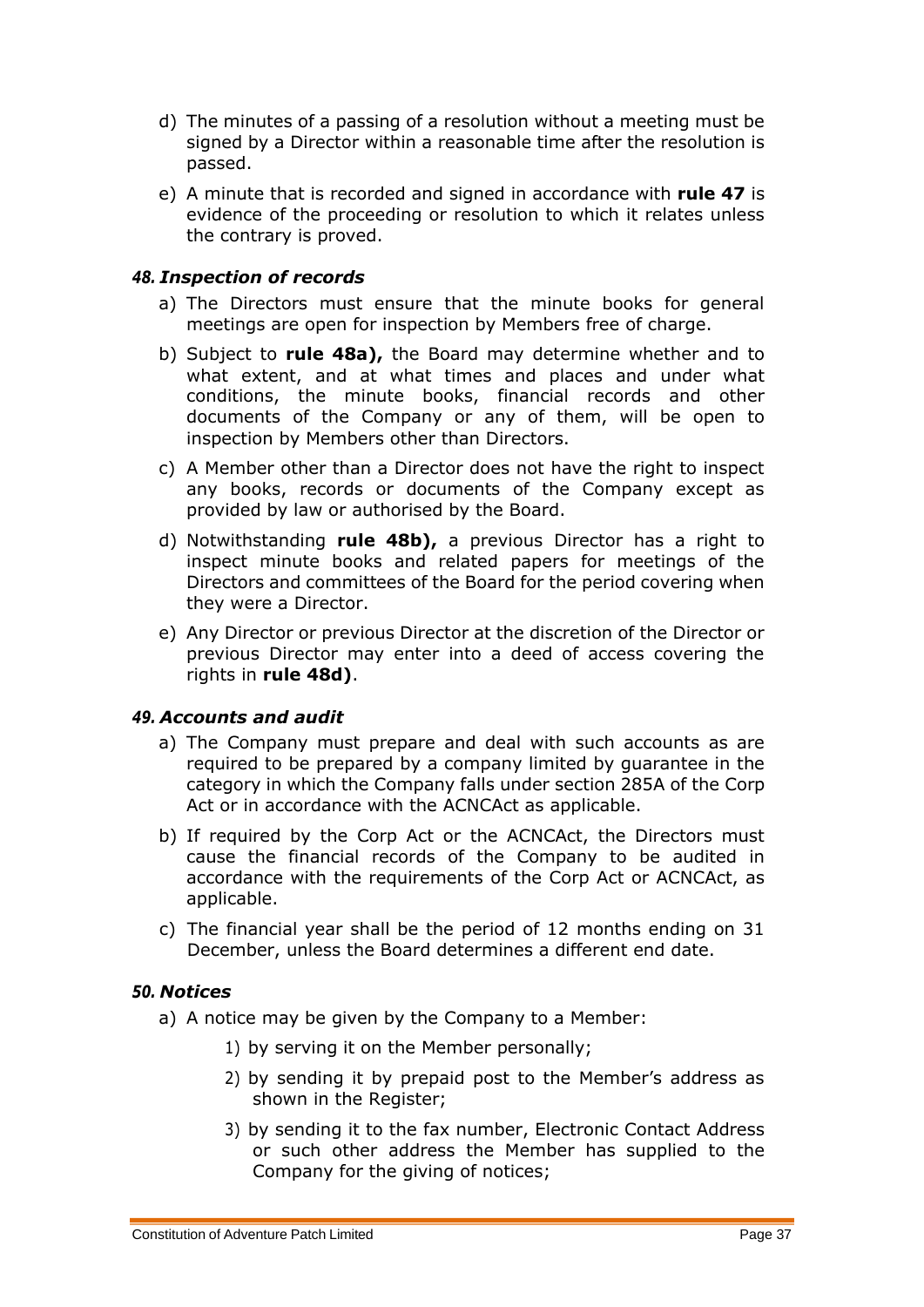- <span id="page-37-1"></span>4) by making a copy of it accessible electronically on a website of, or related to, the Company and advising the Member of its availability via the Electronic Contact Address; or
- 5) by publishing it in a regular newsletter publication of the Company to Members which publication may be printed or be electronic or internet based.
- <span id="page-37-3"></span>b) The fact that a Member has supplied a fax number or email or other electronic address for the giving of notices:
	- 1) does not require the Company to give any notice to that person by fax or email or other electronic means; or
	- 2) does not prevent the Company from giving notice to that person in the manner envisaged by **rule 5[0a\)](#page-36-6)[4\)](#page-37-1)**.
- c) A signature to any notice given by the Company to a Member under **rule 5[0a\)](#page-36-6)** may be in writing or a facsimile printed or affixed by some mechanical, electronic or other means.
- d) Any Member who has not provided to the Company a place of address or Electronic Contact Address for inclusion in the Register as the place at or via which notices may be given to the Member shall not be entitled to receive any notice, subject to **rule 5[0g\)](#page-37-2)**.
- e) Subject to this Constitution, a notice may be given by the Company to any Director either by serving it personally at, or by sending it by prepaid post to, the Director's usual residential or business address, or by sending it to the fax number, Electronic Contact Address, or such other address as the Director has supplied to the Company for the giving of notices.
- f) Subject to this Constitution, a notice may be given by a Member or a Director to the Company by serving it on the Company at, or by sending it by prepaid post to, the registered office or principal place of business if any of the Company or by sending it to the principal fax number or principal electronic address of the Company at its registered office or principal place of business, if any.
- <span id="page-37-2"></span>g) Subject to **rule 1[4a\)](#page-10-2)[6\),](#page-10-5)** when a Member does not have a registered address or Electronic Contact Address or when the Company has bona fide reason to believe that a Member is not known at the Member's registered address or Electronic Contact Address, all future notices are deemed to be given to the Member if the notice is exhibited in the Registered Office, if any, for a period of 48 hours (and is deemed to be duly served at the commencement of that period) unless and until the Member informs the Company of a registered address or Electronic Contact Address.
- h) A reference in this Constitution to a notice or other communication in writing includes a notice given by fax or electronic means or other modes of reproducing words in a visual form (see **rule [4d\)](#page-5-2)[6\)](#page-5-3)**)**.**

# <span id="page-37-0"></span>*51. Time of service of notices*

a) Where a notice is sent by post, service of the notice is to be taken to be effected if a prepaid envelope containing the notice is properly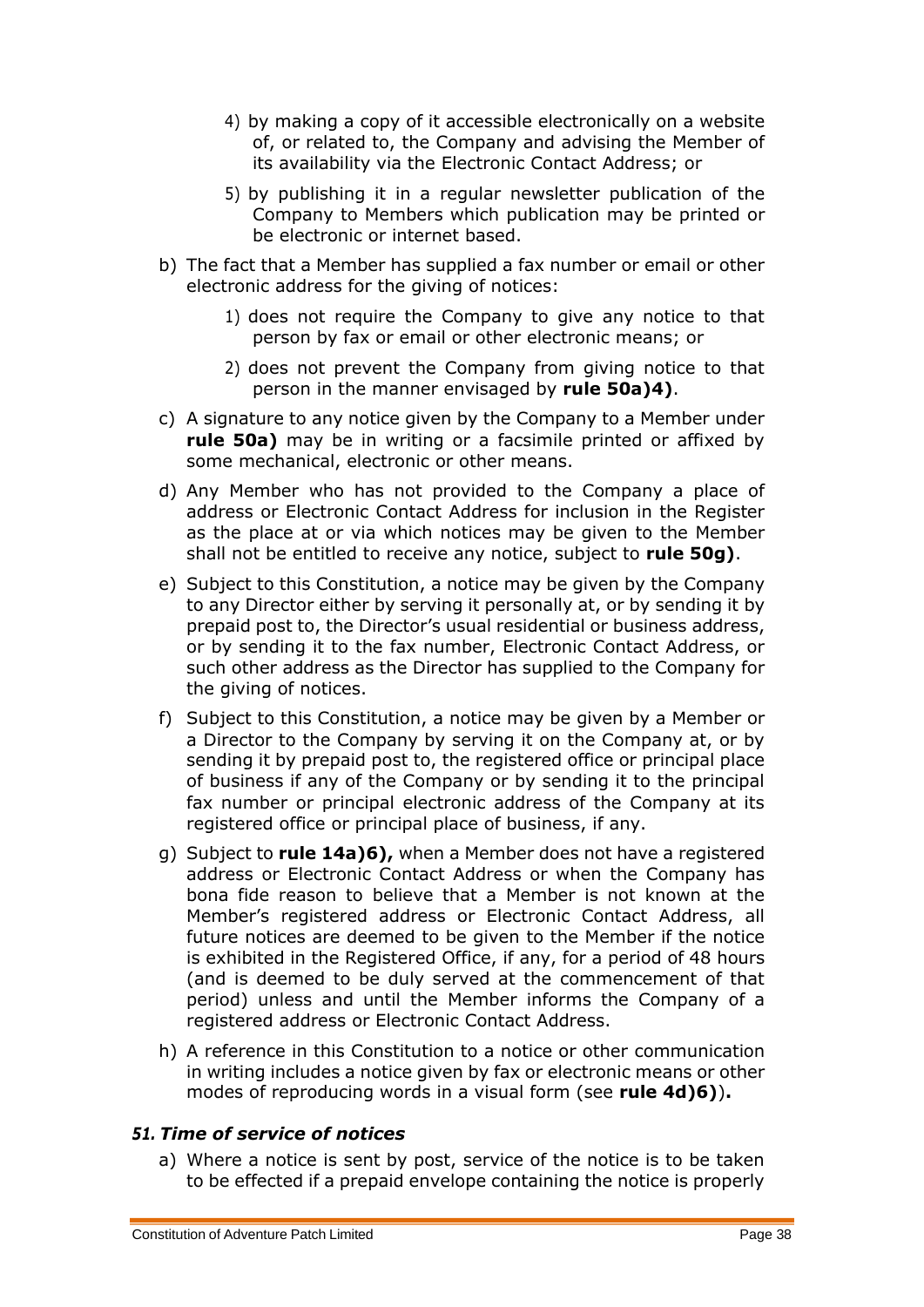addressed and placed in the post and to have been effected the day after it is posted.

- b) Where a notice is sent by fax or email or other electronic means, service of the notice is to be taken to be effected on the day after the date it is sent.
- c) Where the Company gives a notice under **rule 5[0a\)](#page-36-6)[4\),](#page-37-1)** service of the notice is to be taken to be effected when the notice was first so made accessible.
- d) When the Company gives notice under **rule 5[0a\)](#page-36-6)[5\),](#page-37-3)** service of the notice is to be taken to be effected on the day after the day on which the notice was first published.

# <span id="page-38-0"></span>*52. Other communications and documents*

a) **Rules 50 & 51** apply, so far as they can and with such changes as are necessary as determined by the Board, to the service of any communication or document and any such documents and other communications may be sent in hard or soft copy, and members maybe given the flexibility to receive documents or other communications in their preferred format.

# <span id="page-38-1"></span>*53. Execution of documents*

- a) The Company may execute a document only if authorised:
	- 1) by the Directors; or
	- 2) in accordance with any delegation made by the Directors including to an Officer.
- b) Without limiting the manner in which the Company may execute any approved contract, including as permitted under the Corp Act, the Company may execute any agreement, deed or other document by:
	- 1) 2 Directors signing the same; or
	- 2) 1 Director and 1 Secretary signing the same.
- c) Nothing in this Constitution requires the Company to execute any agreement, deed or other document under common seal for the same to be executed effectively by the Company.
- d) The Board may at any time determine that the Company shall have a common seal and if so:
	- 1) the Board must provide for its safe custody; and
	- 2) it may only be used as authorised by the Directors.
- e) The directors may use technology to execute documents electronically, including corporate agreements, deeds and meeting minutes.

# <span id="page-38-3"></span><span id="page-38-2"></span>*54. Indemnity and insurance*

a) Subject to **rule 5[4b\)](#page-39-0)**, the Company must indemnify each individual who is an a Director or a Secretary or who is an employee of the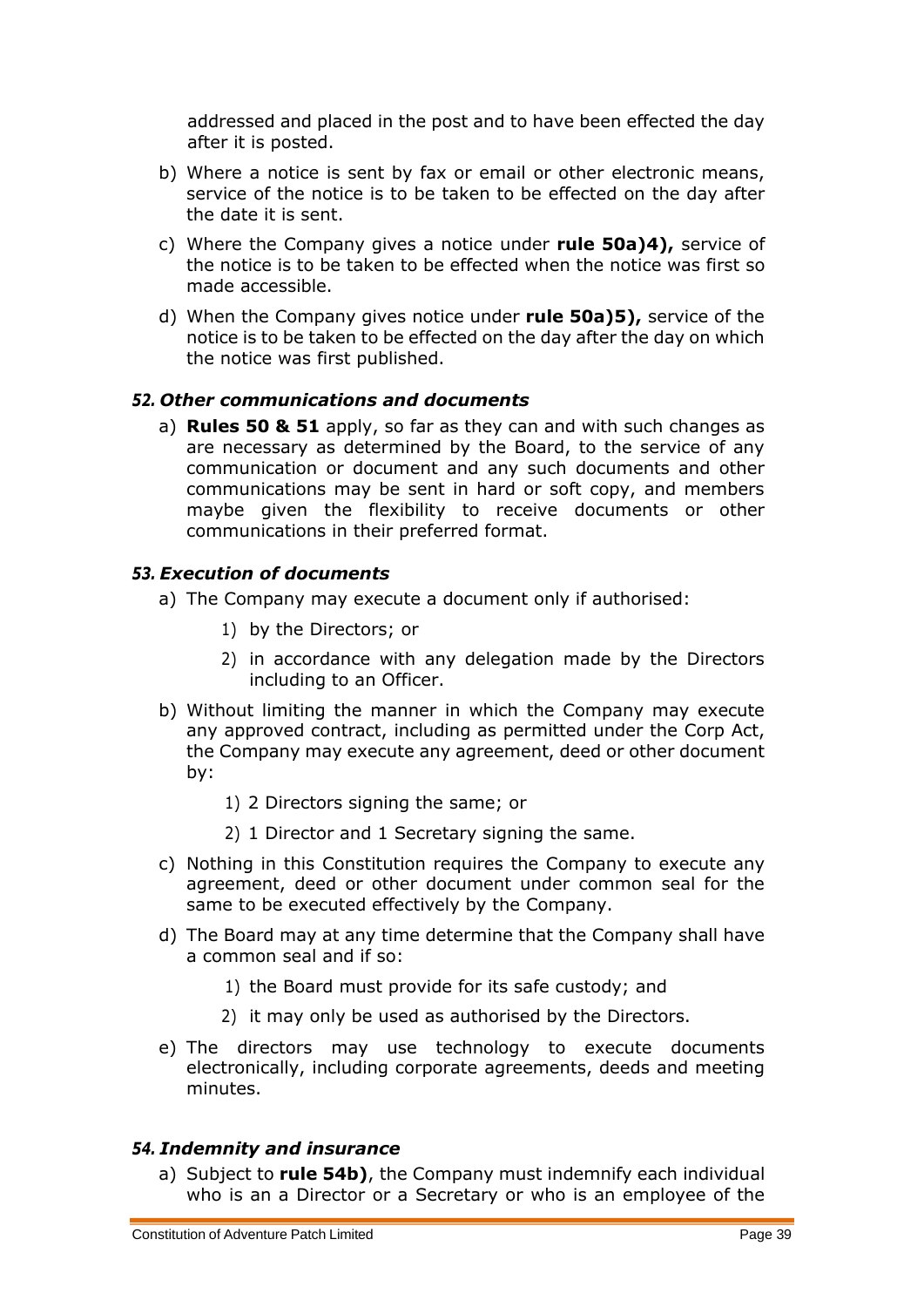Company who is assessed by the Board to be an Officer on a full indemnity basis and to the full extent permitted by law against all liabilities, including a loss, liability, cost, charge or expense, incurred by the Officer as an Officer, including without limitation:

- 1) a liability for negligence; and
- 2) a liability for reasonable legal costs.
- <span id="page-39-0"></span>b) The indemnity in **rule 5[4a\)](#page-38-3)** does not operate in relation to any liability, subject to **rule 5[4c\),](#page-39-1)** which:
	- 1) is a liability of the Company or any of its related bodies corporate;
	- 2) is a liability for a pecuniary penalty order under the Corp Act or a compensation order under the Corp Act; or
	- 3) arises out of conduct of the individual which was not in good faith, or which involved willful misconduct, gross negligence, reckless misbehaviour or fraud.
- <span id="page-39-1"></span>c) **Rule 5[4b\)](#page-39-0)** does not apply to a liability for legal costs.
- <span id="page-39-2"></span>d) The indemnity in **rule 5[4a\)](#page-38-3)** does not operate in relation to legal costs incurred by the individual in defending any action for a liability if the costs are incurred:
	- 1) in defending or resisting proceedings in which the individual is found to have a liability referred to in **rule 5[4b\)](#page-39-0)**
	- 2) in defending or resisting criminal proceedings in which the individual is found guilty;
	- 3) in defending or resisting proceedings brought by ACNC, ASIC or a liquidator for a court order if the grounds for making the order are found by the court to have been established. This does not include costs incurred in responding to actions taken by ACNC, ASIC or a liquidator as part of an investigation before commencing proceedings for the court order; or
	- 4) in connection with proceedings for relief to the individual under the Corp Act or ACNCAct where the court denies the relief.
- e) If there is any appeal in relation to any proceedings referred to in **rule 5[4d\)](#page-39-2)**, it is the outcome of the final appeal that is relevant for the purposes of **rule 5[4d\)](#page-39-2)**.
- f) The indemnity in **rule 5[4a\)](#page-38-3)**:
	- 1) does not extend to and is not an indemnity against any amount in respect of which the indemnity would otherwise be illegal, void, unenforceable or not permitted by law; and
	- 2) does not operate in respect of any liability of the individual to the extent that that liability is covered by insurance.
- g) The indemnity in **rule 5[4a\)](#page-38-3)**:
	- 1) is enforceable without the individual having first to incur any expense or make any payment; and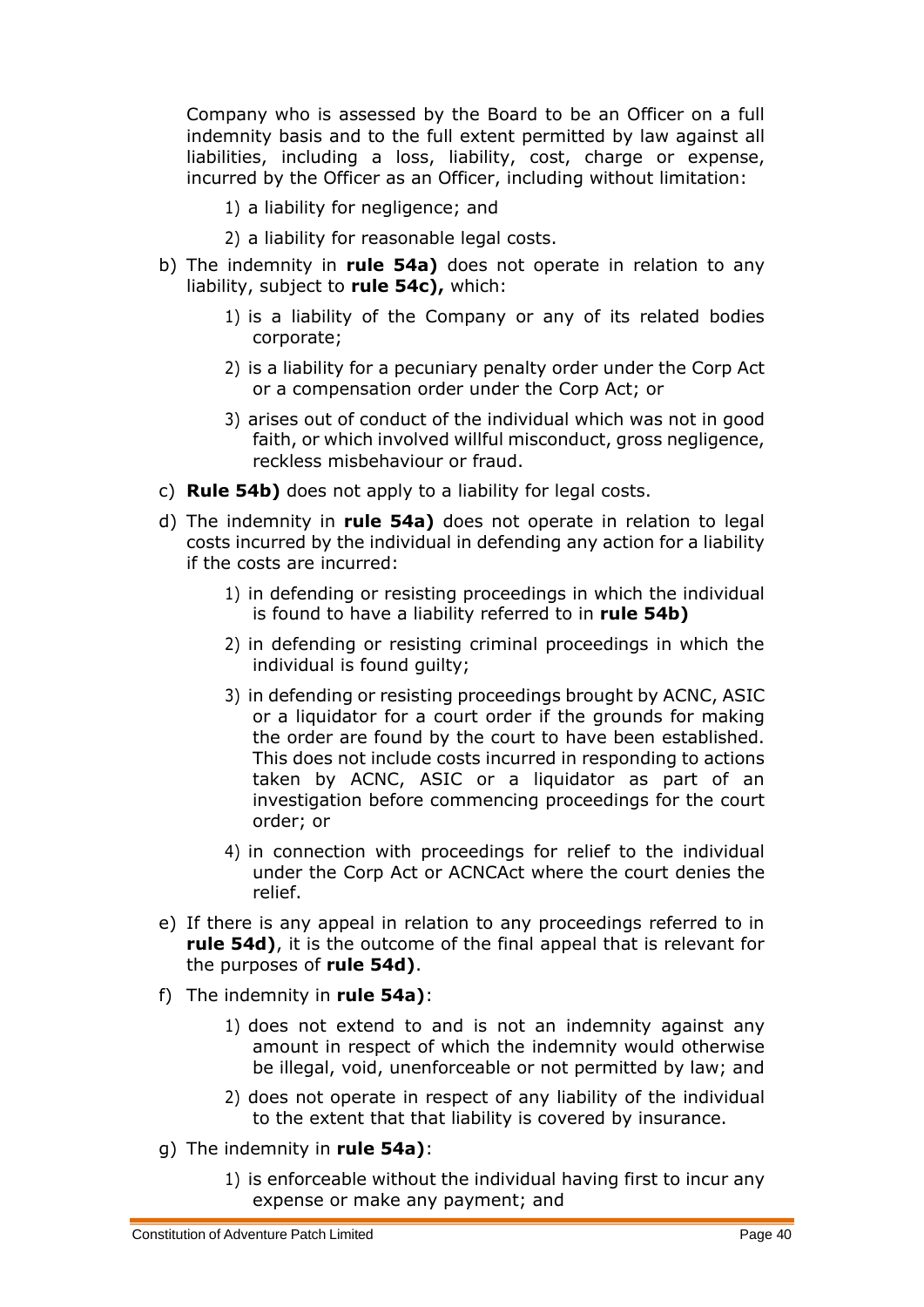2) is a continuing obligation and is enforceable by the individual even though the individual may have ceased to be an Officer as a Director, Secretary or employee of the Company or its related bodies corporate.

<span id="page-40-2"></span>h) For each individual against any liability incurred by the individual as an Officer including, but not limited to, a liability for negligence or for reasonable costs and expenses incurred in defending proceedings, whether civil or criminal, and whatever their outcome the Company may, to the extent permitted by law:

- 1) purchase and maintain insurance; or
- 2) pay or agree to pay a premium for insurance.
- <span id="page-40-3"></span>i) Nothing in rules **5[4a\)](#page-38-3) & [h\)](#page-40-2)**:
	- 1) affects any other right or remedy that a person to whom those rules apply may have in respect of any liability referred to in those rules; or
	- 2) limits the capacity of the Company to indemnify or provide or pay for insurance for any person to whom those rules do not apply.
- j) The Company may enter into a deed with any relevant individual to give effect to the rights conferred by **rules 5[4a\)](#page-38-3) & [i\),](#page-40-3)** or the exercise of a discretion under **rules 5[4a\)](#page-38-3) & [i\)](#page-40-3)** on such terms as the Board thinks fit which are not inconsistent with **rules 5[4a\)](#page-38-3) to [i\)](#page-40-3)**.
- k) If an individual seeks to rely upon the indemnity in this rule 54 they must:
	- 1) at the first opportunity notify the Company of any claim that gives or may give rise to a liability of the Company to that individual under the indemnity;
	- 2) permit the Company to conduct any negotiations and proceedings in respect of the claim in the name of the individual and to have the sole arrangement and control of such negotiations or proceedings and to settle or compromise the claim or make any admission or payment in relation thereto;
	- 3) not make any admission without the prior written consent of the Company; and
	- 4) promptly render all reasonable assurance and cooperation to the Company as requested by the Company.

# <span id="page-40-0"></span>*55. Submission to jurisdiction*

a) Each Member submits to the non-exclusive jurisdiction of the Supreme Court of Tasmania, the Federal Court of Australia and the Courts which may hear appeals from those Courts.

#### <span id="page-40-1"></span>*56. Prohibition and enforceability*

a) Any provision of, or the application of any provision of, this Constitution which is prohibited in any place is, in that place, ineffective only to the extent of that prohibition.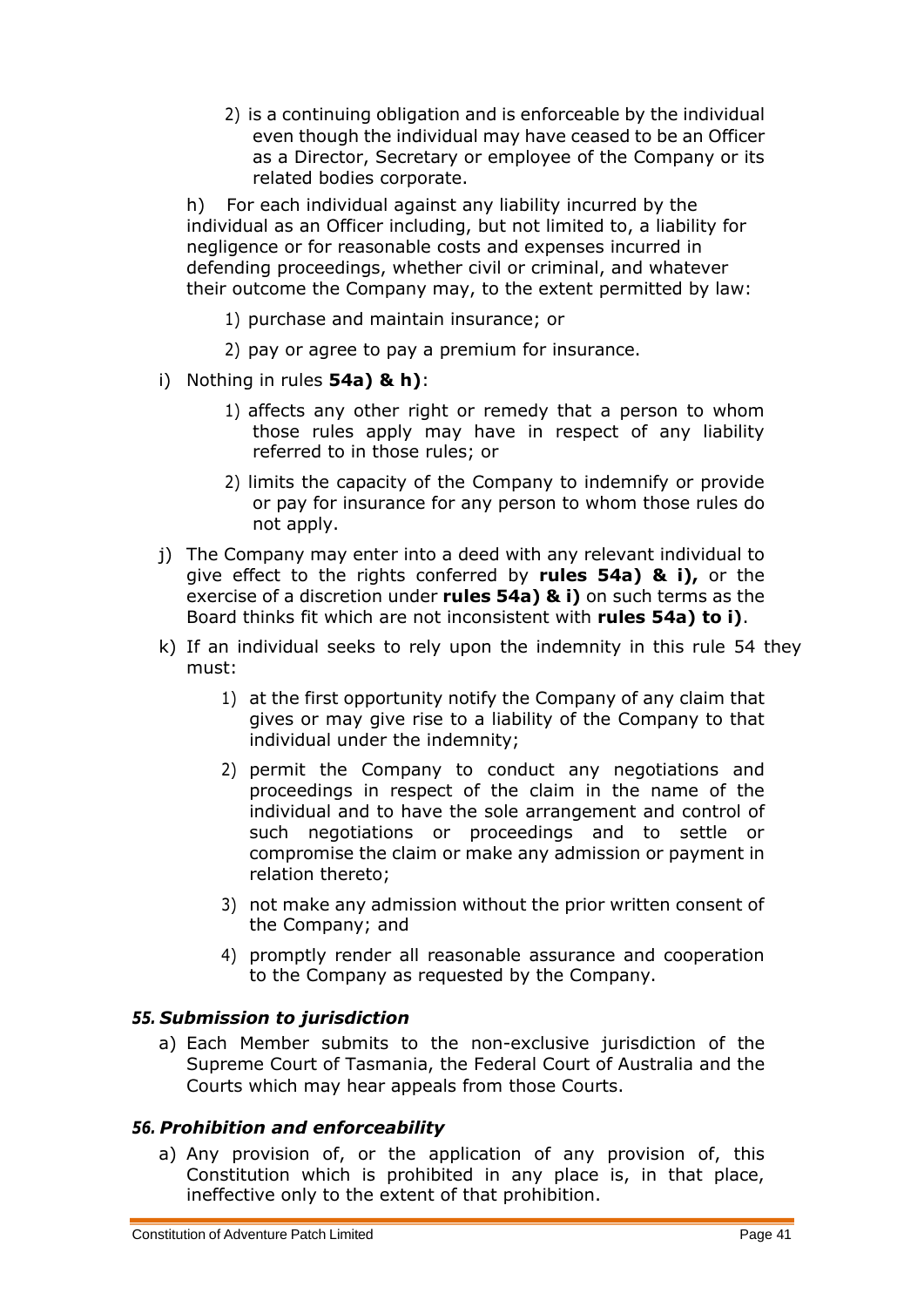b) Any provision of, or the application of any provision of, this Constitution which is void, illegal or unenforceable in any place does not affect the validity, legality or enforceability of that provision in any other place or of the remaining provisions in that or any other place.

# <span id="page-41-0"></span>*57. Winding up*

- a) If any property remains following the winding up or dissolution of the Company after satisfaction of all its debts and liabilities, this property will not be paid to or distributed amongst Members, but will be given or transferred to another institution or body corporate that has:
	- 1) objects that are similar to the Objects;
	- 2) a constitution that requires its income and property to be applied to promoting its objects; and
	- 3) a constitution that prohibits it from paying or distributing its income and property amongst its members to an extent at least as great as imposed on the Company by rule [9b\).](#page-7-5)
- b) The identity of the institution or body corporate is to be determined by the Members at or before the time of dissolution and failing such determination being made, by the Directors at or before the time of dissolution and failing such determination by application to the court for determination.
- <span id="page-41-2"></span>c) If the Company is endorsed or duly authorised in any way as a deductible gift recipient in accordance with the Tax Act and the Company maintains accounts or a gift fund pursuant to such endorsement or authorisation, the Company must on the earlier of the winding up of such accounts or gift fund or of the Company having its deductible gift recipient endorsement or authorisation revoked transfer any surplus assets of those accounts or gift fund to another institution or body corporate in Australia that has:
	- 1) objects that are similar to the Objects;
	- 2) a constitution that requires its income and property to be applied to promoting its objects;
	- 3) a constitution that prohibits it from paying or distributing its income and property amongst its members to an extent at least as great as imposed on the Company by rule [9b\);](#page-7-5) and
	- 4) that satisfies specific requirements of the Tax Act related to the management of a gift fund or of accounts used for the handling of deductible gift recipient funds.
- d) The identity of the institution or body corporate under rule 5[7c\)](#page-41-2) is to be determined by the Members and failing such determination being made, by the Directors.

# <span id="page-41-1"></span>*58. Changes to this Constitution*

a) This Constitution may only be amended in accordance with the Corp Act.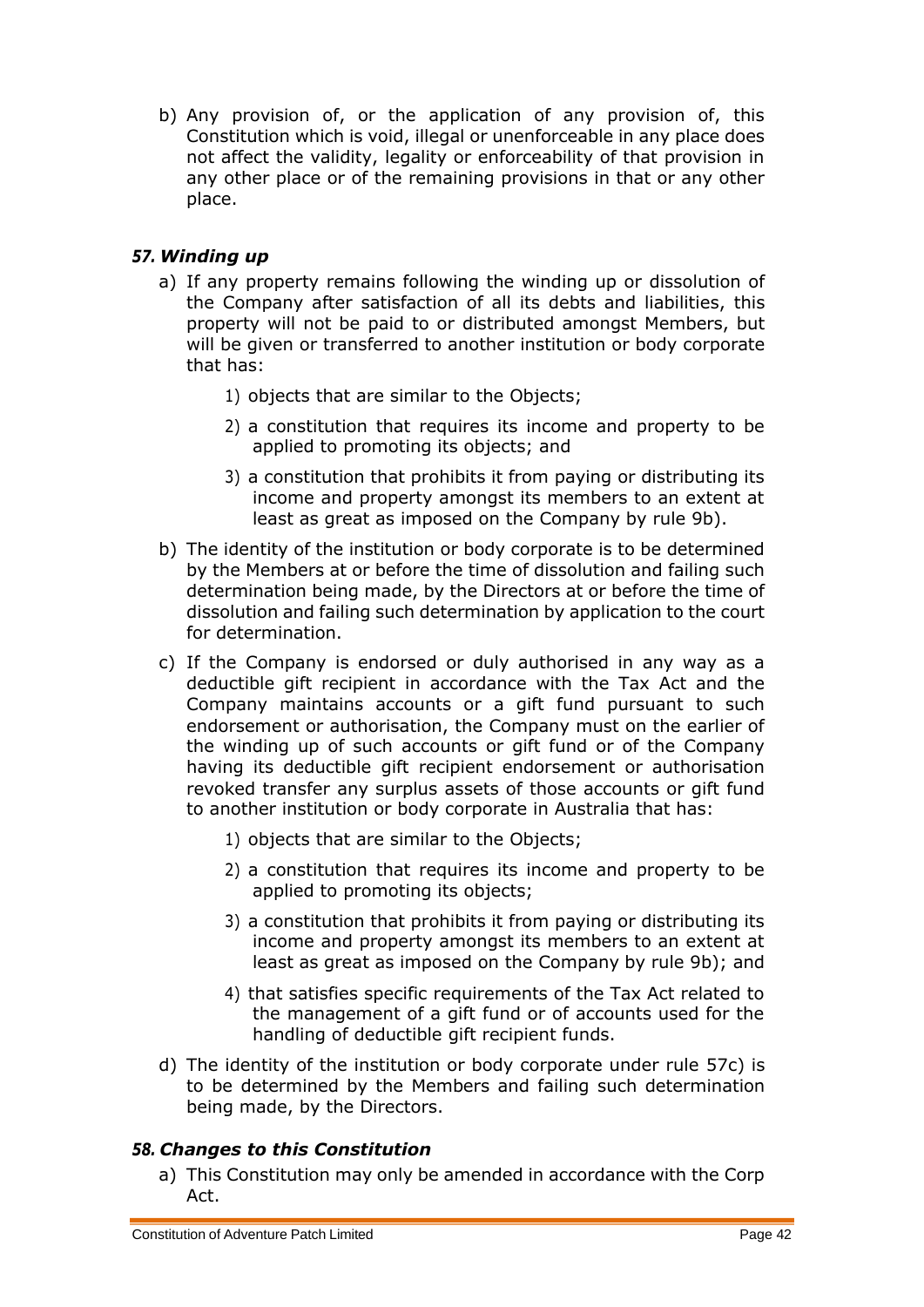#### <span id="page-42-2"></span><span id="page-42-0"></span>*59. Transition from incorporated association*

- <span id="page-42-1"></span>a) Board: the Directors in office (members of the management committee of the incorporated association) when this Constitution becomes effective become the Elected Directors in accordance with **rule 2[6b\)1\)](#page-23-5)** even if that results in there being more Elected Directors than are permitted under **rule 2[6b\)1\)](#page-23-5)**.
	- 1) At the 1st AGM after this Constitution becomes effective, Directors to retire shall be determined using rule 30 with the number of positions to be filled determined by the limits in **rule 2[6b\)1\)](#page-23-5)**. At the 2nd AGM after this Constitution becomes effective all the remaining Elected Directors shall retire.
	- 2) Directors retiring under **rule 5[9a\)1\),a\)1\)](#page-42-1)** if eligible, are entitled to stand for appointment or election as Elected Directors for vacant positions in accordance with **rule 2[6b\)1\).](#page-23-5)**
	- 3) For a Director in office immediately prior to the adoption of this Constitution and who remains in office as an Elected Director after the next AGM at which they stand for election, counting of the 5 consecutive terms in accordance with **rule 2[7a\)1\)a\)1\)](#page-24-2)** shall commence only after that next AGM at which they are elected.
	- 4) A Director in office at the adoption of this Constitution who has not met the requirements of **rule 2[8g\)](#page-25-6)** will have a grace period to the end of the 6th full month following the adoption of this Constitution to demonstrate to the Board that they have met the requirements and failing which **rule 2[8g\)](#page-25-6)** shall apply.
	- 5) Appointed Directors there are no Appointed Directors in office when this Constitution becomes effective.
	- 6) The Board from when this Constitution becomes effective may appoint Appointed Directors in accordance this Constitution even if that results in the total number of Directors exceeding the limit in total **rule 26**.
	- 7) Chair the Chair in office when this Constitution becomes effective becomes the Chair in accordance with **rule 4[1a\)](#page-32-4)** until they cease to be Chair in accordance with this Constitution.
	- 8) The office bearers under the constitution that is replaced by this constitution (Vice-Chair and Treasurer) cease to be office bearers in those roles when this Constitution becomes effective but remain Directors and the Board may appoint a Deputy Chair.
	- 9) Immediately there are no Directors in office whose term limits are subject to **rule 5[9a\)](#page-42-2)**, that **rule 5[9a\)](#page-42-2)** shall then cease to have a purpose and shall be removed from the Constitution and be replaced with the word 'deleted (date)'.